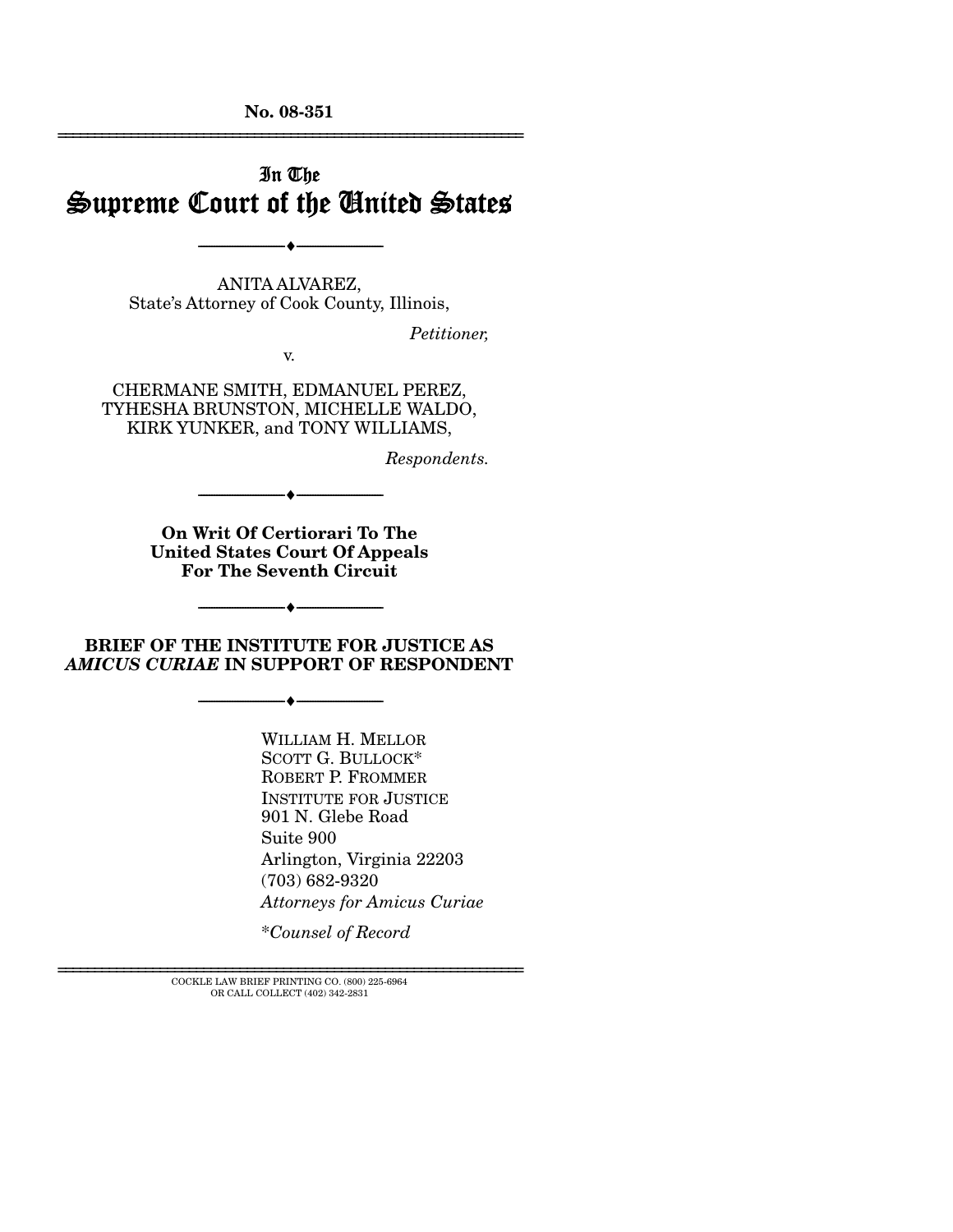### TABLE OF CONTENTS

| Page                                                                                                                                                                                                         |
|--------------------------------------------------------------------------------------------------------------------------------------------------------------------------------------------------------------|
| iii                                                                                                                                                                                                          |
| INTEREST OF THE AMICUS CURIAE<br>$\mathbf 1$                                                                                                                                                                 |
| $\overline{2}$                                                                                                                                                                                               |
| The Illinois Drug Asset Forfeiture Pro-<br>$\overline{2}$                                                                                                                                                    |
| $\overline{4}$                                                                                                                                                                                               |
| SUMMARY OF ARGUMENT<br>5                                                                                                                                                                                     |
| 6                                                                                                                                                                                                            |
| Public Officials, Like Private Citizens,<br>6                                                                                                                                                                |
| The Changing Landscape of Civil Forfei-<br>11                                                                                                                                                                |
| A. The Shift in Law-Enforcement Incen-<br>11                                                                                                                                                                 |
| B. Law-Enforcement Retention of Civil-<br>Forfeiture Proceeds Has Led to "Policing<br>17                                                                                                                     |
| The Importance of Private Property, and<br>the Grave Risk of Erroneous Depri-<br>vations Due to the Incentives Facing Law<br>Enforcement, Require Effective Judicial<br>Oversight of Seizure Decisions<br>25 |
| A. The Right to Private Property, and<br>the Irreparable Injury That Can<br>Result From an Extended Depri-<br>vation, Mean the Private Interest Is<br>27                                                     |
|                                                                                                                                                                                                              |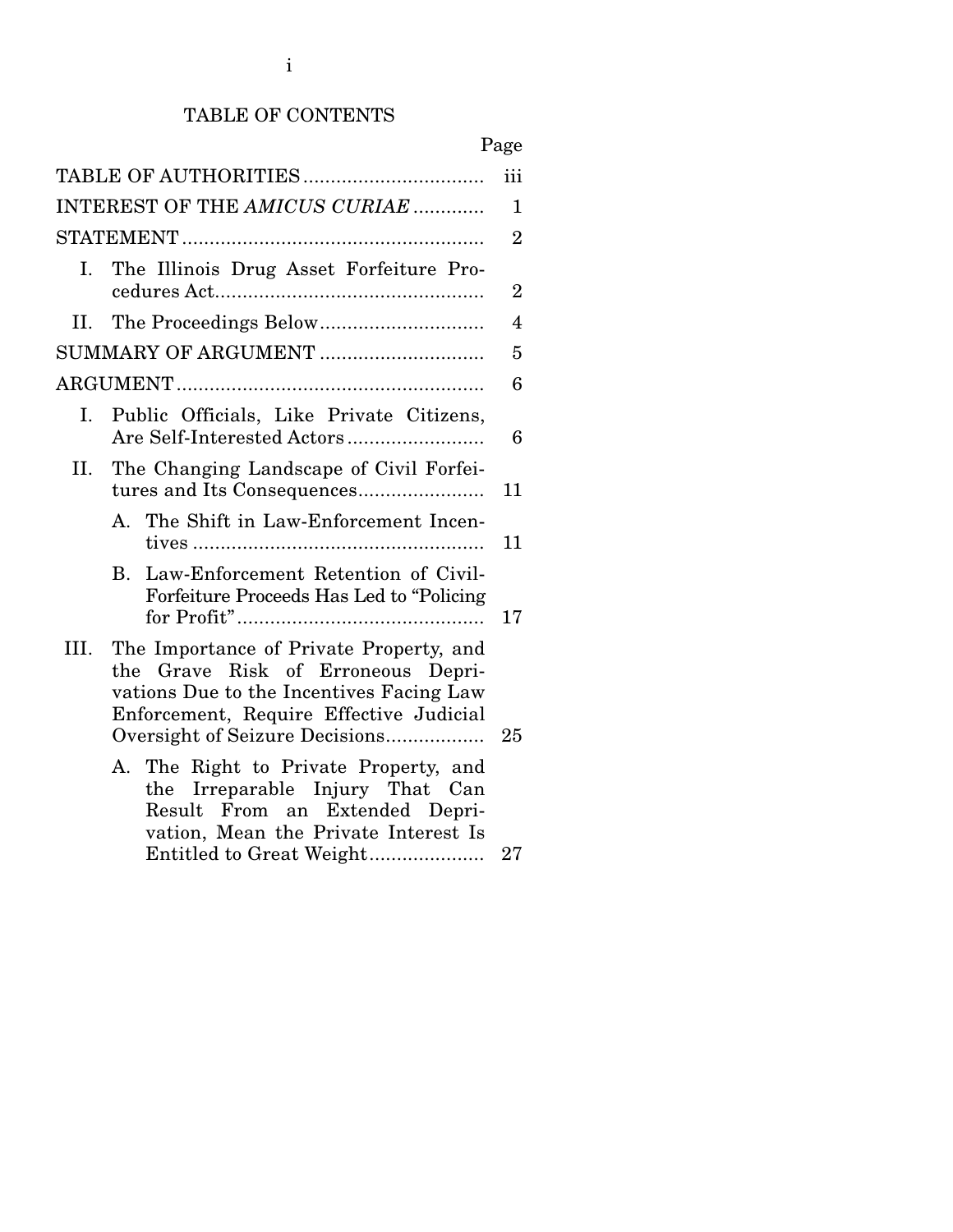# TABLE OF CONTENTS – Continued

# Page

| B. The Incentives Facing Law Enforce- |  |
|---------------------------------------|--|
| ment Pose a Grave Risk of Erroneous   |  |
| Deprivations That a Preliminary Post- |  |
|                                       |  |
| C. The Governmental Interest Is Min-  |  |
|                                       |  |
|                                       |  |

ii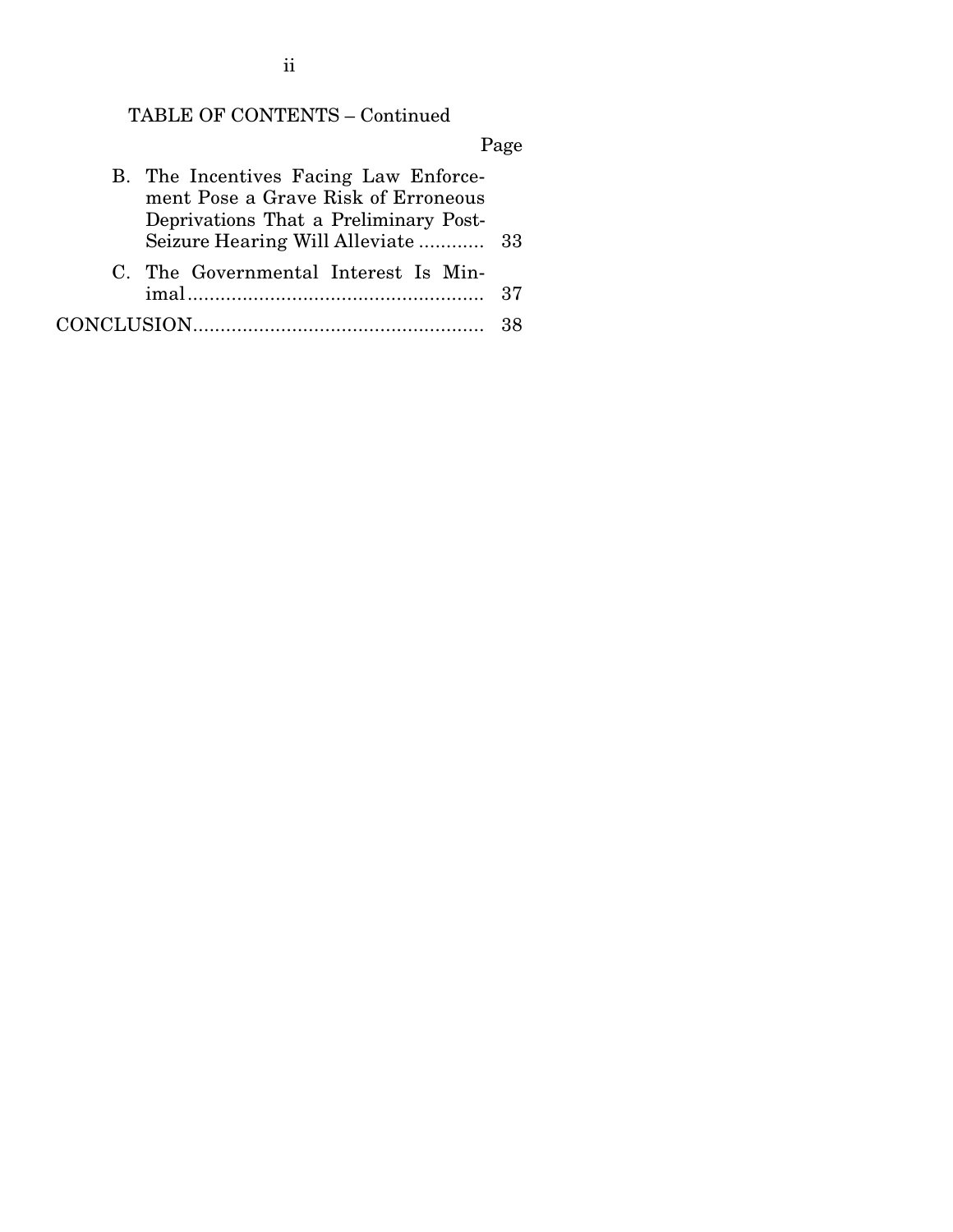# Page

## CASES

| Armstrong v. Manzo, 380 U.S. 545 (1965)25                  |
|------------------------------------------------------------|
| Bennis v. Michigan, 516 U.S. 442 (1996)1                   |
| Boyd v. United States, 116 U.S. 616 (1886)28               |
| Calero-Toledo v. Pearson Yacht Leasing Co.,                |
| Comm'r of Internal Revenue v. Shapiro, 424                 |
| Connecticut v. Doehr, 501 U.S. 1 (1991) 31                 |
| Dolan v. City of Tigard, 512 U.S. 374 (1994)29             |
| <i>Entick v. Carrington,</i> (1765) 95 Eng. Rep. 807       |
| Ford Motor Credit Co. v. N.Y. City Police Dep't,           |
| Fuentes v. Shevin, 407 U.S. 67 (1972) 9, 10, 11, 25, 37    |
| Gerstein v. Pugh, 420 U.S. 103 (1975) 32                   |
| Goldberg v. Kelly, 397 U.S. 254 (1970) 32                  |
| Harmelin v. Michigan, 501 U.S. 957 (1991)17                |
| Jones v. Takaki, 38 F.3d 321 (7th Cir. 1994)4              |
| Krimstock v. Kelly, 306 F.3d 40 (2d Cir. 2002)36, 37       |
| $\ldots$ 29                                                |
| Marshall v. Jerrico, Inc., 446 U.S. 238 (1980)  25, 34, 35 |
| Mathews v. Eldridge, 424 U.S. 319 (1976)4, 26, 33          |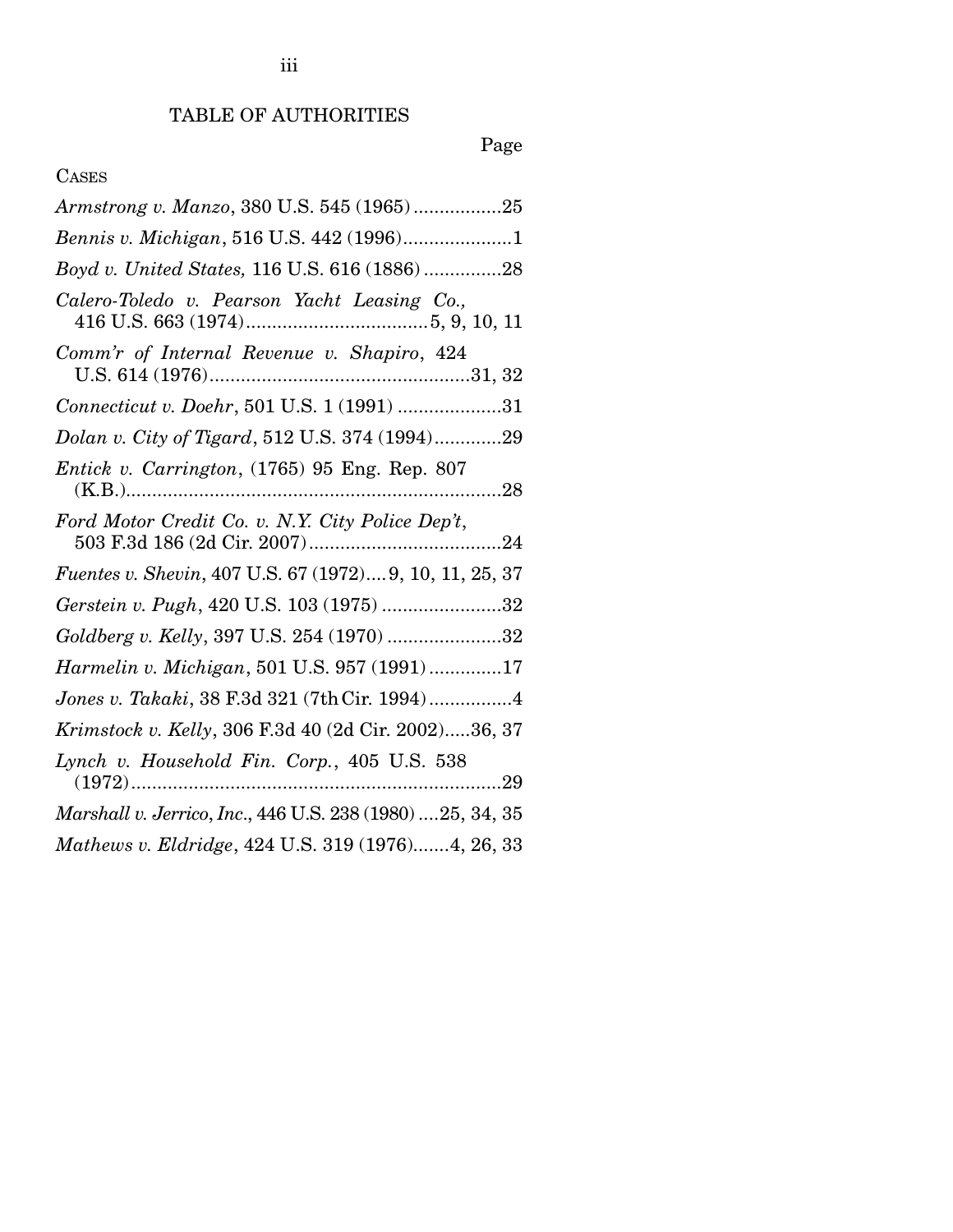iv

## TABLE OF AUTHORITIES – Continued

|                                                  | Page |
|--------------------------------------------------|------|
| N. Ga. Finishing v. Di-Chem, Inc., 419 U.S. 601  |      |
| Smith v. City of Chicago, 524 F.3d 834 (7th Cir. |      |
| Sniadach v. Family Fin. Corp., 395 U.S. 337      |      |
| Tumey v. Ohio, 273 U.S. 510 (1927)33             |      |
| United States v. James Daniel Good Real Prop-    |      |
| United States v. Von Neumann, 474 U.S. 242       |      |
| United States v. Watson, 423 U.S. 411 (1976)32   |      |
| U.S. Trust Co. v. New Jersey, 431 U.S. 1 (1977)9 |      |
| VanHorne's Lessee v. Dorrance, 2 U.S. (2 Dall.)  |      |
| Ward v. Village of Monroeville, 409 U.S. 57      |      |
|                                                  |      |
| Young v. United States ex rel. Vuitton Et Fils   |      |

## CONSTITUTIONAL PROVISIONS

| CONTRACTS CLAUSE, U.S. CONST. Art. I, § 10,   |
|-----------------------------------------------|
|                                               |
| FIRST AMENDMENT, U.S. CONST. amend. I 29      |
| FOURTH AMENDMENT, U.S. CONST. amend. IV29, 36 |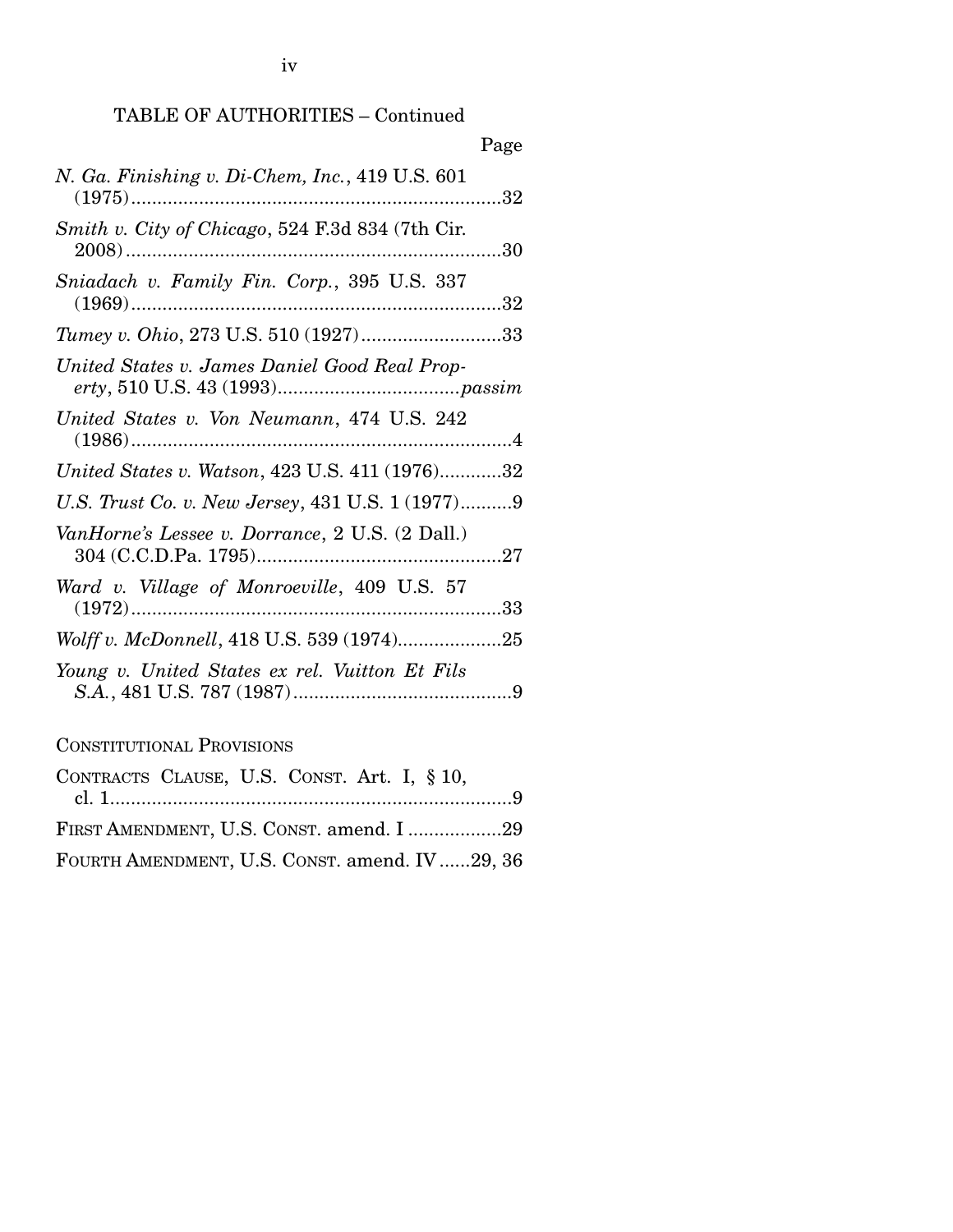| Page                                                                                           |
|------------------------------------------------------------------------------------------------|
| FOURTEENTH AMENDMENT, U.S. CONST. amend.                                                       |
|                                                                                                |
| <b>STATUTES AND CODES</b>                                                                      |
|                                                                                                |
|                                                                                                |
|                                                                                                |
|                                                                                                |
| Civil Asset Forfeiture Reform Act, Pub. L. No.                                                 |
| Comprehensive Crime Control Act of 1984,<br>Pub. L. No. 98-473, 98 Stat. 183712                |
|                                                                                                |
|                                                                                                |
| Comprehensive Drug Abuse Prevention and<br>Control Act of 1970, Pub. L. No. 91-513, 84         |
|                                                                                                |
| Illinois Cannabis Control Act, 720 ILL. COMP.                                                  |
| Illinois Controlled Substances Act, Ill. Pub.<br>Act 77-757 (1971) (codified at 720 ILL. COMP. |
| 720 ILL. COMP. STAT. 570/505(g)(1) 16, 35                                                      |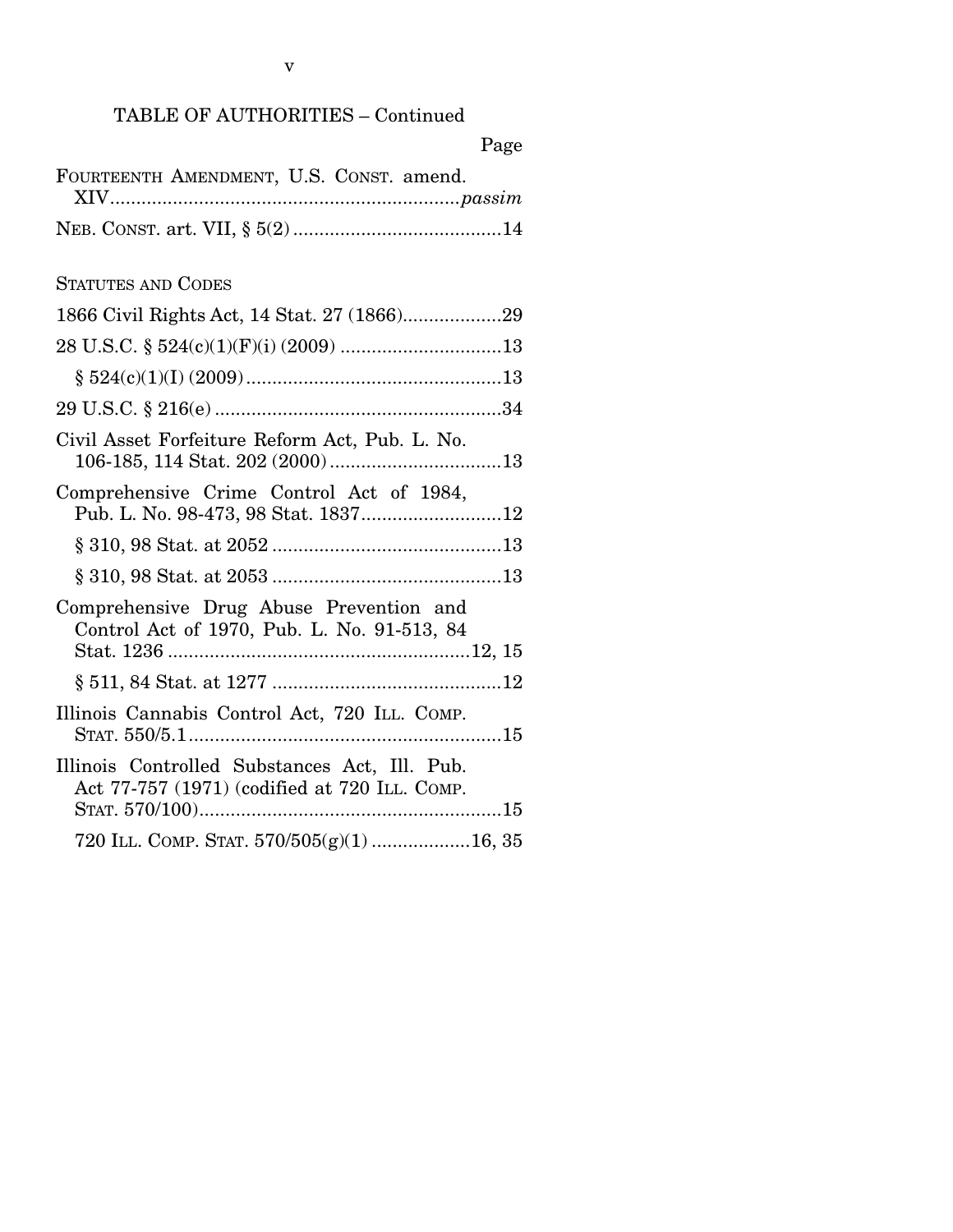### TABLE OF AUTHORITIES – Continued

### OTHER AUTHORITIES

CONG. GLOBE, 42d Cong., 1st Sess. 499 (1871) .......... 29

### OTHER PUBLICATIONS

| John Adams, Defence of the Constitutions of  |  |  |  |
|----------------------------------------------|--|--|--|
| Government of the United States (1787), in 6 |  |  |  |
| THE WORKS OF JOHN ADAMS 8 (Charles           |  |  |  |
|                                              |  |  |  |
| Katherine Baicker & Mireille Jacobson        |  |  |  |

|  |  | Katherine Daicker & Mirellie Jacobson,     |  |
|--|--|--------------------------------------------|--|
|  |  | Finders Keepers: Forfeiture Laws, Policing |  |
|  |  | Incentives, and Local Budgets, 91 J. PUB.  |  |
|  |  |                                            |  |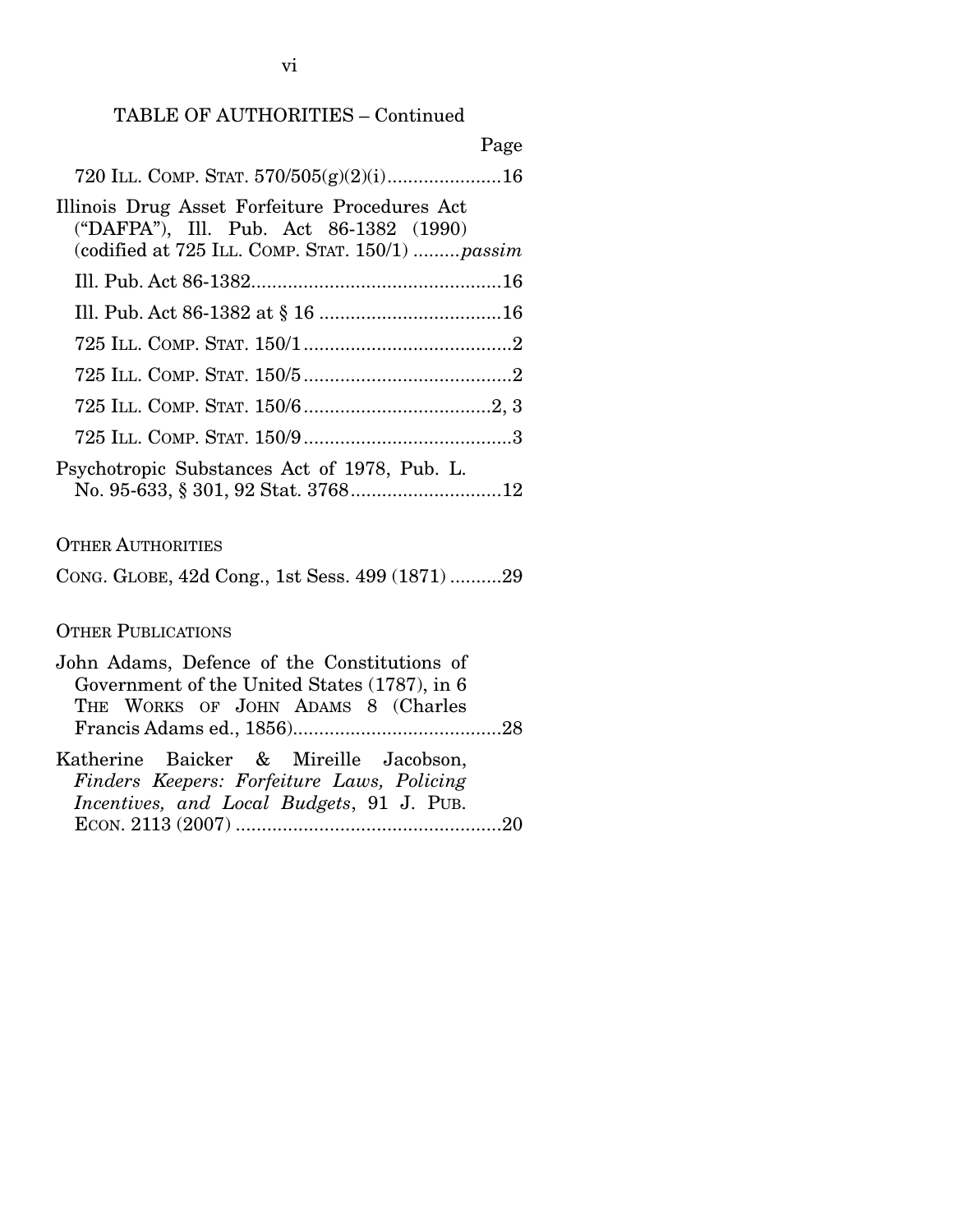## TABLE OF AUTHORITIES – Continued

|                                                                                                                                                                                          | Page       |
|------------------------------------------------------------------------------------------------------------------------------------------------------------------------------------------|------------|
| Steve Berry, Vogel Faces Bias Suit Over Cash<br>Seizures, ORLANDO SENTINEL, June 18, 1993,<br>at B1                                                                                      | .23        |
| Eric Blumenson & Eva Nilsen, Policing for<br>Profit: The Drug War's Hidden Economic                                                                                                      |            |
| Donald J. Boudreaux & A.C. Pritchard, Civil<br>Forfeiture and the War on Drugs: Lessons<br>from Economics and History, 33 SAN DIEGO                                                      |            |
| Jeff Brazil & Steve Berry, Tainted Cash or Easy<br>Money?, ORLANDO SENTINEL, June 14, 1992, at                                                                                           | $\dots 23$ |
| JAMES BUCHANAN, CONSTITUTIONAL ECONOMICS                                                                                                                                                 |            |
| JAMES BUCHANAN & GORDON TULLOCK, THE CAL-                                                                                                                                                |            |
| BUREAU OF JUSTICE STATISTICS, LAW ENFORCE-<br>MENT MANAGEMENT AND ADMINISTRATIVE STA-<br>TISTICS, 1997: DATA FOR INDIVIDUAL STATE AND<br><b>LOCAL AGENCIES WITH 100 OR MORE OFFICERS</b> |            |
| Press Release, Chi. Police Dep't, Chicago<br>Committed to Reducing Violent Crime and<br>Strengthening Community Partnerships in                                                          |            |
| Dick Cook, Forfeiture System Debated,<br>CHATTANOOGA TIMES FREE PRESS, Feb. 17,                                                                                                          |            |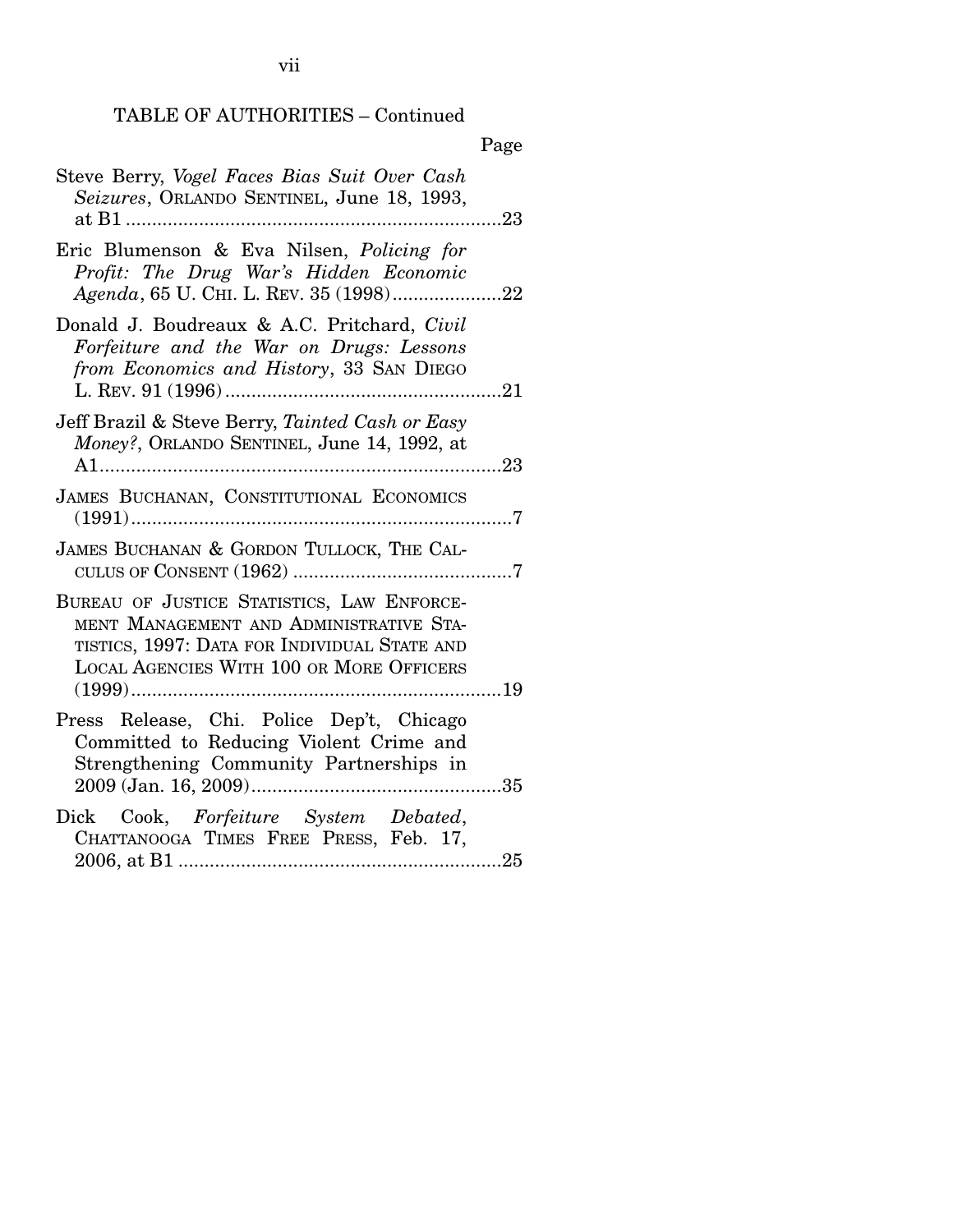viii

# TABLE OF AUTHORITIES – Continued

# Page

| JAMES W. ELY, JR., THE GUARDIAN OF EVERY<br>OTHER RIGHT: A CONSTITUTIONAL HISTORY OF                                                                  |
|-------------------------------------------------------------------------------------------------------------------------------------------------------|
|                                                                                                                                                       |
| EXECUTIVE OFFICE FOR UNITED STATES<br>ATTORNEYS, U.S. DEP'T OF JUSTICE, 38 UNITED<br>STATES ATTORNEYS' BULLETIN 180 (1990) 20                         |
|                                                                                                                                                       |
| THE FEDERALIST NO. 54 (James Madison)28                                                                                                               |
| Mike Gangloff, Seized Assets Fund Law<br>Enforcement Efforts, THE ROANOKE TIMES                                                                       |
| Patty Henetz, <i>Prosecutors</i> , <i>Police Reluctantly</i><br>Comply With Asset Seizure Law, THE ASSO-<br>CIATED PRESS STATE & LOCAL WIRE, July 17, |
| HENRY HYDE, FORFEITING OUR PROPERTY RIGHTS                                                                                                            |
| INSTITUTE FOR JUSTICE, POLICING FOR PROFIT                                                                                                            |
| JUSTICE RESEARCH AND STATISTICS ASSOCIATION,<br>MULTIJURISDICTIONAL DRUG CONTROL<br><b>TASK</b><br>FORCES: A FIVE-YEAR REVIEW 1988-1992               |
| Brent D. Mast, Bruce L. Benson & David W.<br>Rasmussen, Entrepreneurial Police and Drug<br>Enforcement Policy, 104 PUB. CHOICE 285                    |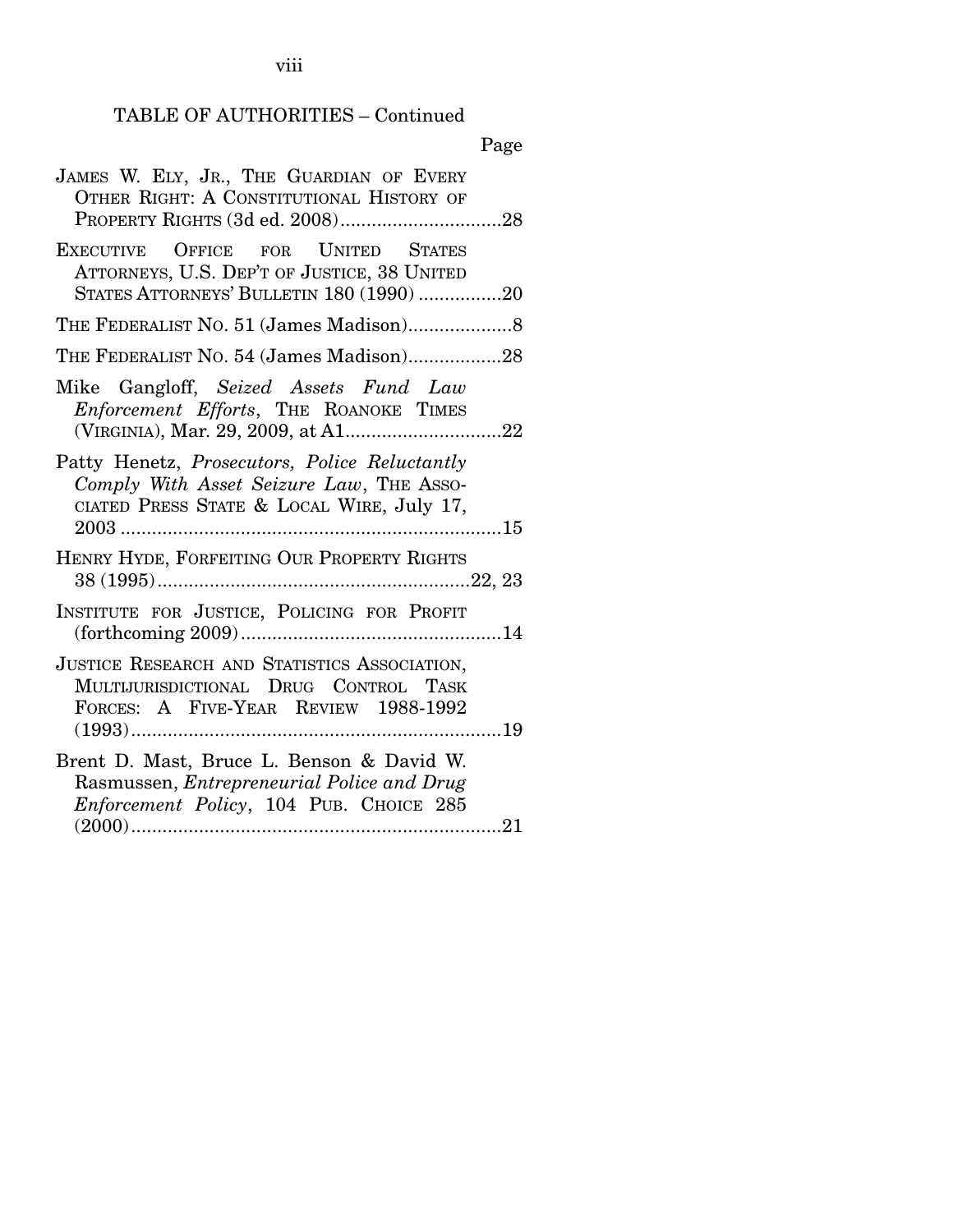## TABLE OF AUTHORITIES – Continued

|--|

| J. Mitchell Miller & Lance H. Selva, Drug<br>Enforcement's Double-Edged Sword: An As-<br>sessment of Asset Forfeiture Programs, 11                                                                    |
|-------------------------------------------------------------------------------------------------------------------------------------------------------------------------------------------------------|
| Richard Miniter, Ill-Gotten Gains, 25 REASON                                                                                                                                                          |
| WILLIAM NISKANEN, BUREAUCRACY AND REPRE-<br>SENTATIVE GOVERNMENT (1st Paperback Print                                                                                                                 |
| ADAM SMITH, AN INQUIRY INTO THE NATURE AND<br>CAUSES OF THE WEALTH OF NATIONS (Robert<br>Maynard Hutchins ed., Encyclopedia                                                                           |
| 1 DAVID B. SMITH, PROSECUTION AND DEFENSE OF                                                                                                                                                          |
| Patrick Strawbridge, Police Oppose Drug-Cash<br>Plan, THE OMAHA WORLD-HERALD, May 1,                                                                                                                  |
| U.S. DEP'T OF JUSTICE, ASSET FORFEITURE FACT                                                                                                                                                          |
| U.S. DEP'T OF JUSTICE, ASSETS FORFEITURE<br>FUND AND SEIZED ASSET DEPOSIT FUND<br>ANNUAL FINANCIAL STATEMENT FISCAL YEAR                                                                              |
| Howard Witt, <i>Highway Robbery? Texas Police</i><br>Seize Black Motorists' Cash, Cars, CHI. TRIB.,<br>March 10, 2009, http://www.chicagotribune.com/<br>news/nationworld/chi-texas-profiling_wittmar |

ix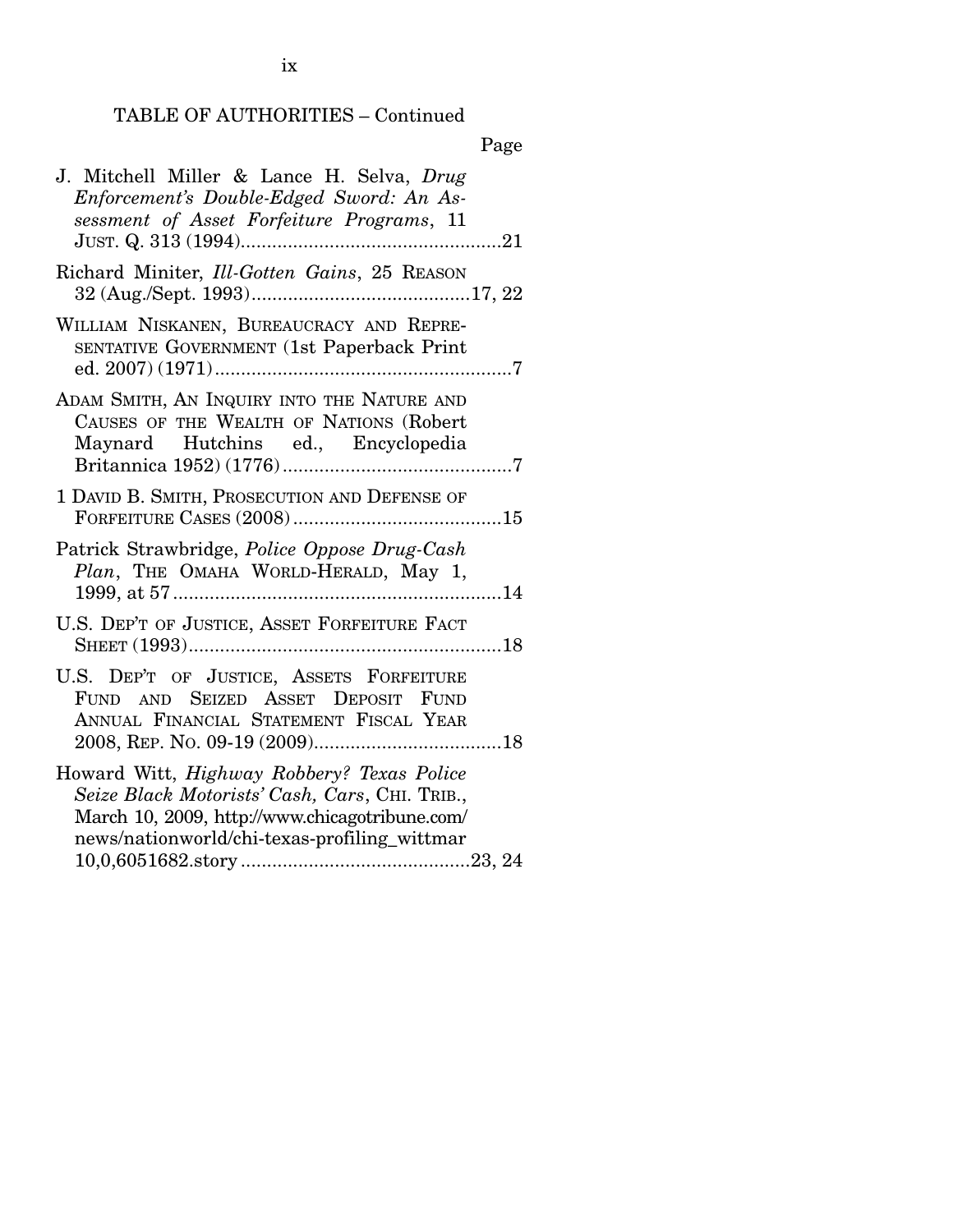### TABLE OF AUTHORITIES – Continued

Page

John L. Worrall, *Addicted to the Drug War: The Role of Civil Asset Forfeiture as a Budgetary Necessity in Contemporary Law Enforcement*, 29 J. CRIM. JUST. 171 (2001) ................................... 20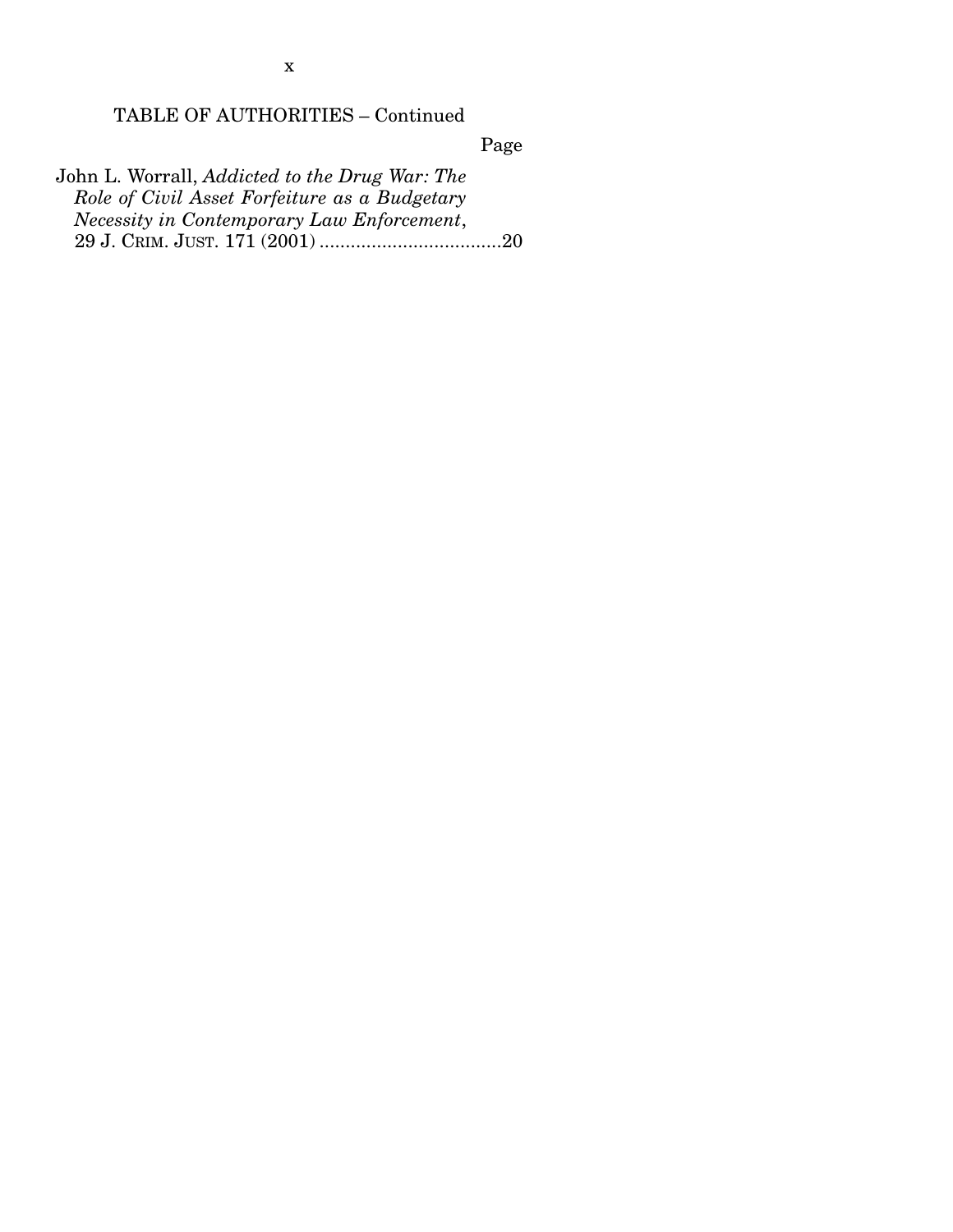#### **INTEREST OF THE** *AMICUS CURIAE*<sup>1</sup>

 The Institute for Justice ("IJ") is a nonprofit, public-interest law center committed to defending the essential foundations of a free society and securing the constitutional protections necessary to ensure individual liberty. A central pillar of IJ's mission is to protect property rights, both because an individual's control over his own property is a tenet of personal liberty and because property rights are inextricably linked to all other civil rights. The aggressive use of civil forfeiture by governmental organizations poses a grave threat to those rights. It is for this reason that IJ participated as *amicus curiae* in both *United States v. James Daniel Good Real Property*, 510 U.S. 43 (1993) and *Bennis v. Michigan*, 516 U.S. 442 (1996). The strong pecuniary interest that law-enforcement agencies have in maximizing forfeiture proceeds has both distorted police and prosecutorial practices and, in some cases, led to seizures that lack probable cause. IJ therefore has an interest in the development of a rule of law that recognizes the importance of private property in our constitutional scheme and helps to curb those abuses.

--------------------------------- ♦ ---------------------------------

<sup>&</sup>lt;sup>1</sup> This brief is filed pursuant to the written blanket consents on file with this Court. No counsel for a party authored this brief in whole or in part, nor did any person or entity, other than *amicus* or its counsel, make a monetary contribution intended to fund the preparation or submission of this brief.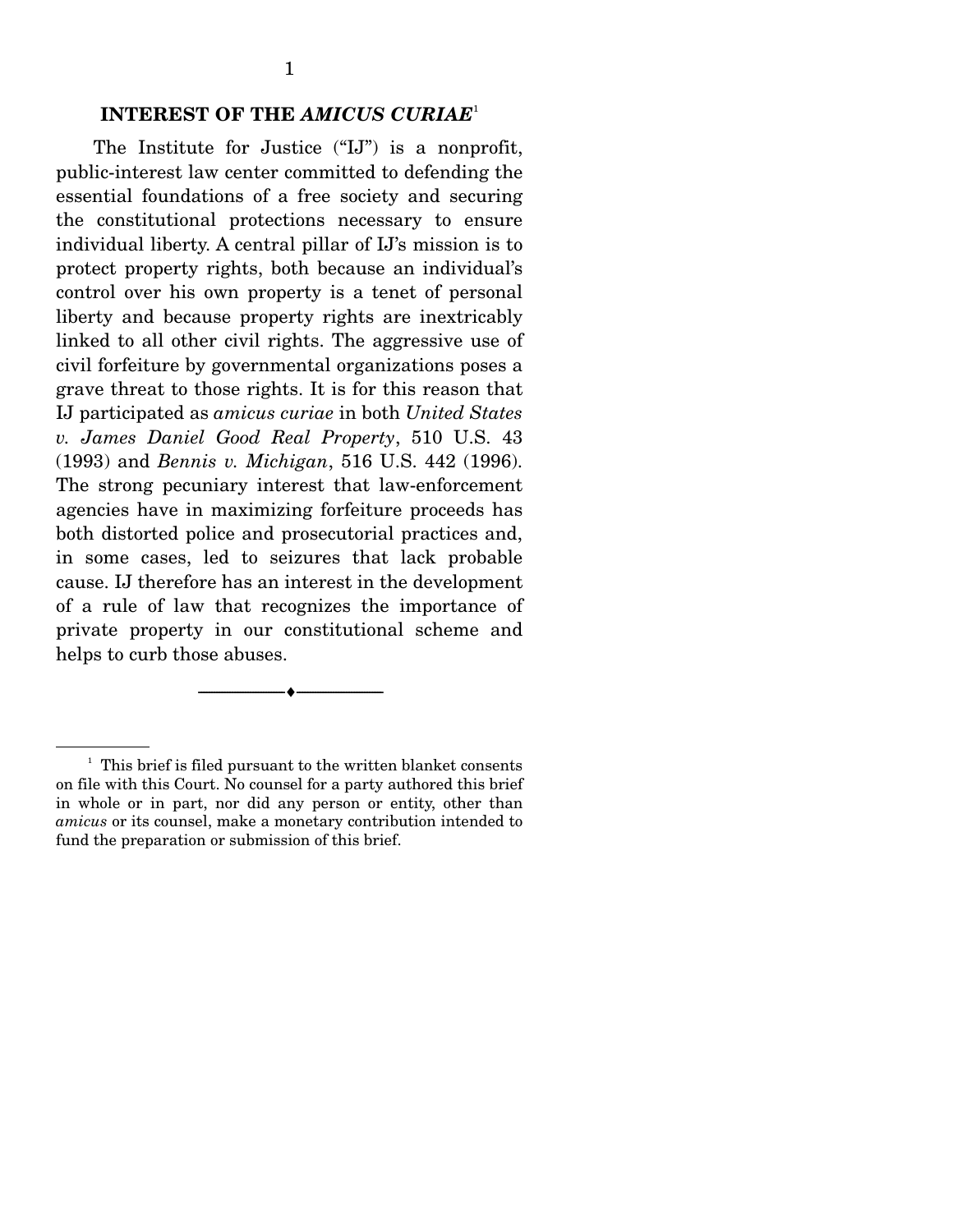#### **STATEMENT**

### **I. The Illinois Drug Asset Forfeiture Procedures Act**

 Illinois, like many other states, authorizes government officials to seek the forfeiture of personal and real property related to a drug violation. The Illinois Drug Asset Forfeiture Procedures Act ("DAFPA") governs the process under which drug forfeitures take place. 725 ILL. COMP. STAT. 150/1.

 Under DAFPA, law-enforcement officers may seize personal property they believe was involved in a drug crime. These seizures often take place without the officer first securing a warrant and are based solely on the officer's suspicion that the property in some way helped to facilitate a crime. The lawenforcement agency must thereafter notify the State's Attorney of the seizure within 52 days, along with the circumstances surrounding the seizure and the estimated value of the seized property. 725 ILL. COMP. STAT. 150/5. What happens next depends on the nature and value of the seized property. If the seized property has an estimated value of greater than \$20,000, or if it is real property, then the State's Attorney must institute judicial-forfeiture proceedings within 45 days of receiving notice. 725 ILL. COMP. STAT. 150/6. If the seized property is personal property with an estimated value of less than \$20,000, though, then the State's Attorney must give persons with an interest in the property notice of the pending forfeiture within 45 days. The owner then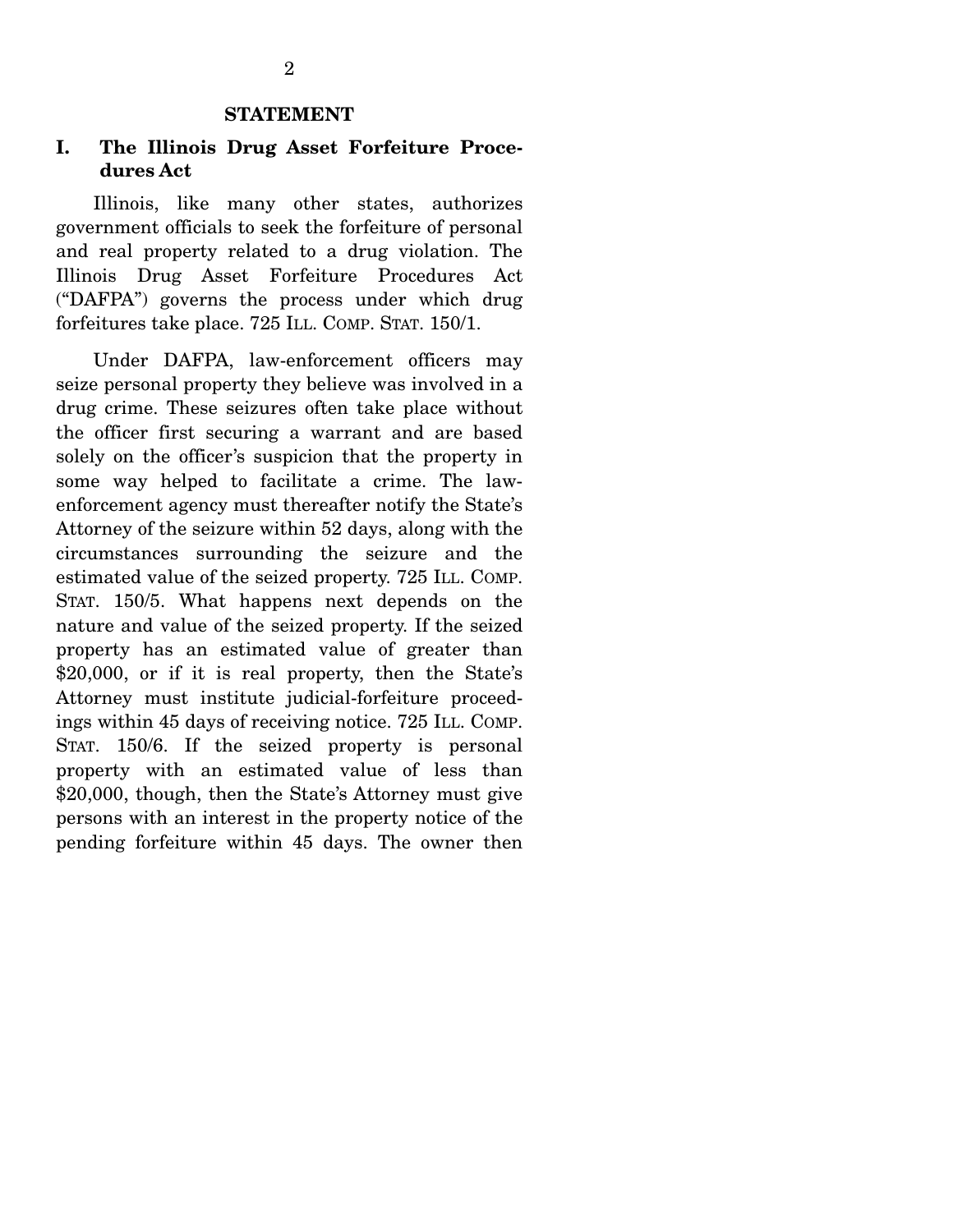has another 45 days to file a verified claim to the property with the State's Attorney. If the owner files a claim and posts a bond, the State's Attorney must file judicial-forfeiture proceedings within 45 days. *Id*.

 Thus, the amount of time that can pass between the time of seizure and the filing of judicial forfeiture proceedings depends largely on the nature of the property. For property worth more than \$20,000, up to 97 days can elapse under DAFPA between the seizure of the property and the filing of judicial forfeiture proceedings. For property worth less than \$20,000, it could be as much as 187 days, although an owner may reduce that time to 142 days by immediately filing a verified claim.

 Even after the state files a forfeiture proceeding, there is still a delay before an owner can get his day in court. Once the state files a verified forfeiture complaint, the property owner has 45 days to file an answer. Once that answer is filed, a hearing is supposed to take place within 60 days—that is, unless the court delays the proceeding on a showing of good cause. 725 ILL. COMP. STAT. 150/9. The net effect is that resolution of a forfeiture proceeding can take months, if not years, and during that time the owner of the seized property is denied its use. DAFPA provides the property owner with no way to test the validity of the initial warrantless seizure or the property's continued detention for the duration of the proceedings.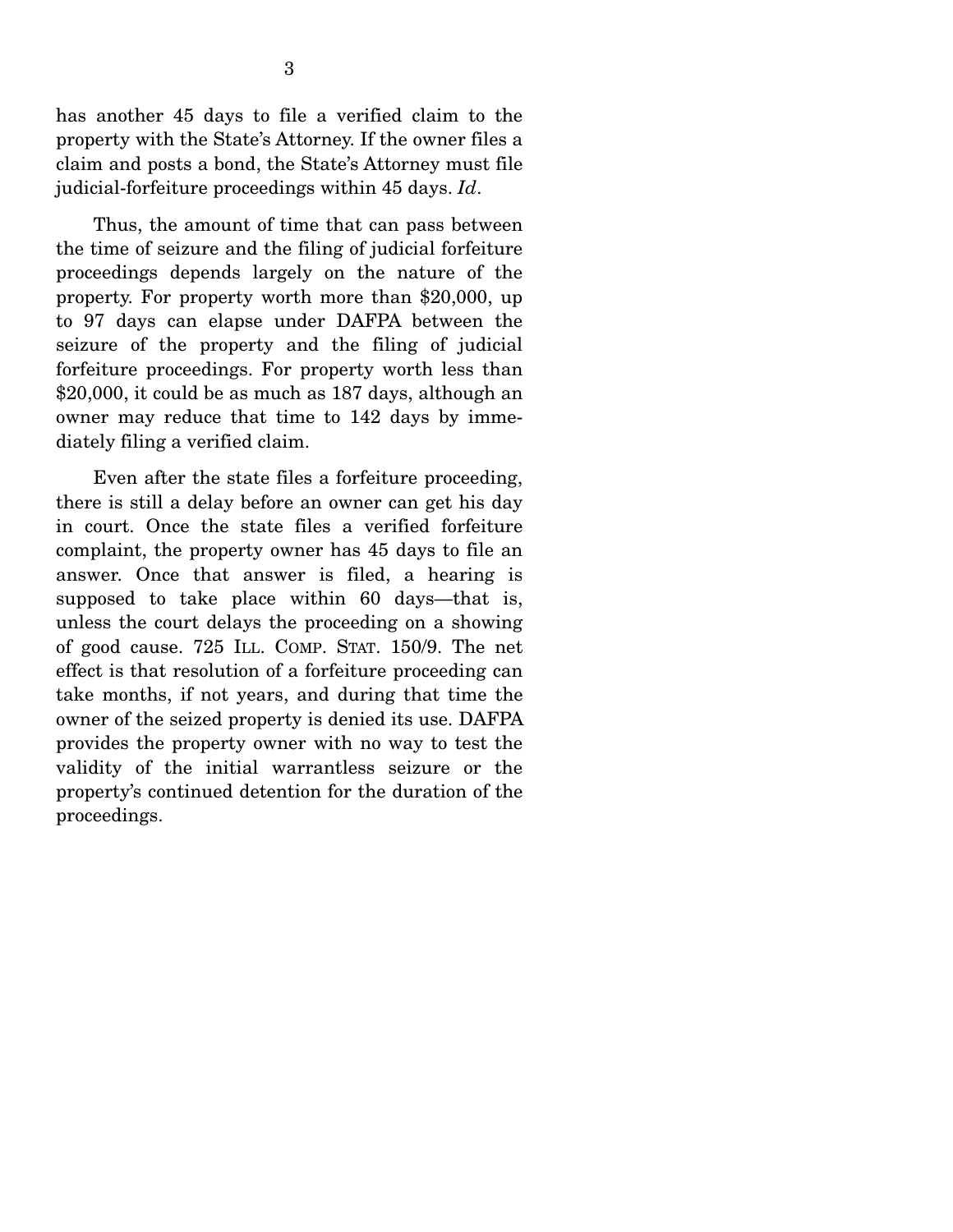#### **II. The Proceedings Below**

 On November 22, 2006, Respondent property owners brought a class action lawsuit against the city of Chicago, its police superintendent, and the State's Attorney of Cook County, Illinois. J.A. 29a. In that complaint, Respondents alleged that the Chicago Police Department had seized their personal property and that, because DAFPA does not provide for a prompt preliminary post-seizure hearing, they had been deprived of their property for months with no way to seek its return. J.A. 30a-35a. They asked the district court to declare that the Due Process clause requires a prompt preliminary post-seizure hearing where the state must demonstrate probable cause to continue detaining the property for the duration of the proceedings. J.A. 36a.

 The district court soon thereafter dismissed the complaint on the basis that twelve years earlier, the United States Court of Appeals for the Seventh Circuit, in *Jones v. Takaki*, had interpreted *United States v. Von Neumann*, 474 U.S. 242 (1986) to hold that "the Constitution does not require any procedure prior to the actual forfeiture proceeding." 38 F.3d 321, 324 (7th Cir. 1994). But on appeal, the Seventh Circuit in this case reversed the district court, overturned its prior holding in *Jones*, and held that a preliminary post-seizure/pre-forfeiture hearing was constitutionally required under the three-part test laid out in *Mathews v. Eldridge*, 424 U.S. 319 (1976).

--------------------------------- ♦ ---------------------------------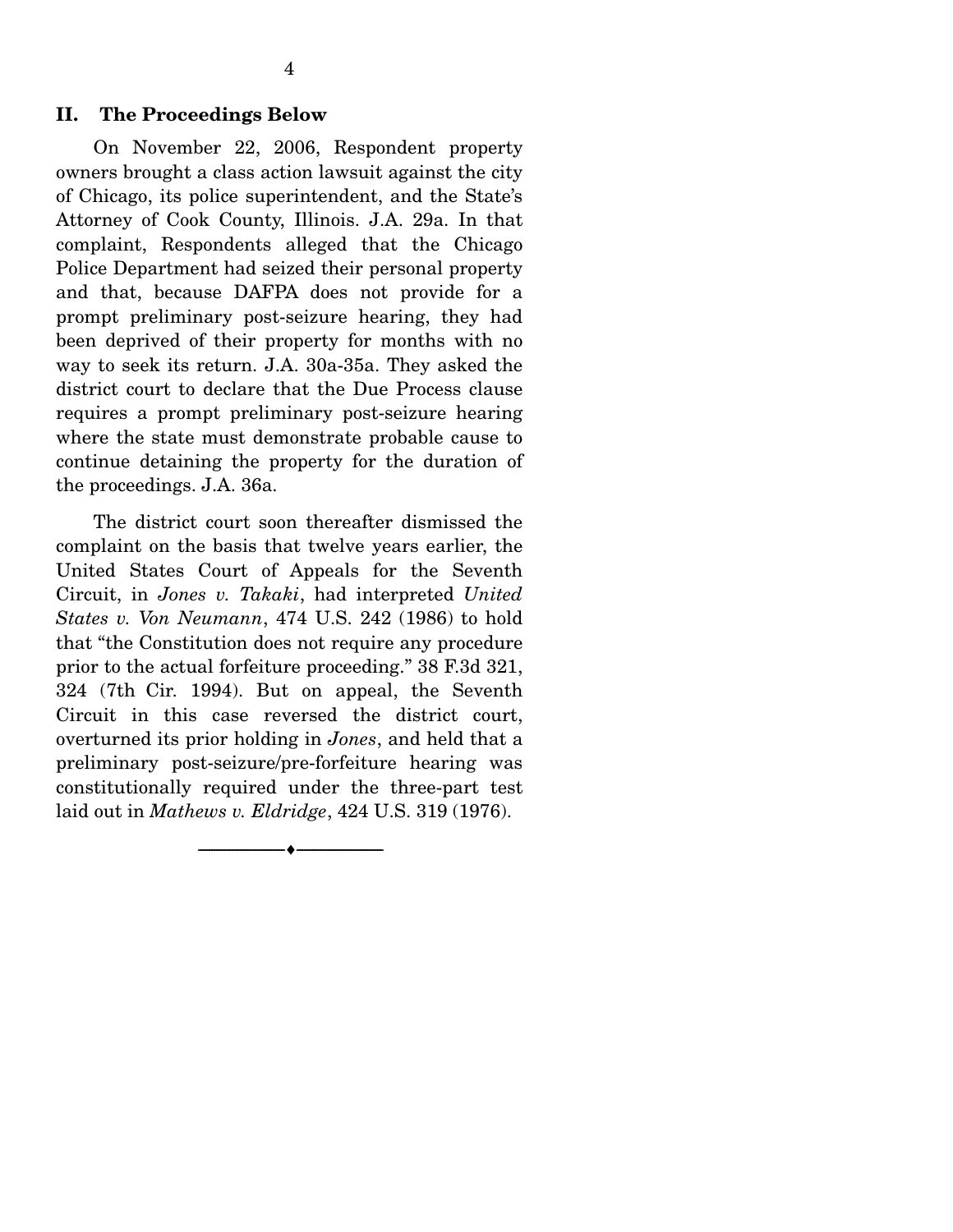Private-property rights form the foundation of a free society. The right to acquire and possess property is not only a natural consequence of human liberty, but is one of the primary foundations of our constitutional republic.

 Civil-forfeiture laws represent one of the most serious assaults on private-property rights in the nation today. In *Calero-Toledo v. Pearson Yacht Leasing Co.,* this Court said that Due Process required no pre-seizure hearing for personal property in part because the government officials in charge of seizures generally did not have a pecuniary motive to their actions. 416 U.S. 663, 679 (1974). Since forfeiture proceeds went into general treasury funds, law enforcement had little reason to seize in an attempt to fill their agencies' coffers.

 But subsequent changes in how civil-forfeiture statutes distribute forfeiture proceeds have fundamentally changed the incentives facing law-enforcement agencies. Amendments to both state and federal forfeiture laws after *Calero-Toledo* let law-enforcement agencies keep the proceeds from property forfeitures. In Cook County, Illinois, for instance, the seizing lawenforcement agency is entitled to 65% of all forfeiture proceeds while the Office of the State's Attorney receives another 25%.

 This change in incentives has led to an explosion in civil-forfeiture activity, as law-enforcement agencies seek to seize as much as possible. Often, those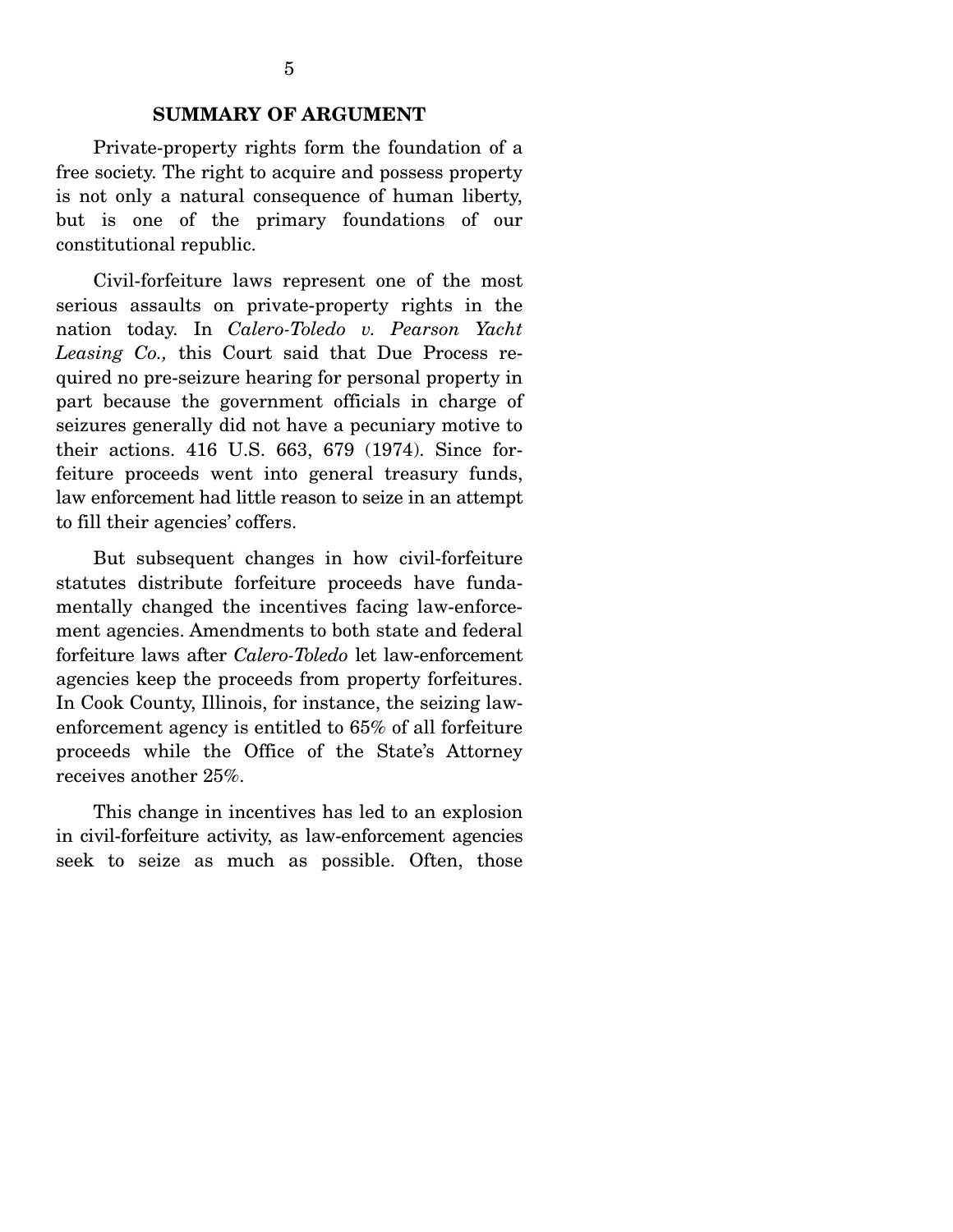incentives have led to abuses where law-enforcement agencies seize and forfeit property with little or no connection to crime. Part of the reason for these strongarm tactics is that, because of the cost, difficulty, and amount of time that it takes to successfully challenge the seizure of one's property, many innocent property owners fail to challenge the seizure or instead settle with law enforcement. In far too many cases the government will end up seizing and retaining property to which it has no right.

 The unchecked discretion that seizing agencies have too long enjoyed is an affront to the protections that the Constitution affords to private-property rights. To guard against such abuses, the Due Process clause mandates judicial review of the seizure decisions. While pre-seizure hearings for personal property may be impractical in some instances, those difficulties evaporate as soon as the property is in the government's hands. At that time, the strong respect for individual property rights should require that courts promptly review whether the government had a valid basis for seizing the property in the first place.

#### **ARGUMENT**

--------------------------------- ♦ ---------------------------------

#### **I. Public Officials, Like Private Citizens, Are Self-Interested Actors**

 Self-interest is a universal human attribute. All people work to better their position or condition. The purpose of the law, through prohibitions on the use of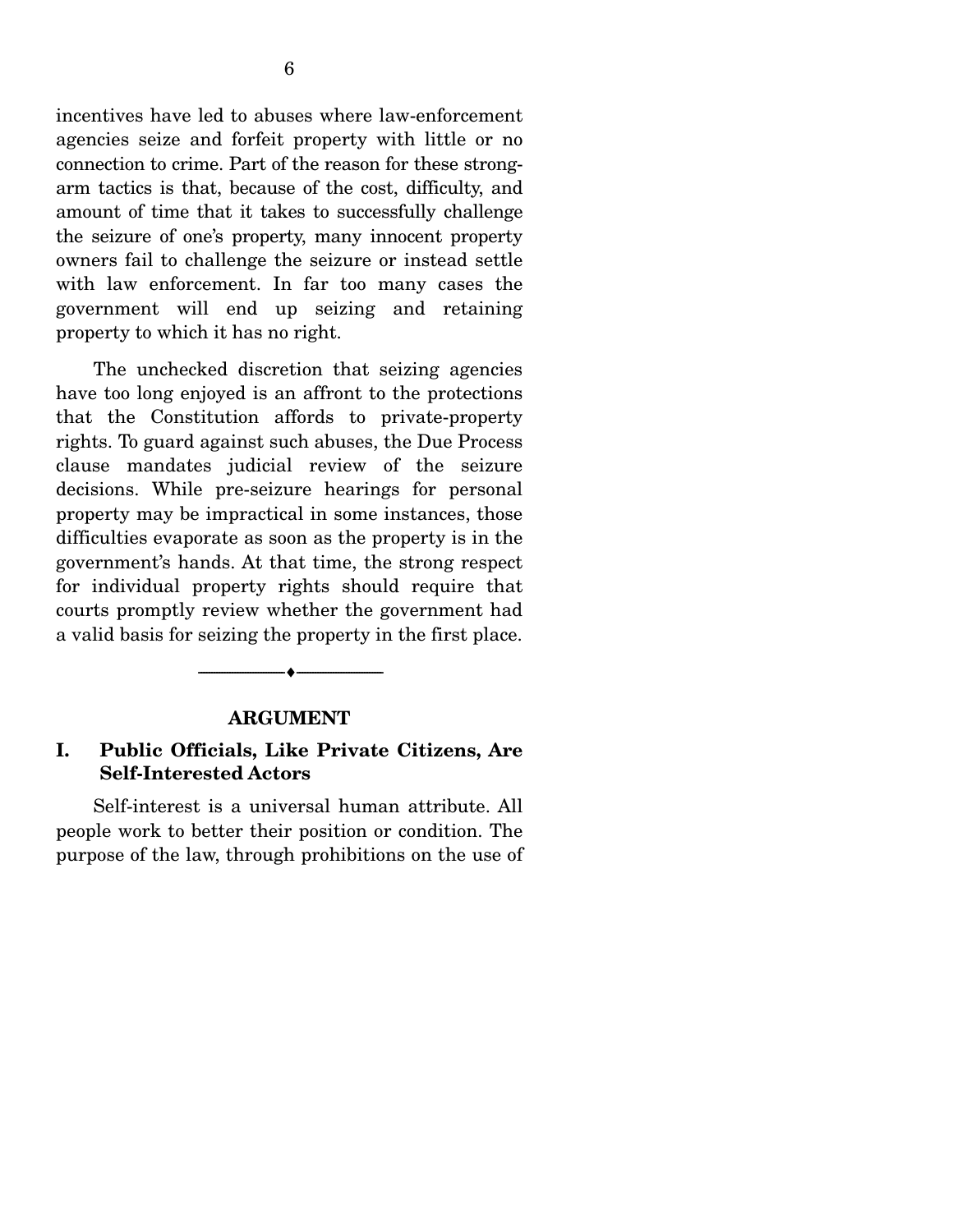force and fraud, is to channel individual self-interest to productive ends. The result is that, in the private sphere of human activity, individuals must bargain with one another. By directing individuals to appeal to others' self-interest, the law limits the range of possible transactions to those that benefit both parties. More than two centuries ago, Adam Smith best explained what drives this broad cooperation:

It is not from the benevolence of the butcher, the brewer or the baker, that we expect our dinner, but from their regard to their own self interest. We address ourselves, not to their humanity but to their self-love, and never talk to them of our own necessities but of their advantages.<sup>2</sup>

 But just as private citizens are motivated by selfinterest, so too does it motivate government officials.<sup>3</sup> Whereas the private citizen might seek more wealth, government officials might seek out a larger budget, increased benefits and prestige, and more power to pursue their preferred policy agenda.<sup>4</sup> The difference between the public and private spheres, however, is

<sup>&</sup>lt;sup>2</sup> ADAM SMITH, AN INQUIRY INTO THE NATURE AND CAUSES OF THE WEALTH OF NATIONS 7 (Robert Maynard Hutchins ed., Encyclopedia Britannica 1952) (1776).

<sup>3</sup> JAMES BUCHANAN & GORDON TULLOCK, THE CALCULUS OF CONSENT (1962) (discussing the universality of the self-interest axiom and its implications for public policy decision-making); *see also* JAMES BUCHANAN, CONSTITUTIONAL ECONOMICS 37-38 (1991).

<sup>4</sup> WILLIAM NISKANEN, BUREAUCRACY AND REPRESENTATIVE GOVERNMENT 38 (1st Paperback Print ed. 2007) (1971).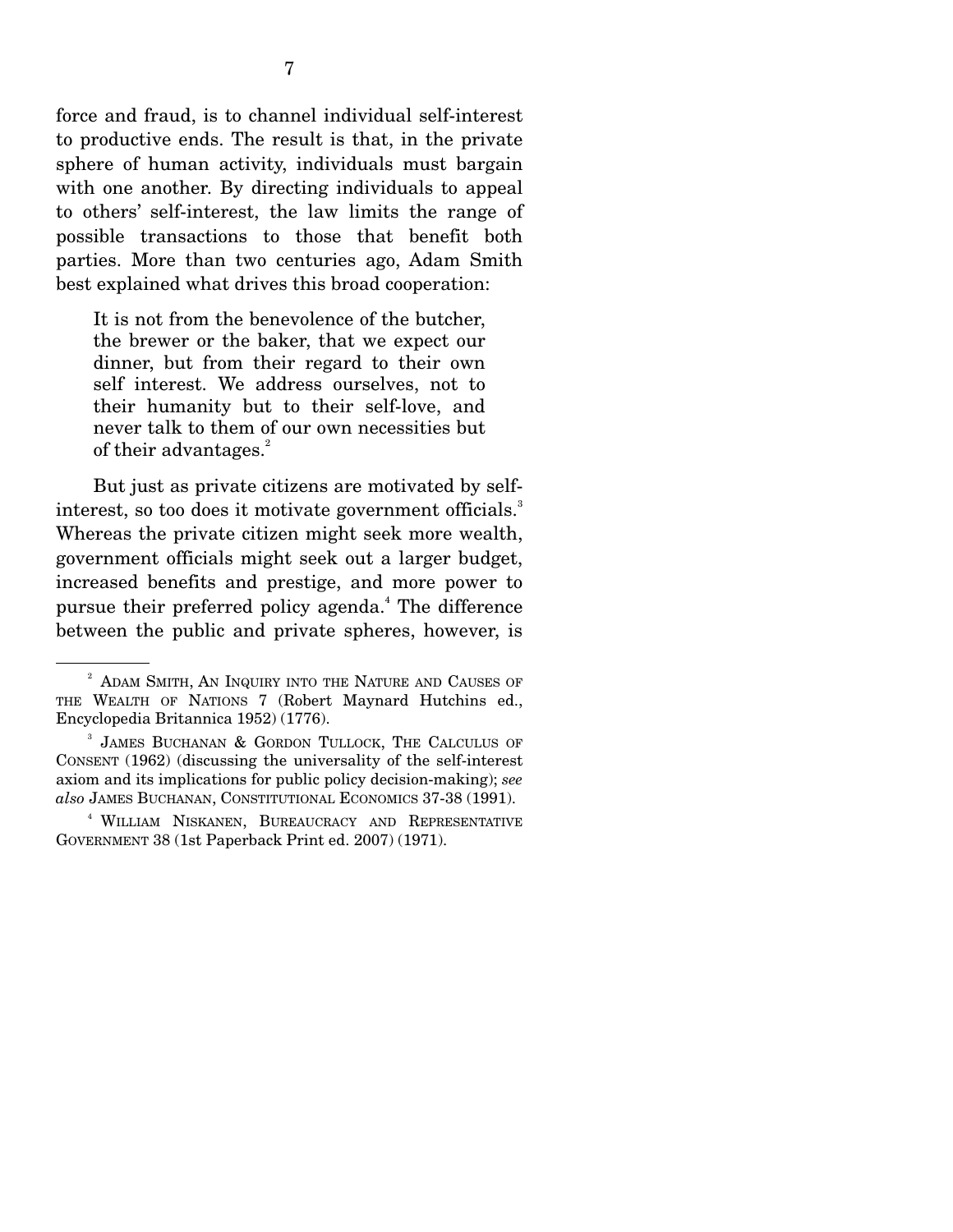that where the private citizen must *persuade* to achieve his ends, the government official can employ force. It is therefore a constant threat that those in positions of power will use that force to serve their own self-interest at the expense of the broader populace. This concern reaches its zenith when government officials stand to benefit themselves or their agencies by seizing individuals' private property.

 The Framers recognized this natural proclivity and drafted the Constitution to act as an institutional restraint on government action:

If men were angels, no government would be necessary. If angels were to govern men, neither external nor internal controls on government would be necessary. . . . A dependence on the people is, no doubt, the primary control on the government; but experience has taught mankind the necessity of auxiliary precautions.<sup>5</sup>

 It is because governmental actors can use coercion in pursuit of their self-interest that the Framers constrained their actions through clearly defined and strictly enforced constitutional rules. The constitutional requirement of due process is one of those rules, an "auxiliary precaution" that mandates that government actions be accompanied by certain procedural safeguards so as to protect individuals from unwarranted overreaching.

<sup>&</sup>lt;sup>5</sup> THE FEDERALIST NO. 51 (James Madison).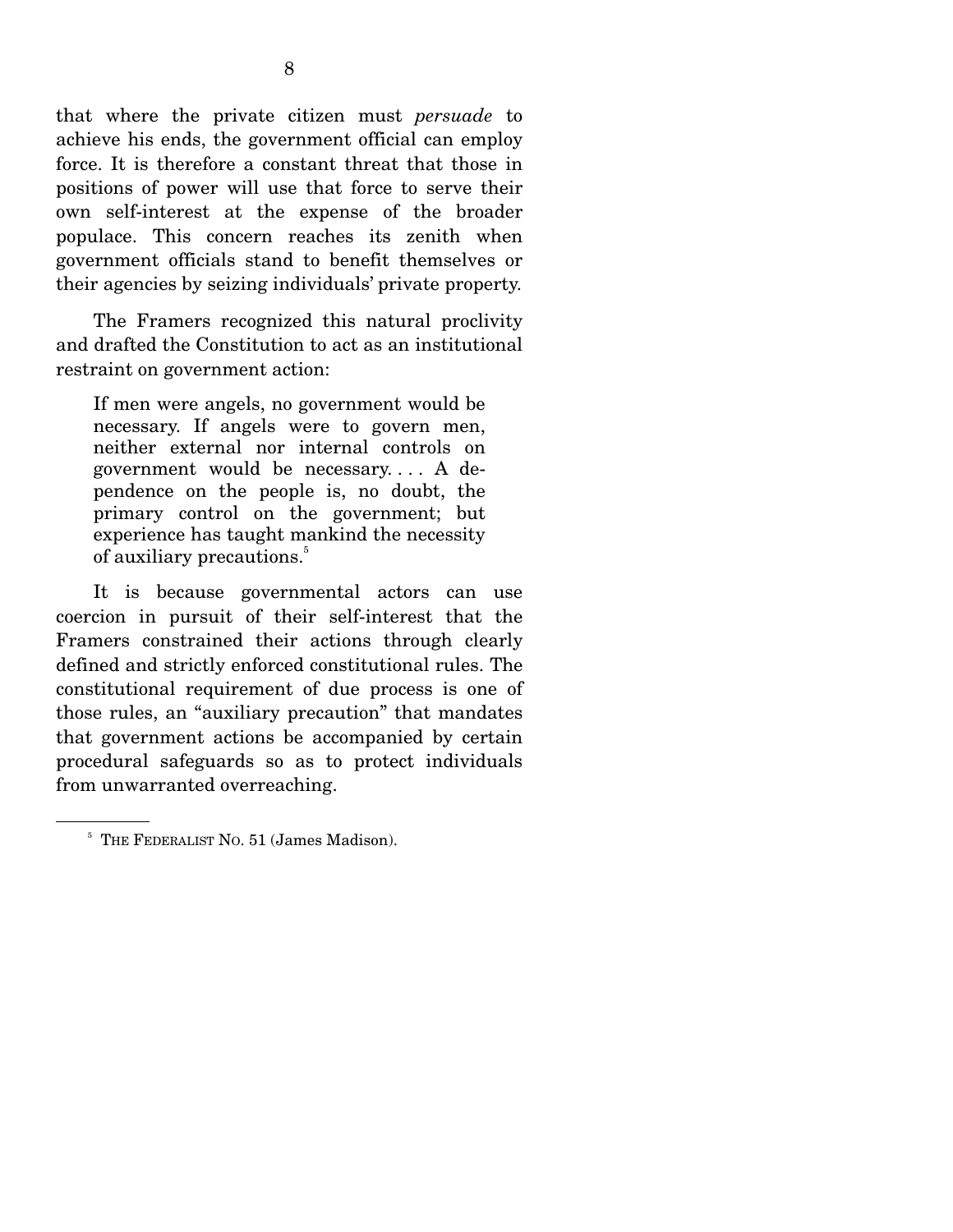This Court has also recognized that the Constitution carefully guards against self-interested government action. For instance, in *Young v. United States ex rel. Vuitton Et Fils S.A.*, this Court concluded that prosecution by a private attorney whose client has a financial interest in the matter was improper because it "creates an appearance of impropriety that diminishes faith in the fairness of the criminal justice system in general."<sup>6</sup> And while a state's impairment of its contract with a private party may be constitutional under the Contracts Clause if it is reasonable and necessary, this Court said that "complete deference to a legislative assessment of reasonableness and necessity is not appropriate because the State's self-interest is at stake."<sup>7</sup>

 Unfortunately, however, this Court's modern civil-forfeiture jurisprudence has failed to account for the self-interest that motivates both private and public actors alike. In *Calero-Toledo* this Court held, in part, that Puerto Rican authorities were not constitutionally required to provide notice and a hearing before seizing a yacht for forfeiture.<sup>8</sup> In so doing, this Court distinguished its earlier ruling in *Fuentes v. Shevin,* where it held that due process required that a private party, before repossessing goods, must give notice and the opportunity for a

<sup>6</sup> 481 U.S. 787, 811 (1987).

<sup>&</sup>lt;sup>7</sup> U.S. Trust Co. v. New Jersey, 431 U.S. 1, 26 (1977).

 $*$  416 U.S. 663 (1974).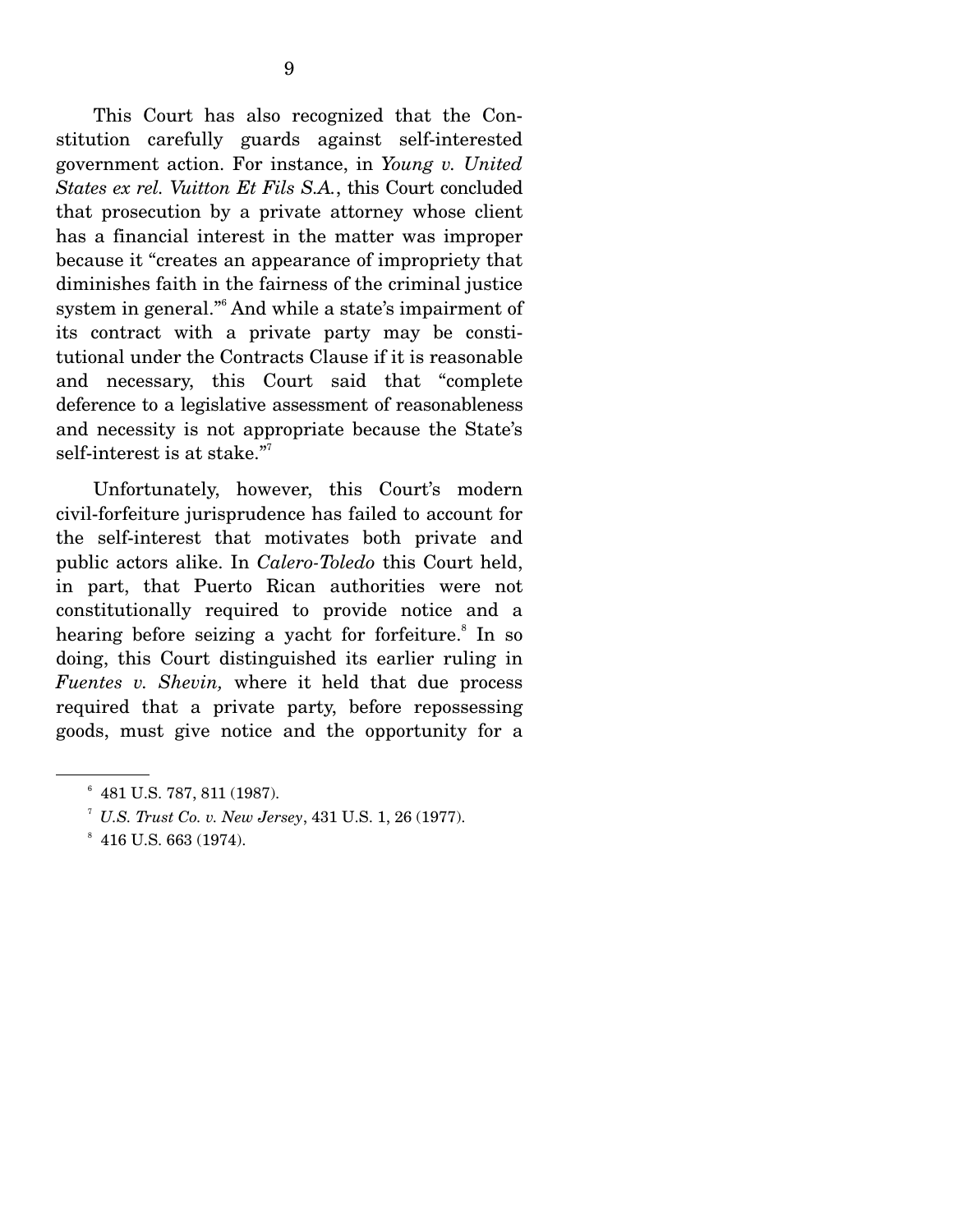hearing.<sup>9</sup> The *Calero-Toledo* Court reasoned that Puerto Rico did not have to provide any prior notice or hearing because "unlike the situation in *Fuentes*, seizure is not initiated by self-interested private parties; rather, Commonwealth officials determine whether seizure is appropriate under the provisions of the Puerto Rican statutes."<sup>10</sup>

 But as the Founders recognized and public-choice theory demonstrates, the government official is just as self-interested as the private party. There was no difference in character that distinguished the private repossesser in *Fuentes* from the government official in *Calero-Toledo*, but a difference in the incentives that each faced. The private parties in *Fuentes*, creditors to conditional sales contracts, had a direct pecuniary interest in applying for writs of replevin even when not entitled to the items. After all, the creditor could calculate that, in some instances, the debtor would not contest the seizure, leaving the creditor with a windfall. Conversely, the Puerto Rican officials in *Calero-Toledo* had no similar motivations. Any property that the officials seized, if ultimately forfeited, would be remitted to the Commonwealth. Since the officials would not share in any proceeds, they had no incentive to seize items indiscriminately.

 $10^{10}$  416 U.S. at 479.

<sup>&</sup>lt;sup>9</sup> 407 U.S. 67 (1972).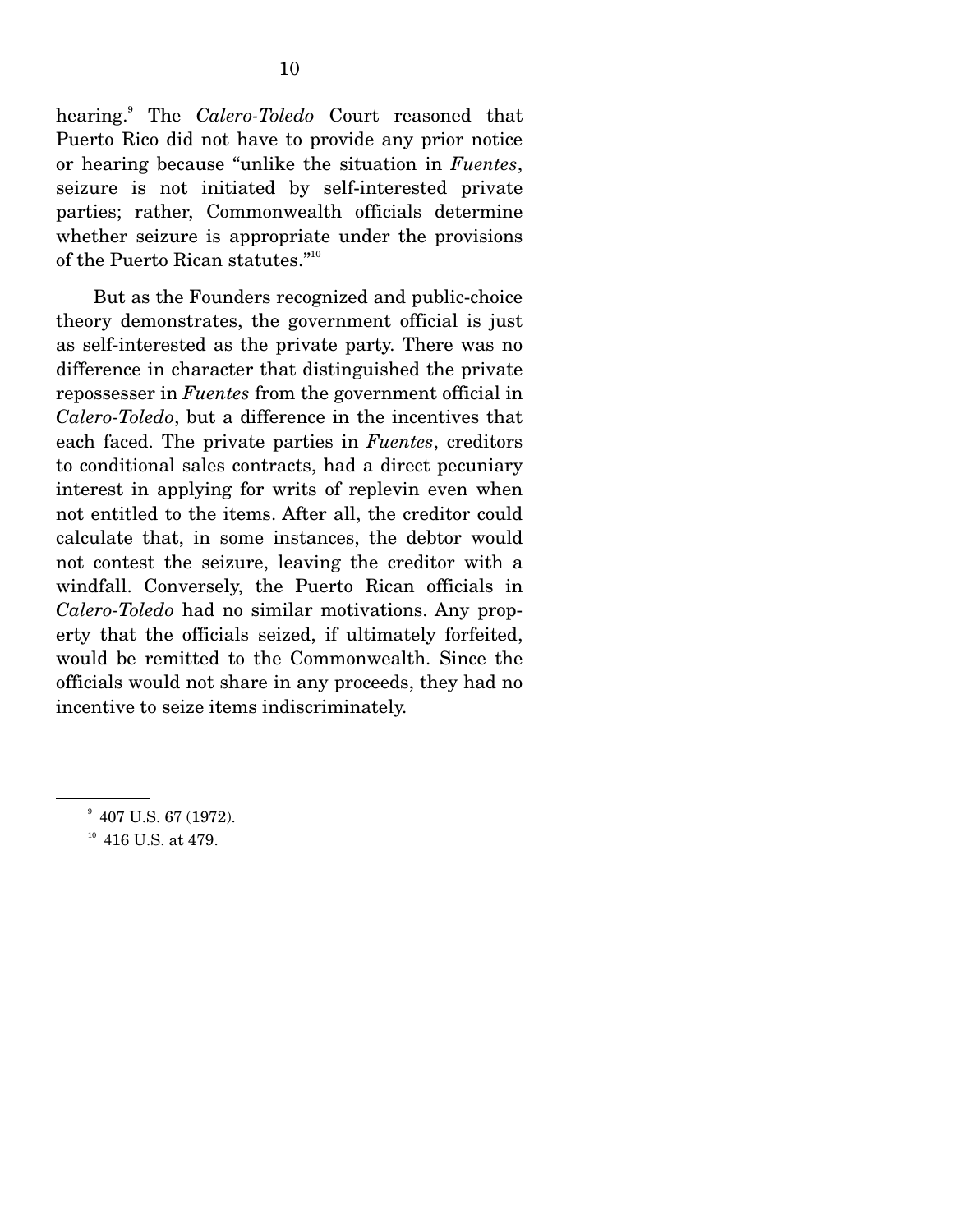That neutral decisionmaking no longer exists. As discussed below, changes in the law since *Calero-Toledo* have given law-enforcement officials a pecuniary interest in civil-forfeiture proceeds that rivals the incentives that the private actors in *Fuentes* faced. The Court's jurisprudence needs to reflect that fundamental change. One measure to help curb the threat of executive overreach is a prompt judicial check in the form of a preliminary post-seizure hearing.

#### **II. The Changing Landscape of Civil Forfeitures and Its Consequences**

 A seismic shift in civil forfeiture has occurred in recent years. Beginning in the early 1980's, federal and state governments began to let law-enforcement agencies keep a percentage of the forfeiture proceeds that they had seized. In so doing, the legislature created a powerful incentive in law enforcement to maximize their seizure of forfeitable assets. Not surprisingly, the amount of forfeiture activity has exploded as a result. But in so doing, the federal and state forfeiture systems have distorted police and prosecutor priorities, created agencies whose funding from outside the legislative process leaves them with little accountability, and led to systematic abuses.

#### **A. The Shift in Law-Enforcement Incentives**

 For most of American history, the proceeds from forfeitures went not to the law-enforcement agencies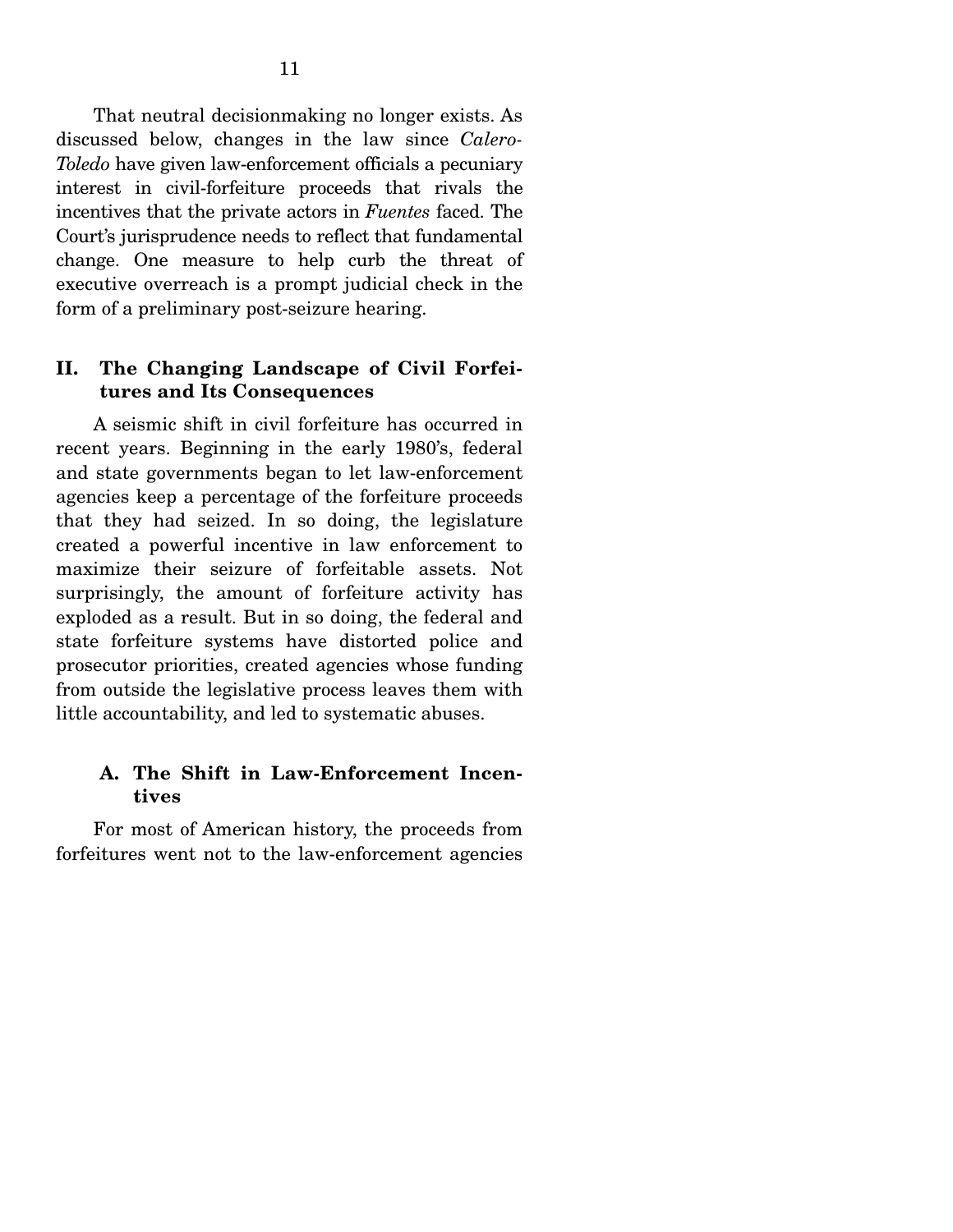responsible for the seizures, but to the government's general fund. While the federal government made limited use of civil forfeiture during Prohibition, its first use in combating the trade in illegal drugs came as part of the Comprehensive Drug Abuse and Prevention Act of  $1970$ .<sup>11</sup> The Act authorized federal officials to seize and seek the civil forfeiture of drugs, the equipment and raw materials used to make them, and the conveyances that were used to transport them.12 But once the property had been forfeited, the Attorney General had to deposit any net proceeds into the Treasury's general fund.<sup>13</sup>

 The radical change in federal law-enforcement incentives took place in 1984 when Congress amended portions of the Comprehensive Drug Abuse and Prevention Act.<sup>14</sup> Those amendments created the Assets Forfeiture Fund into which the Attorney General was to deposit all net forfeiture proceeds for use by the Department of Justice and other federal law-enforcement agencies. Originally the statute allowed the government to use Fund proceeds for a relatively limited number of purposes, such as paying for forfeiture expenses, giving awards for information

 $^{\rm 11}$  Pub. L. No. 91-513, 84 Stat. 1236.

 $12$  § 511, 84 Stat. at 1277.

<sup>&</sup>lt;sup>13</sup> Psychotropic Substances Act of 1978, Pub. L. No. 95-633, § 301, 92 Stat. 3768, 3778.

<sup>&</sup>lt;sup>14</sup> Comprehensive Crime Control Act of 1984, Pub. L. No. 98-473, 98 Stat. 1837.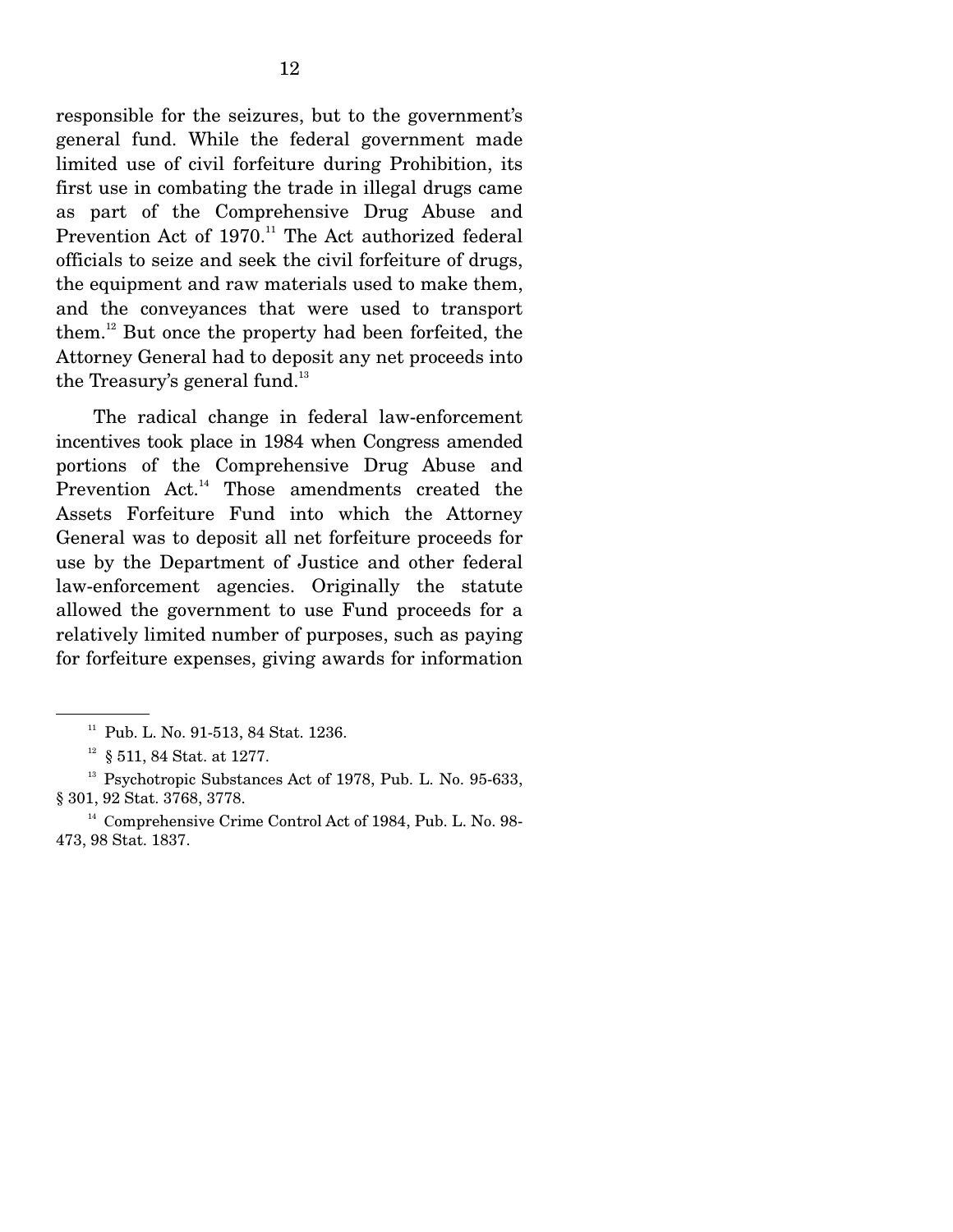that led to forfeitures, and paying for remissions or mitigations.<sup>15</sup> Furthermore, the 1984 amendments said that any forfeiture proceeds exceeding \$5 million that were left in the Fund at the end of the fiscal year were to be deposited in the Treasury's general fund.<sup>16</sup> But subsequent amendments both eliminated the \$5 million cap and dramatically broadened the scope of what expenses the government could pay for with forfeited funds.<sup>17</sup> The net effect is that, after the  $1984$ amendments, federal agencies were able to retain and spend forfeiture proceeds—subject only to very loose restrictions—that they would have had to turn over to the Treasury previously.<sup>18</sup>

 $17$  Some of these expenses included "equipping for law enforcement functions any Government-owned or leased vessel, vehicle, or aircraft" and paying the "overtime salaries, travel, fuel, training, equipment, and other similar costs of State or local law enforcement officers that are incurred in a joint law enforcement operation with a Federal law enforcement agency ... participating in the Fund." 28 U.S.C.  $\S\S 524(c)(1)(F)(i)$ ,  $(c)(1)(I)$  (2009).

<sup>18</sup> In 2000, the Civil Asset Forfeiture Reform Act amended various provisions of federal forfeiture law. Pub. L. No. 106-185, 114 Stat. 202 (2000). The Act, among other things, shifted the burden of proof in a forfeiture hearing from the claimant to the government, eliminated the requirement that claimants post a cost bond before being able to contest a civil forfeiture in court, and provided representation for indigent claimants under certain circumstances. It did not, however, change how forfeiture proceeds are distributed or otherwise ameliorate the pecuniary interest law-enforcement agencies have in civil forfeitures.

<sup>15 § 310, 98</sup> Stat. at 2052.

 $16$  § 310, 98 Stat. at 2053.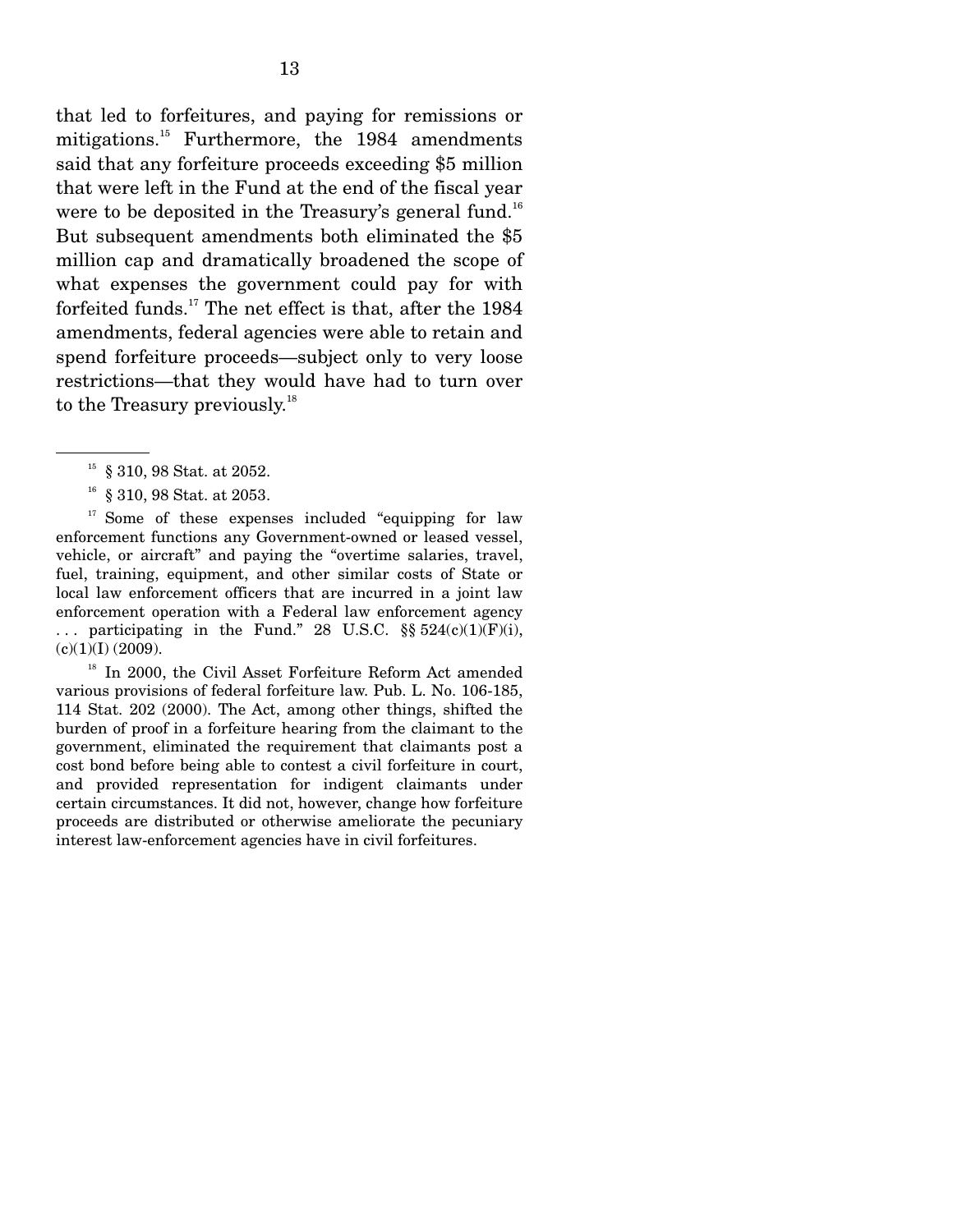Many states have followed suit by amending their civil-forfeiture laws to give law-enforcement agencies a direct share of forfeited proceeds. At last count, law-enforcement agencies in forty-one states receive some or all of the civil-forfeiture proceeds they seize.<sup>19</sup> And agencies can be very protective of their position. In Nebraska, for instance, the state constitution requires that half of the moneys collected from state forfeiture proceedings go to schools.<sup>20</sup> To avoid sharing, law-enforcement agencies instead asked federal prosecutors to "adopt" their seizures. By forfeiting under federal law, the agency could keep 80% of the proceeds, the federal government would retain the other 20%, and the schools would get nothing. Not surprisingly, when a state senator introduced an amendment to require that those funds also be shared with schools, both state and federal lawenforcement officials fought tooth and nail against  $it.<sup>21</sup>$ 

 The reluctance to share forfeiture proceeds has even led to illegality. In November 2000, Utahns passed Initiative B, which required forfeiture proceeds to be deposited into the state's Uniform School Trust Fund. But prosecutors in three counties ignored the law and diverted nearly a quarter of a

<sup>&</sup>lt;sup>19</sup> INSTITUTE FOR JUSTICE, POLICING FOR PROFIT (forthcoming 2009). <sup>20</sup> NEB. CONST. art. VII, § 5(2).

<sup>&</sup>lt;sup>21</sup> Patrick Strawbridge, *Police Oppose Drug-Cash Plan*, THE OMAHA WORLD-HERALD, May 1, 1999, at 57.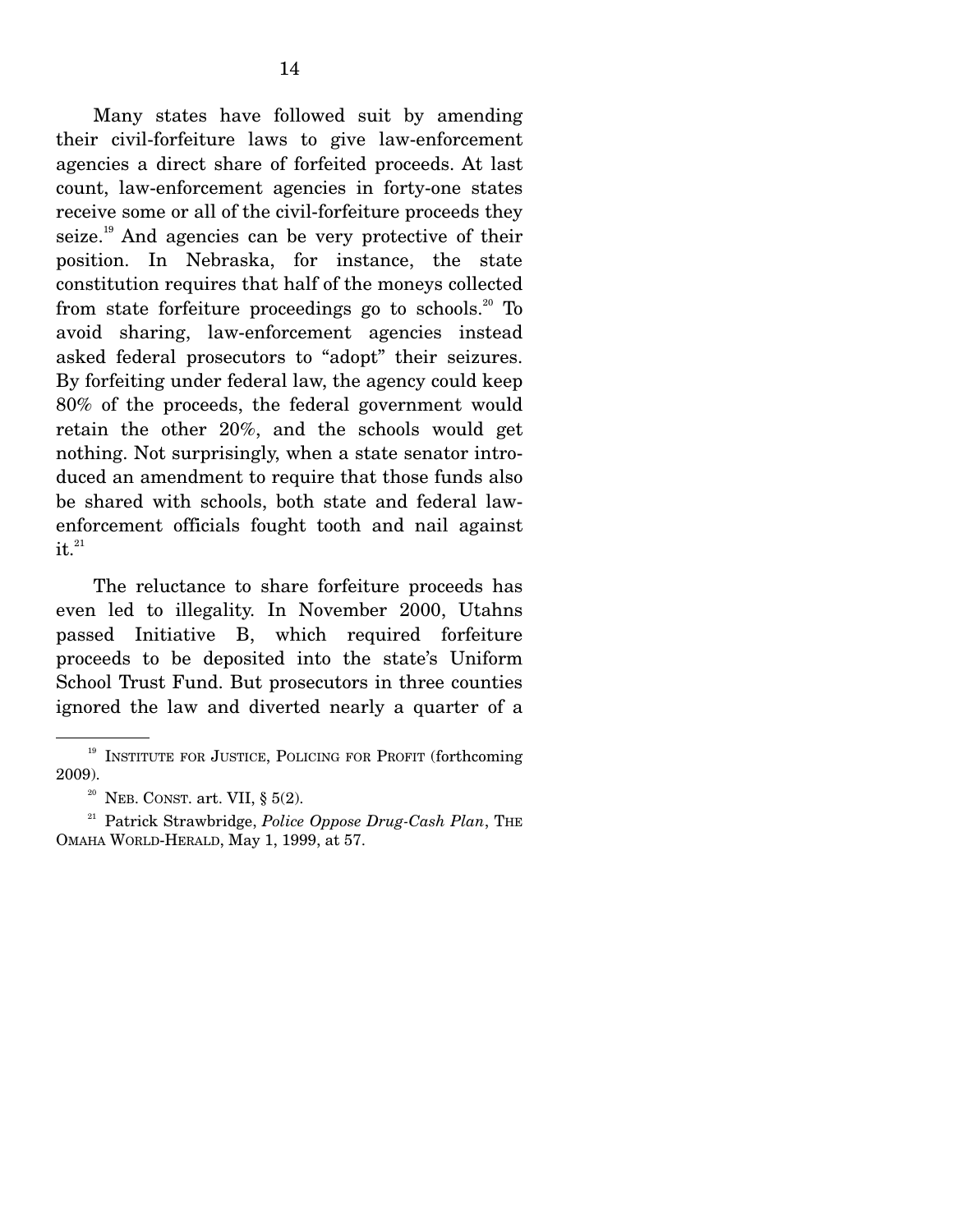million dollars into their own accounts. It was only after the threat of a lawsuit that the prosecutors capitulated.<sup>22</sup> The police and prosecutors later persuaded the legislature to nullify the voter-approved initiative so that all forfeiture proceeds were again directed to law enforcement.

 Like the federal government and other states, Illinois has amended its forfeiture laws to give state and local law enforcement the lion's share of any seized and forfeited property. The Illinois legislature in 1971 passed the Illinois Controlled Substances Act, $^{23}$  which permitted state law enforcement to seize property that was substantially similar to the types of property that federal officials could seize under the Comprehensive Drug Abuse and Prevention Act of 1970. Under the Illinois Controlled Substances Act, all proceeds from the sale of the forfeited property, minus the expenses incurred in the seizure, maintenance of custody, and forfeiture and sale of the property, were to be transmitted to the State of Illinois.<sup>24</sup> Illinois

<sup>22</sup> Patty Henetz, *Prosecutors, Police Reluctantly Comply With Asset Seizure Law*, THE ASSOCIATED PRESS STATE & LOCAL WIRE, July 17, 2003; *see also* 1 DAVID B. SMITH, PROSECUTION AND DEFENSE OF FORFEITURE CASES ¶ 7.02(2) (2008) (discussing conspiracy between Missouri law enforcement and DEA to thwart state law requiring judicial approval before federal government may adopt a state forfeiture case).

 $23$  Ill. Pub. Act 77-757 (1971) (codified at 720 ILL. COMP. STAT. 570/100).

 $24$  Before the passage of DAFPA, the other major Illinois anti-drug statute, the Illinois Cannabis Control Act, 720 ILL. (Continued on following page)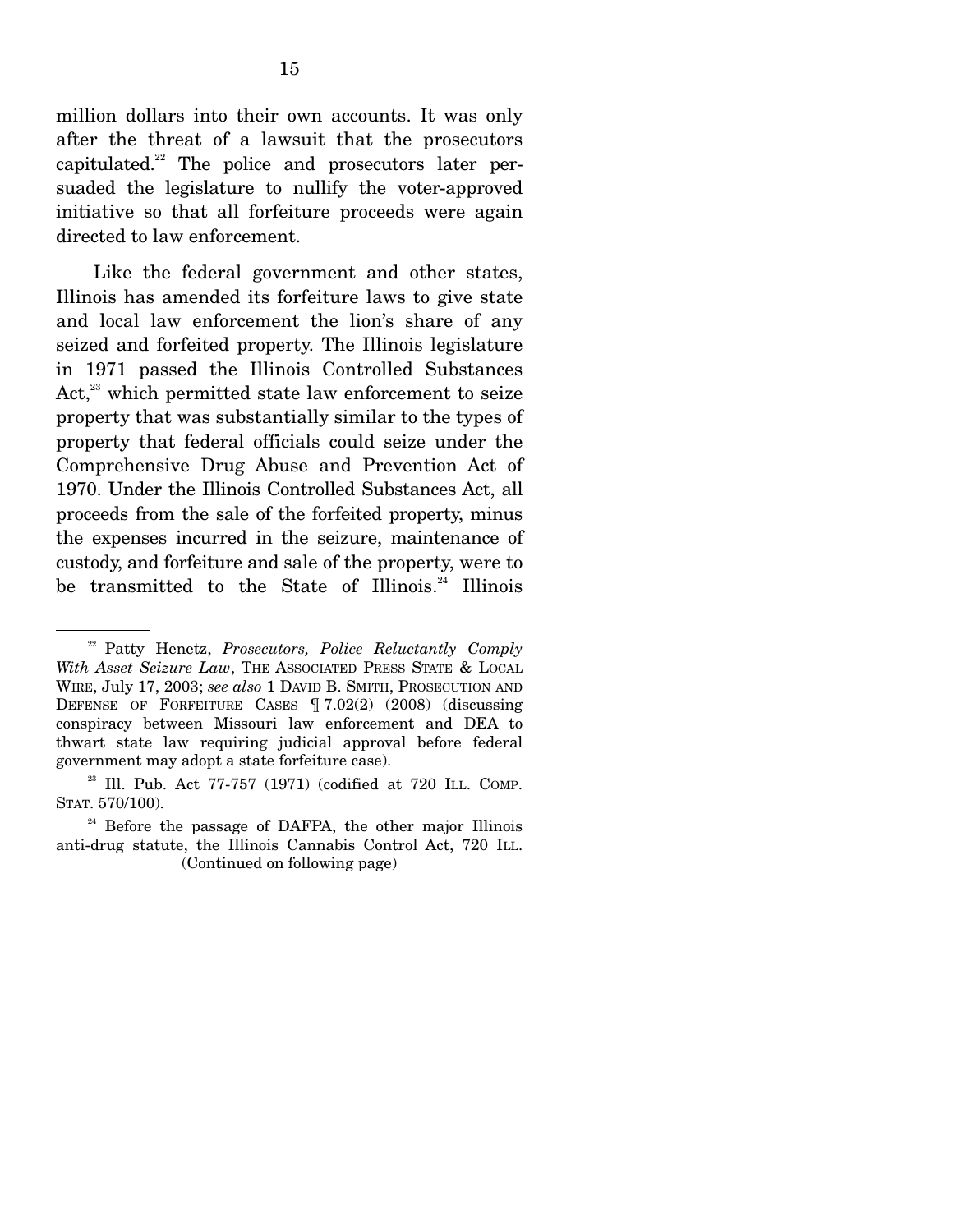amended a number of controlled-substance laws in 1990 through the passage of the Drug Asset Forfeiture Procedures Act ("DAFPA").<sup>25</sup> DAFPA harmonized forfeiture across Illinois' various anti-drug statutes by deleting the previous requirement that all net forfeiture proceeds be remitted to the state. Instead, DAFPA mandated that the Director sell all forfeited property—other than contraband and what was transferred to the enforcement agency for its enforcement efforts—and turn over ninety percent of the proceeds to law enforcement: Sixty-five percent to the police agencies that "conducted or participated in the investigation resulting in the forfeiture, $^{326}$  and twenty-five percent to the Office of the State's Attorney.<sup>27</sup> Pursuant to DAFPA, forfeited proceeds shall be used for "the enforcement of laws governing cannabis and controlled substances."28

<sup>26</sup> Ill. Pub. Act 86-1382 at § 16.

 $27$  For counties with populations of less than three million, this money is split between the Office of the State's Attorney that instituted the forfeiture and the Office of the State's Attorneys Appellate Prosecutor. 720 ILL. COMP. STAT. 570/505(g)(2)(i).

COMP. STAT. 550/5.1, also required Illinois officials to send all net forfeiture proceeds to the state general fund.

 $25$  Ill. Pub. Act 86-1382 (1990) (codified at 725 ILL. COMP. STAT. 150/1).

<sup>&</sup>lt;sup>28</sup> 720 ILL. COMP. STAT.  $570/505(g)(1)$ ,  $(2)(i)$ .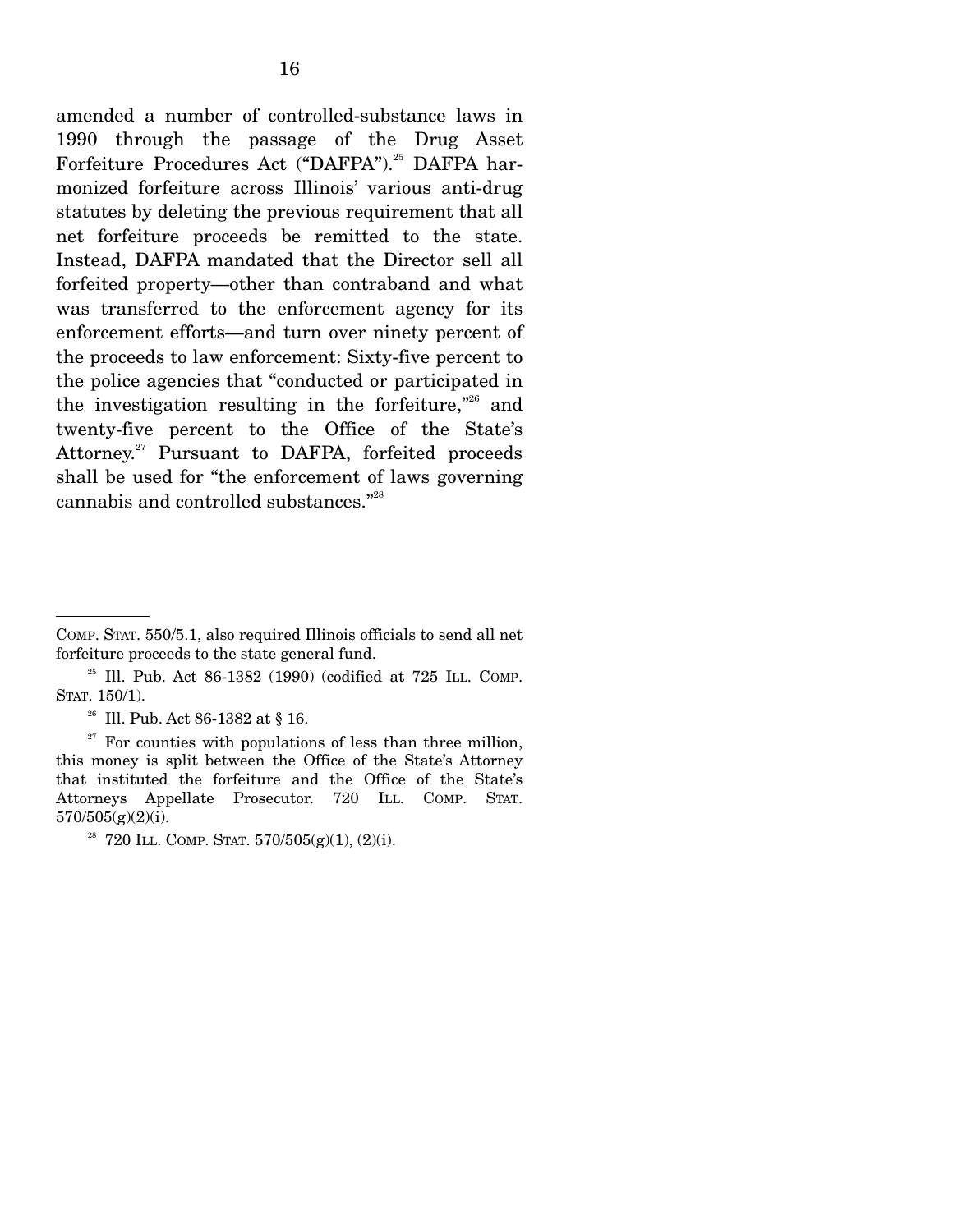#### **B. Law-Enforcement Retention of Civil-Forfeiture Proceeds Has Led to "Policing for Profit"**

As we have recognized in the context of other constitutional provisions, it makes sense to scrutinize governmental action more closely when the State stands to benefit.<sup>29</sup>

 As one might expect, the new incentives facing law enforcement in the wake of changes to federal and state drug laws have led to an explosion of forfeiture activity. But in spurring this meteoric rise in asset seizures, these laws have created agencies that too often are more committed to securing forfeiture revenues than the fair and impartial administration of justice. As the former chief of the Asset Forfeiture and Money Laundering Offices stated, "we had a situation in which the desire to deposit money into the asset forfeiture fund became the reason for being of forfeiture, eclipsing in certain measure the desire to effect fair enforcement of the laws."30 In addition to distorting police priorities, the change in incentives has also led to the kind of repeated abuses that demonstrate the need for judicial scrutiny.

<sup>29</sup> *Harmelin v. Michigan*, 501 U.S. 957, 978 n.9 (1991) (Scalia, J.) 30 Richard Miniter, *Ill-Gotten Gains*, 25 REASON 32, 34

<sup>(</sup>Aug./Sept. 1993) (quoting Michael F. Zeldin, former Chief, Department of Justice Asset Forfeiture & Money Laundering Offices).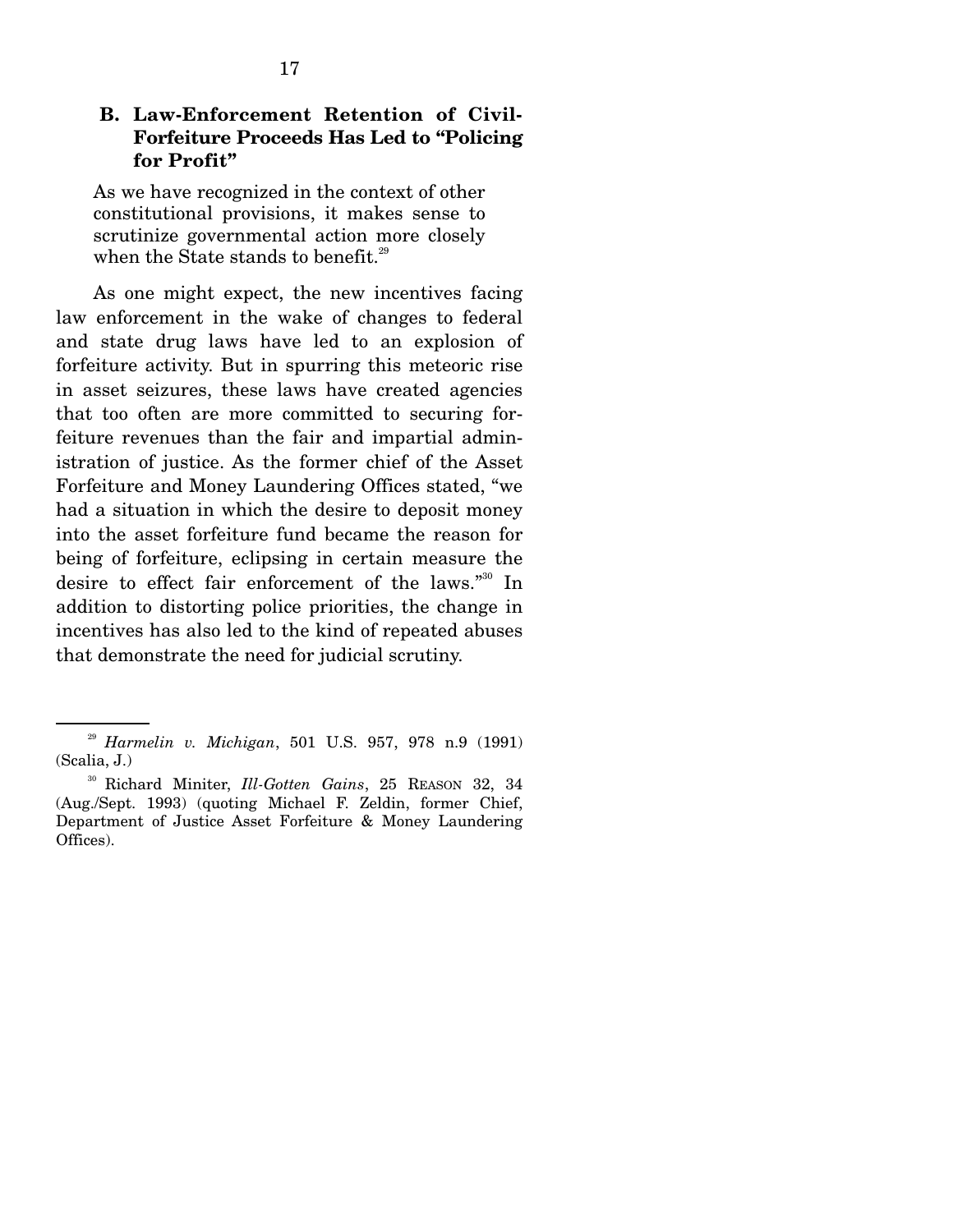One consequence of the changes in the federal and state forfeiture laws is the dramatic increase of forfeiture activity that took place in their wake. At the federal level, proceeds in the Department of Justice Assets Forfeiture Fund, which amounted to only \$27 million in 1985, swelled almost twentyfold to  $$556$  million by 1993.<sup>31</sup> Since that time, the total amount of civil forfeiture has only continued to increase. By fiscal year 2008, the federal Assets Forfeiture Fund and Seized Asset Deposit Fund together held more than \$3.1 billion. $32$ 

 Mirroring the federal experience, the amount of civil forfeiture activity within Illinois has grown dramatically since DAFPA was adopted in 1991. In a survey called the Law Enforcement Management and Administrative Statistics (LEMAS), the Department of Justice asks state and local law-enforcement agencies about the revenue they receive from statelevel civil-forfeiture proceedings. In 1993, the first LEMAS survey conducted after DAFPA's passage reported that Illinois law-enforcement agencies had collected \$6.9 million in proceeds from state and local civil-forfeiture actions. In a mere four years, that

<sup>&</sup>lt;sup>31</sup> U.S. DEP'T OF JUSTICE, ASSET FORFEITURE FACT SHEET (1993).

<sup>&</sup>lt;sup>32</sup> U.S. DEP'T OF JUSTICE, ASSETS FORFEITURE FUND AND SEIZED ASSET DEPOSIT FUND ANNUAL FINANCIAL STATEMENT FISCAL YEAR 2008, REP. NO. 09-19 AT 6 (2009).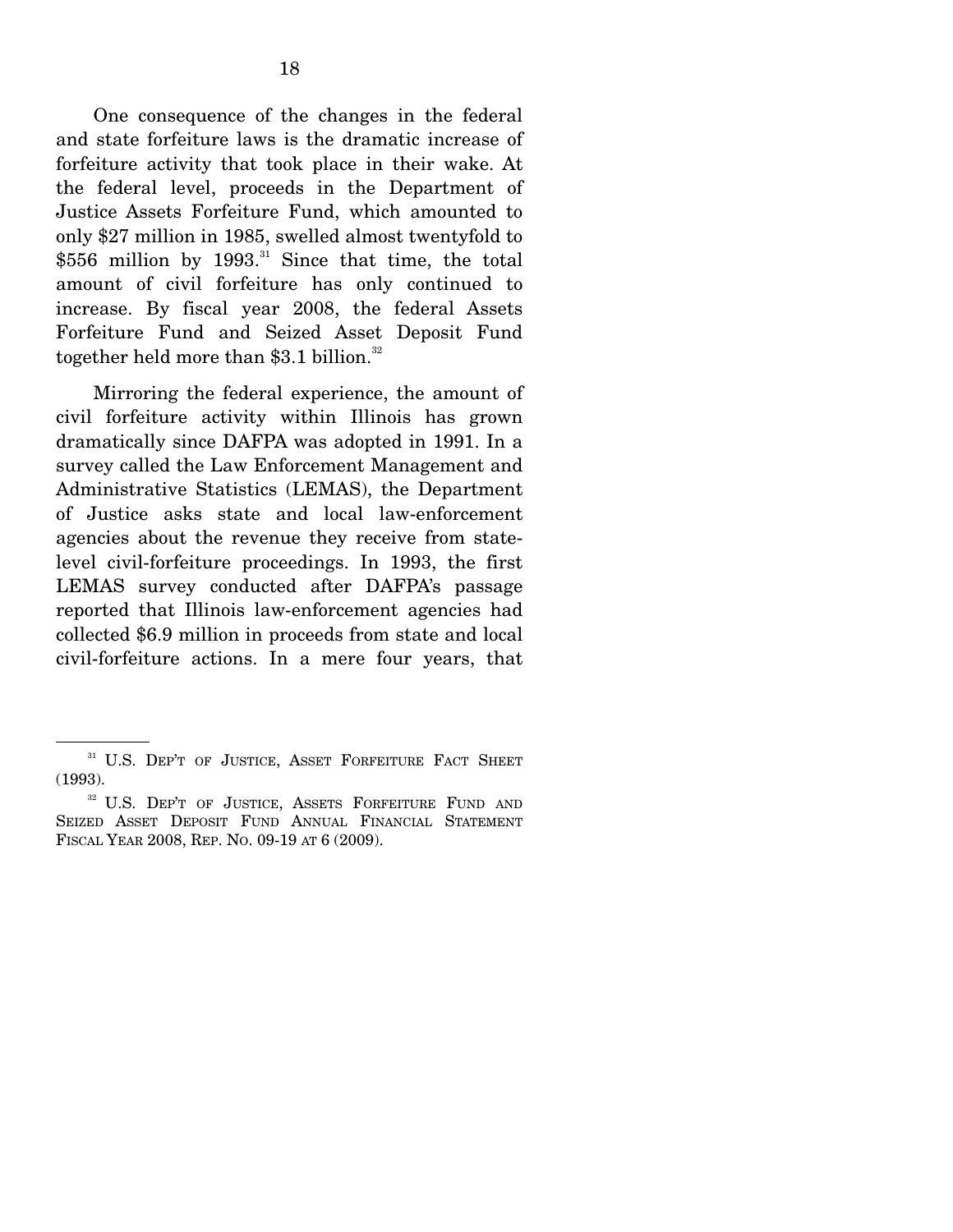number had grown by over 400 percent to over \$33 million.<sup>33</sup>

 As state and federal law gave law-enforcement agencies permission to retain a sizable percentage of what they seized, the money flowing into their coffers from asset forfeiture continued to grow. Some state and local legislatures, reacting to this new revenue stream, have reduced appropriations to law enforcement by the amount of expected civil forfeitures to free up money for other programs.<sup>34</sup> For lawenforcement agencies whose budgets have been cut,

<sup>&</sup>lt;sup>33</sup> BUREAU OF JUSTICE STATISTICS, LAW ENFORCEMENT MANAGEMENT AND ADMINISTRATIVE STATISTICS, 1997: DATA FOR INDIVIDUAL STATE AND LOCAL AGENCIES WITH 100 OR MORE OFFICERS (1999).

<sup>&</sup>lt;sup>34</sup> Replacing appropriations with asset-forfeiture proceeds also subverts legislative oversight. It is through appropriating money that the legislature can exercise a degree of control over agency action. If an agency is performing poorly or focusing on the wrong law-enforcement priorities, the legislature can punish it through reduced expenditures. Having a large percentage of an agency's budget come from forfeiture proceeds—a funding stream that is immune to the legislative process—breaks this link. *See* JUSTICE RESEARCH AND STATISTICS ASSOCIATION, MULTIJURISDICTIONAL DRUG CONTROL TASK FORCES: A FIVE-YEAR REVIEW 1988-1992 at 9 (1993) ("Asset seizures play an important role in the operation of [multijurisdictional drug] task forces. One 'big bust' can provide a task force with the resources to become financially independent. Once financially independent, a task force can choose to operate without federal or state assistance.").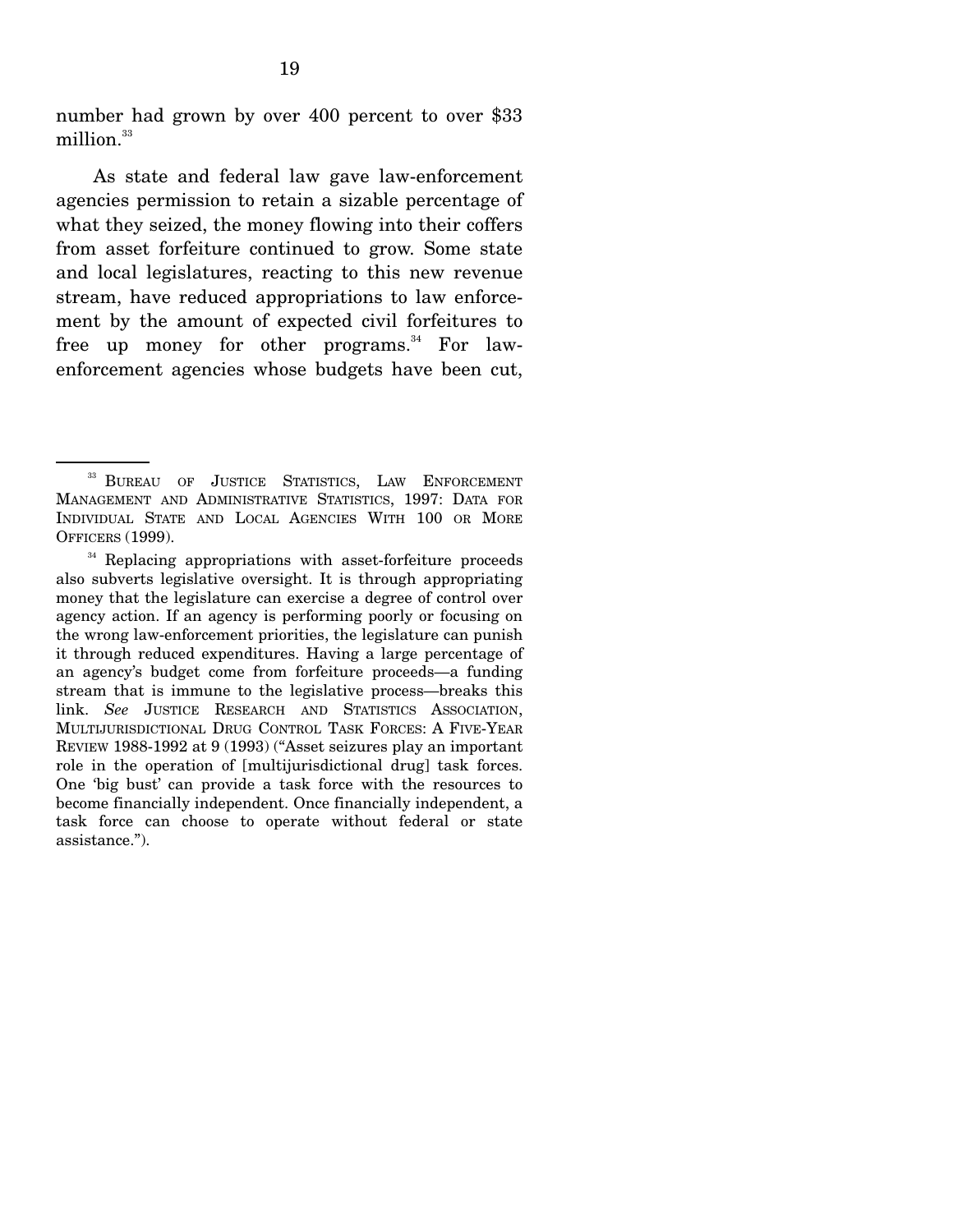securing continued forfeiture proceeds has become a paramount law-enforcement objective. 35

 Not surprisingly, a substantial number of lawenforcement agencies are now dependent on civilforfeiture proceeds and view civil forfeiture as a necessary source of income. In a survey of more than 1,400 law-enforcement executives, nearly 40% of police agencies reported that civil-forfeiture proceeds were a *necessary* budget supplement.<sup>36</sup> This dependency is also present at the federal level, where the Department of Justice in the past has urged its lawyers to increase their civil-forfeiture efforts so as to meet the Department's annual budget targets. $37$ The resulting pressures have not only skewed agency decisions about what laws to enforce most vigorously, but they have also tilted law-enforcement practices in ways designed to maximize civil-forfeiture proceeds.

 One consequence of giving law enforcement a pecuniary interest in forfeiture proceeds is that it can cause them to over-enforce crimes that carry the

<sup>35</sup> *See* Katherine Baicker & Mireille Jacobson, *Finders Keepers: Forfeiture Laws, Policing Incentives, and Local Budgets*, 91 J. PUB. ECON. 2113 (2007).

<sup>36</sup> John L. Worrall, *Addicted to the Drug War: The Role of Civil Asset Forfeiture as a Budgetary Necessity in Contemporary Law Enforcement*, 29 J. CRIM. JUST. 171, 179 (2001).

<sup>&</sup>lt;sup>37</sup> EXECUTIVE OFFICE FOR UNITED STATES ATTORNEYS, U.S. DEP'T OF JUSTICE, 38 UNITED STATES ATTORNEYS' BULLETIN 180 (1990) ("Every effort must be made to increase forfeiture income during the remaining three months of [fiscal year] 1990.").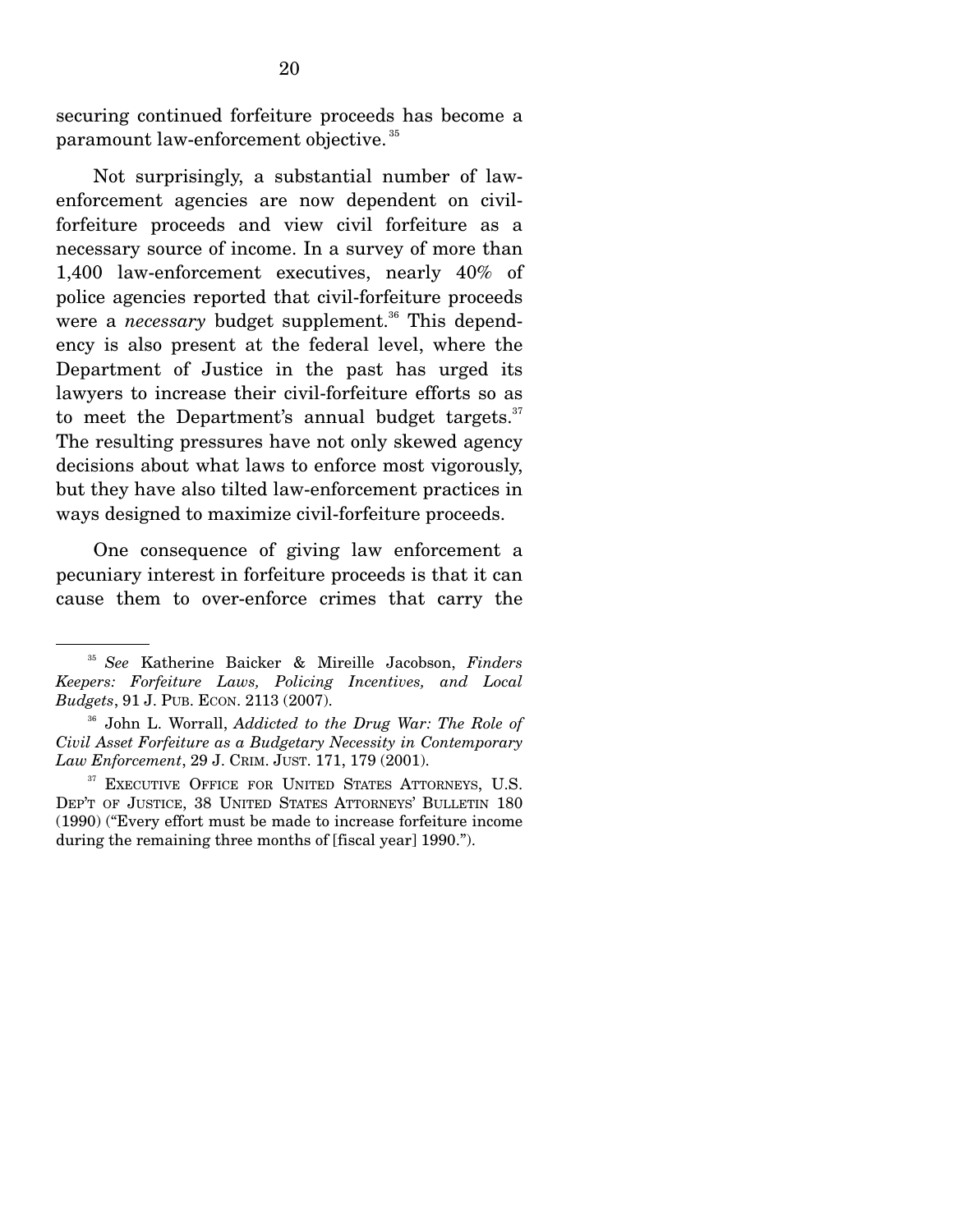possibility of forfeiture to the neglect of other lawenforcement objectives. This makes basic economic sense; as the return to enforcing certain laws increases, one would expect law-enforcement agencies to devote a higher percentage of their resources to those aims.<sup>38</sup> This is not simply theory: One study shows that in states where agencies get to keep the majority of forfeiture proceeds, drug arrests—which often have the potential of a related civil forfeiture—constitute a significantly higher percentage of all arrests.<sup>39</sup>

 Furthermore, law enforcement's pecuniary interest skews not only which laws are enforced, but how they are enforced as well. Often times, agencies will enforce the law with an eye to maximizing forfeiture proceeds, even when that impedes other lawenforcement goals. One example is where a lawenforcement agency is made aware of drug activity but refrains from making any arrests until the dealer has sold most of his contraband.<sup>40</sup> While this tactic maximizes potential forfeiture proceeds, it means that most of the drugs remain on the street. Former New York City Police Commissioner Patrick Murphy

<sup>38</sup> Donald J. Boudreaux & A.C. Pritchard, *Civil Forfeiture and the War on Drugs: Lessons from Economics and History*, 33 SAN DIEGO L. REV. 79, 91 (1996).

<sup>39</sup> Brent D. Mast, Bruce L. Benson & David W. Rasmussen, *Entrepreneurial Police and Drug Enforcement Policy*, 104 PUB. CHOICE 285 (2000).

<sup>40</sup> J. Mitchell Miller & Lance H. Selva, *Drug Enforcement's Double-Edged Sword: An Assessment of Asset Forfeiture Programs*, 11 JUST. Q. 313, 328 (1994).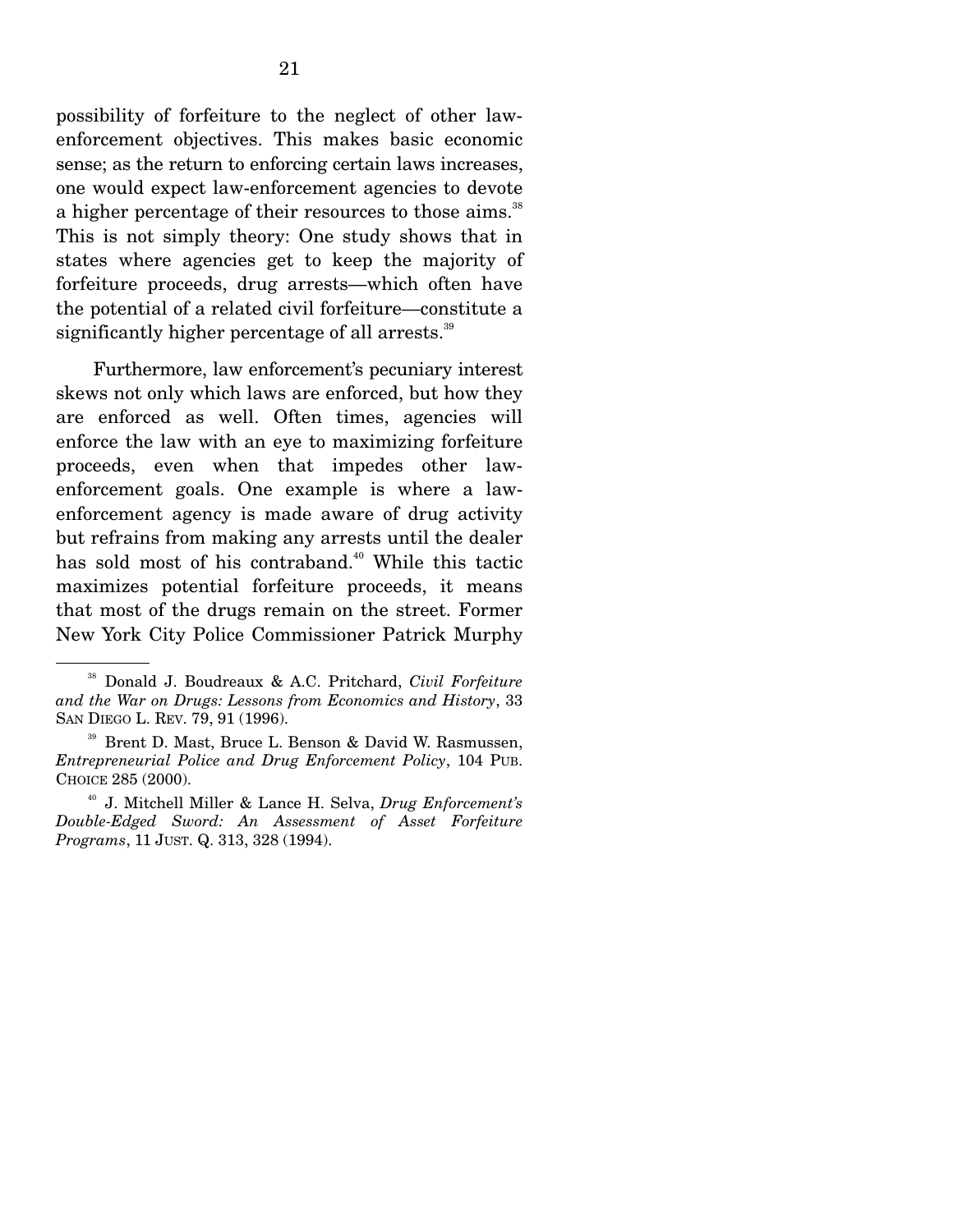was clear when he explained the city's motivation behind posting roadblocks on the southbound lanes of Interstate 95 heading into New York City to catch those coming to buy drugs:

[Police have] a financial incentive to impose roadblocks on the southbound lanes of I-95, which carry the cash to make drug buys, rather than the northbound lanes, which carry the drugs. After all, seized cash will end up forfeited to the police department, while seized drugs can only be destroyed. $41$ 

 The desperate desire for ever-greater forfeiture revenues also raises concerns that state and local law-enforcement officers may be tempted to seize property without probable cause.<sup>42</sup> And, indeed, police in a number of instances have seized peoples' property without any reason to suspect it was subject to forfeiture. In Volusia County, Florida, for instance, the sheriff created the Selective Enforcement Team, a "drug squad" that operated along the corridors of Interstate 95. Under the sheriff 's directions, Selective Enforcement Team members were to view any motorist that had more than \$100 in cash as a drug trafficker and seize his or her funds. $43$  Other reasons

<sup>41</sup> Eric Blumenson & Eva Nilsen, *Policing for Profit: The Drug War's Hidden Economic Agenda*, 65 U. CHI. L. REV. 35, 68 (1998) (citing Richard Miniter, *Ill-Gotten Gains*, 25 REASON 32, 34 (Aug./Sept. 1993)). 42 Mike Gangloff, *Seized Assets Fund Law Enforcement* 

*Efforts*, The ROANOKE TIMES (VIRGINIA), Mar. 29, 2009, at A1.<br><sup>43</sup> HENRY HYDE, FORFEITING OUR PROPERTY RIGHTS 38 (1995).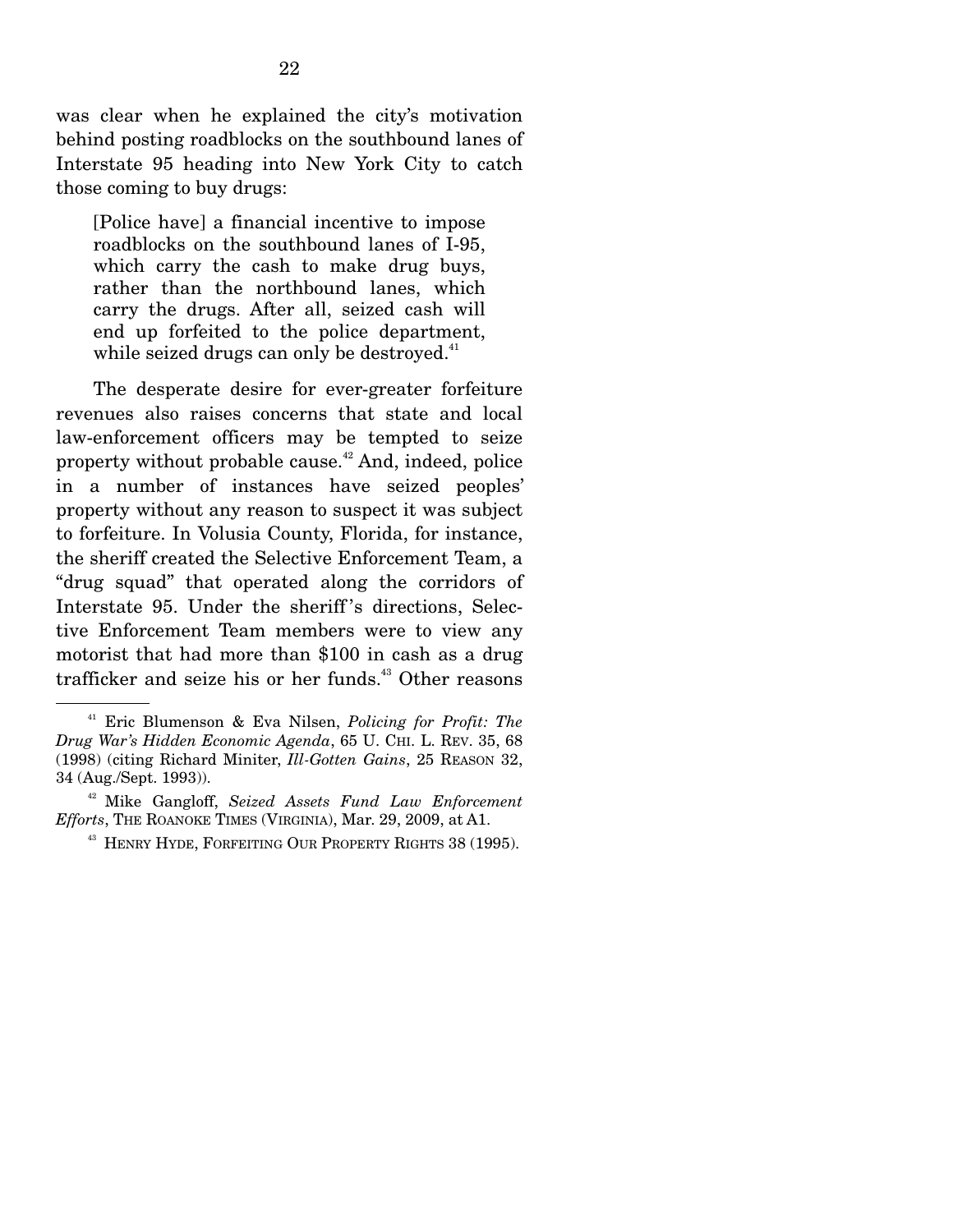to seize a person's cash included having no luggage in the car, having too much luggage in the car, or carrying bills in \$1, \$5, \$10, \$20, \$50 or \$100 denominations.44 Selena Washington passed through Volusia County on her way from Charleston, South Carolina, to Miami to buy building materials to repair her home, which had been severely damaged by Hurricane Hugo. Despite no evidence of any drug involvement whatsoever, the sheriff 's department seized more than \$19,000 from Ms. Washington and held her money for more than eight months. In the end, she settled for \$15,000 after her attorney told her that the cost of continuing to fight would exceed the amount of money seized.<sup>45</sup>

 A more recent, but equally troubling series of abuses occurred in Tenaha, Texas, a town near the Louisiana border. Over a two-year period, Tenaha police seized cash, jewelry, and cellular phones from more than 140 people—almost all of them African-Americans—who were not charged with any crime.  $46$ The police and the local district attorney offered these motorists an unpalatable choice: waive their rights to

<sup>44</sup> Jeff Brazil & Steve Berry, *Tainted Cash or Easy Money?*, ORLANDO SENTINEL, June 14, 1992, at A1.

<sup>45</sup> Steve Berry, *Vogel Faces Bias Suit Over Cash Seizures*, ORLANDO SENTINEL, June 18, 1993, at B1; *see also* HYDE, *supra* note 43, at 40. 46 Howard Witt, *Highway Robbery? Texas Police Seize Black* 

*Motorists' Cash, Cars*, CHI. TRIB., March 10, 2009, http://www. chicagotribune.com/news/nationworld/chi-texas-profiling\_wittmar 10,0,6051682.story.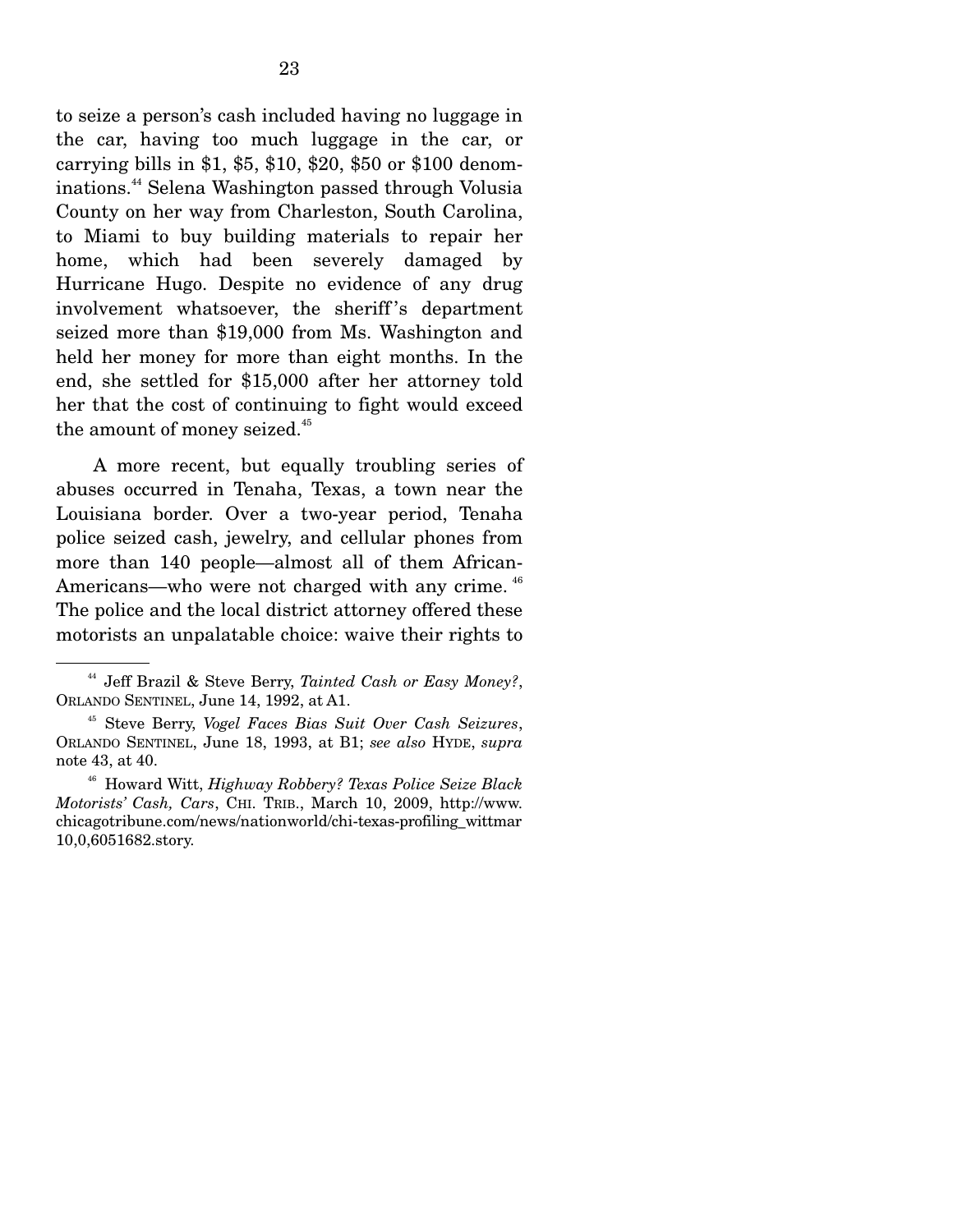contest the seizures or be charged for money laundering or other crimes. In one instance, an interracial couple had more than \$6,000 seized, money they planned to use to buy a used car. The couple signed a waiver after police threatened to take away their children and turn them over to child protective services.<sup>47</sup>

 These abuses arise because of the time, cost, and difficulty of challenging a seizure. For example, in Tennessee many months can elapse before a forfeiture hearing takes place. That kind of delay can be interminable for one deprived of needed funds or their only vehicle. For those in need of immediate relief, the best course may be to settle for a percentage of their property rather than to wait for their day in court. This is particularly true with depreciating assets like automobiles, where the vehicle continues to decline in value while it sits on the impound lot.<sup>48</sup> Illinois, which has similar delays between the time of the seizure and when the ultimate forfeiture proceeding takes place, is no different. According to the head of the Tennessee Department of Safety's Asset Forfeiture Division, only

48 Prolonged detention in addition harms the interests of others with a financial interest in the vehicle, such as secured creditors. To protect that interest, at least one circuit has said that creditors must be given notice and an opportunity to be heard in any vehicle forfeiture action in which the creditors hold a valid security interest. *Ford Motor Credit Co. v. N.Y. City Police Dep't*, 503 F.3d 186 (2d Cir. 2007).

<sup>47</sup> *Id*.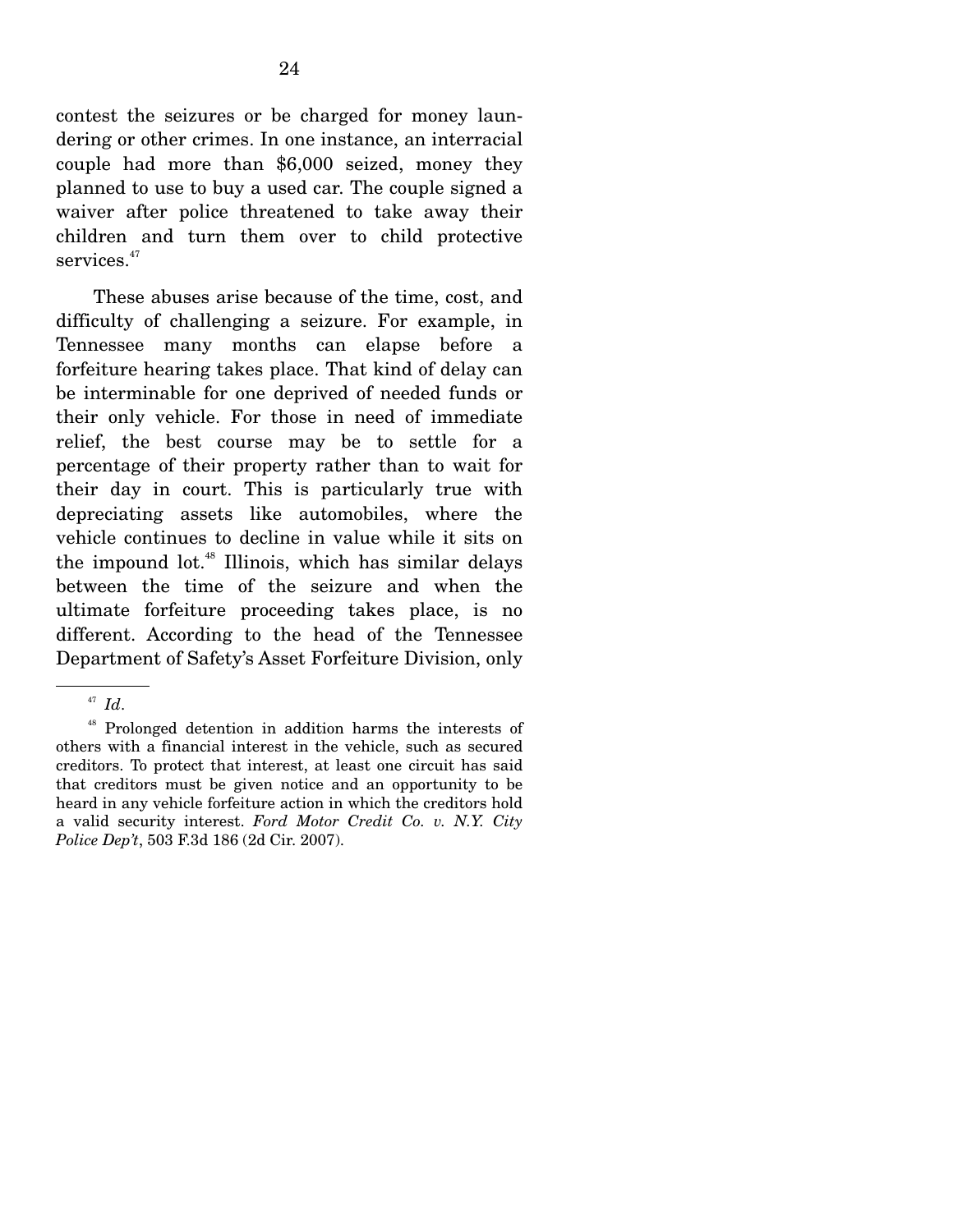$10\%$  of all seizures end up going before a court.<sup>49</sup> This means that, in the vast majority of cases, law enforcement's seizure decisions never receive any independent scrutiny. Knowing that their actions will only rarely be reviewed, the current civil-forfeiture system provides no effective check on law-enforcement overreaching.

### **III. The Importance of Private Property, and the Grave Risk of Erroneous Deprivations Due to the Incentives Facing Law Enforcement, Require Effective Judicial Oversight of Seizure Decisions**

 One of the most basic tenets of constitutional law is that persons may not be deprived of life, liberty, or property without due process of law.50 Requiring due process serves two purposes: to prevent unjustified or mistaken deprivations and to promote participation and dialogue by affected individuals in the decisionmaking process. $51$  But a procedure can serve those ends only when it lets affected individuals participate at a meaningful time and in a meaningful manner. $52$ DAFPA's failure to provide property owners with any

<sup>&</sup>lt;sup>49</sup> Dick Cook, *Forfeiture System Debated*, CHATTANOOGA TIMES FREE PRESS, Feb. 17, 2006, at B1.

<sup>&</sup>lt;sup>50</sup> See, e.g., Wolff v. McDonnell, 418 U.S. 539, 557-58 (1974).

<sup>51</sup> *Marshall v. Jerrico*, *Inc*., 446 U.S. 238, 242 (1980).

<sup>52</sup> *Fuentes*, 407 U.S. at 80 (quoting *Armstrong v. Manzo*, 380 U.S. 545, 551 (1965)).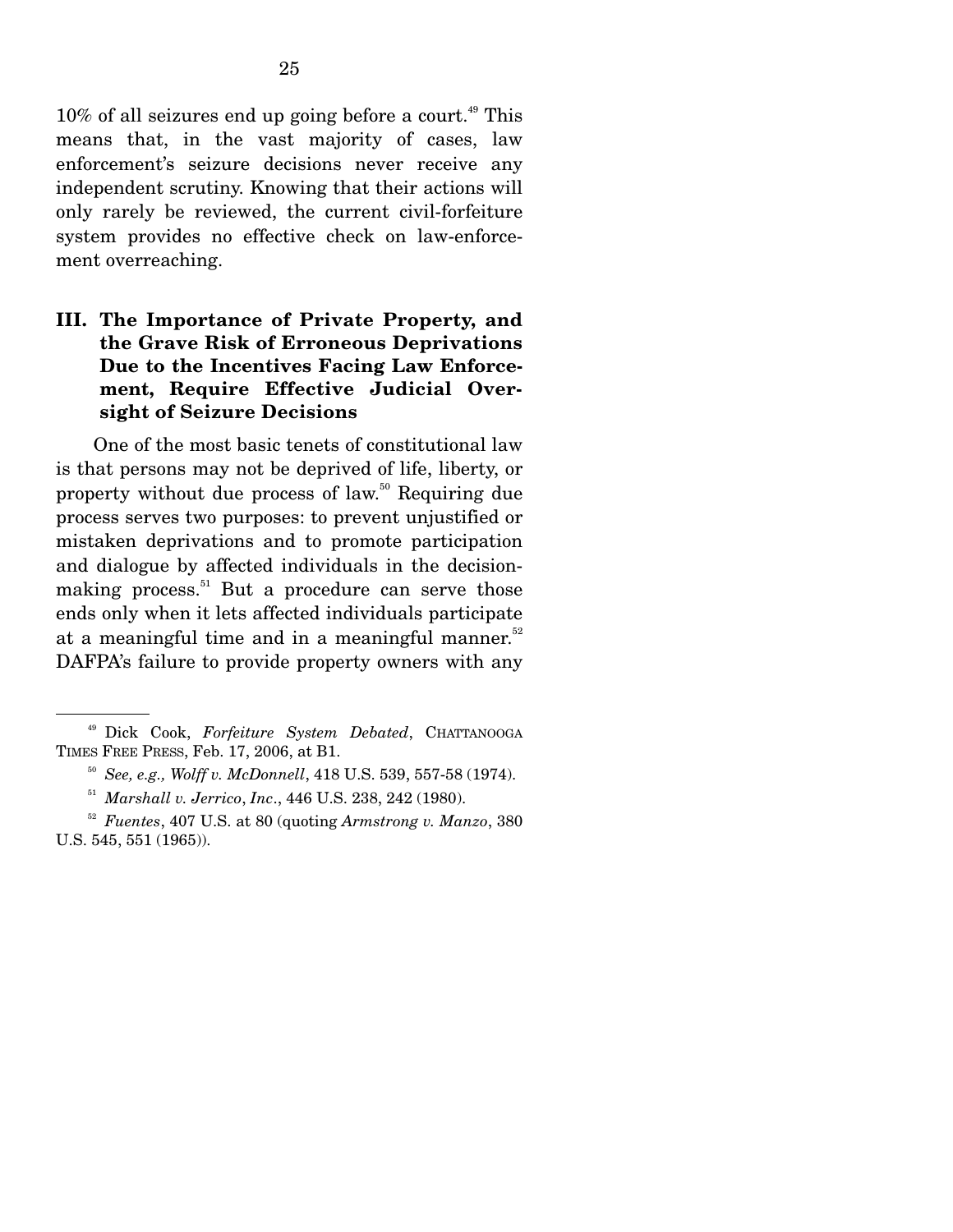preliminary post-seizure process whatsoever causes the Act to fail on both counts.

 *Mathews v. Eldridge* provides the proper analytical framework by which to analyze the sufficiency of the process received by one who is deprived of a protected property or liberty interest.<sup>53</sup> Most notably, this Court employed the three-part *Mathews* framework in *United States v. James Daniel Good Real Property* when it held that the government must provide a property owner with notice and an opportunity to be heard before seizing real property.54 The *Mathews* test looks to (1) "the private interest that will be affected by the official action;" (2) "the risk of an erroneous deprivation of such interest through the procedures used, and the probable value, if any, of additional or substitute procedural safeguards;" and (3) "the Government's interest, including the function involved and the fiscal and administrative burdens that the additional or substitute procedural requirement would entail."<sup>55</sup> Each of these factors mandates a prompt preliminary post-seizure hearing.

<sup>&</sup>lt;sup>53</sup> 424 U.S. 319 (1976).

<sup>54 510</sup> U.S. 43, 53-62 (1993).

<sup>&</sup>lt;sup>55</sup> 424 U.S. at 335.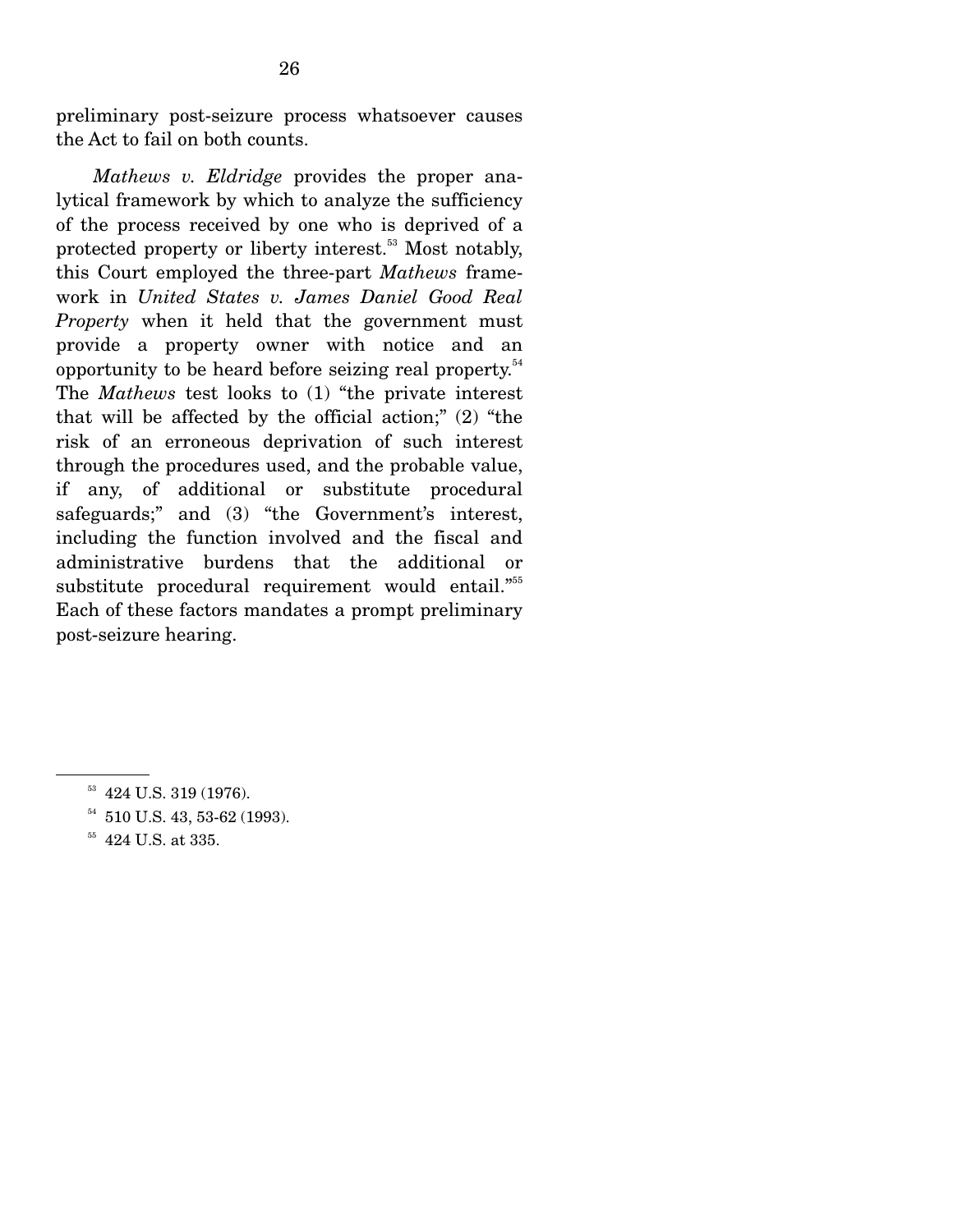### **A. The Right to Private Property, and the Irreparable Injury That Can Result From an Extended Deprivation, Mean the Private Interest Is Entitled to Great Weight**

 The private interest at stake in this case is of enormous magnitude. DAFPA permits the unilateral seizure of property with no judicial check for months, if not years. This is an affront to the strong tradition of private-property rights in this nation. Furthermore, the fact that the seizure of a conveyance or needed moneys can so often work an irreparable injury magnifies the private interest in a prompt judicial hearing.

 The Chicago Police Department's warrantless seizures of Respondents' personal property have impinged on a fundamental individual right. Privateproperty rights form the foundation of a free society. The right to private property both pre-existed this nation and was one of the fundamental bases for its founding. Unlike Great Britain, where the traditional view held that all land belonged to the crown, the founding generation saw the right to property as one that individuals possessed in nature.<sup>56</sup> Consistent with that Lockean understanding, one of the primary reasons that people came together to establish

<sup>56</sup> *VanHorne's Lessee v. Dorrance*, 2 U.S. (2 Dall.) 304, 310 (C.C.D.Pa. 1795) ("[T]he right of acquiring and possessing property, and having it protected, is one of the natural, inherent, and unalienable rights of man.").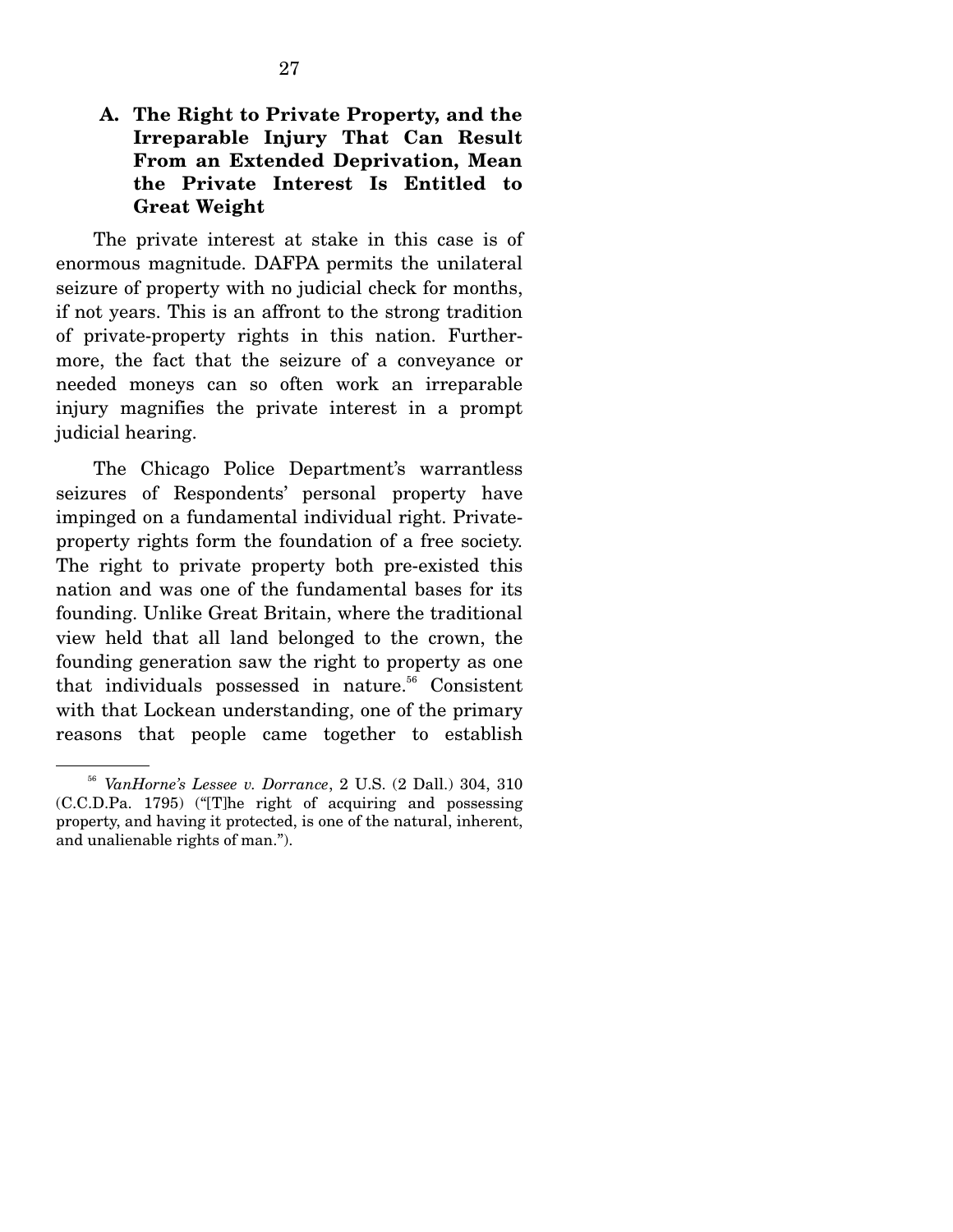government was not to *create* the right to property, but to help *secure* it. As James Madison stated, "[g]overnment is instituted no less for protection of the property, than of the persons, of individuals. $557$ 

 The Founders' zeal to protect private property against government encroachment was not simply born from a desire to create the potential for wealth and economic growth; instead, they correctly viewed strong private-property rights as the most effective bulwark against other usurpations of liberty.<sup>58</sup> They feared that once protections for property declined, all other personal freedoms would soon follow: "Property is surely a right of mankind as real as liberty. . . . The moment the idea is admitted into society that property is not sacred as the laws of God, and that there is not a force of law and public justice to protect it, anarchy and tyranny commence."<sup>59</sup>

JAMES W. ELY, JR., THE GUARDIAN OF EVERY OTHER RIGHT: A CONSTITUTIONAL HISTORY OF PROPERTY RIGHTS xi (3d ed. 2008) ("The founding generation stressed the significance of property ownership as a safeguard for political liberty against arbitrary government as well as the economic utility of private property.").

John Adams, Defence of the Constitutions of Government of the United States (1787), in 6 THE WORKS OF JOHN ADAMS 8, 8- 9 (Charles Francis Adams ed., 1856); *see also* ELY, *supra* note 58, at 28 (noting that the Founders, relying on the English Whig (Continued on following page)

<sup>57</sup> THE FEDERALIST NO. 54 (James Madison); *see also Boyd v. United States,* 116 U.S. 616, 627 (1886) ("The great end for which men entered into society was to secure their property.") (quoting Lord Camden, J. in *Entick v. Carrington*, (1765) 95 Eng. Rep. 807, 817-18 (K.B.)).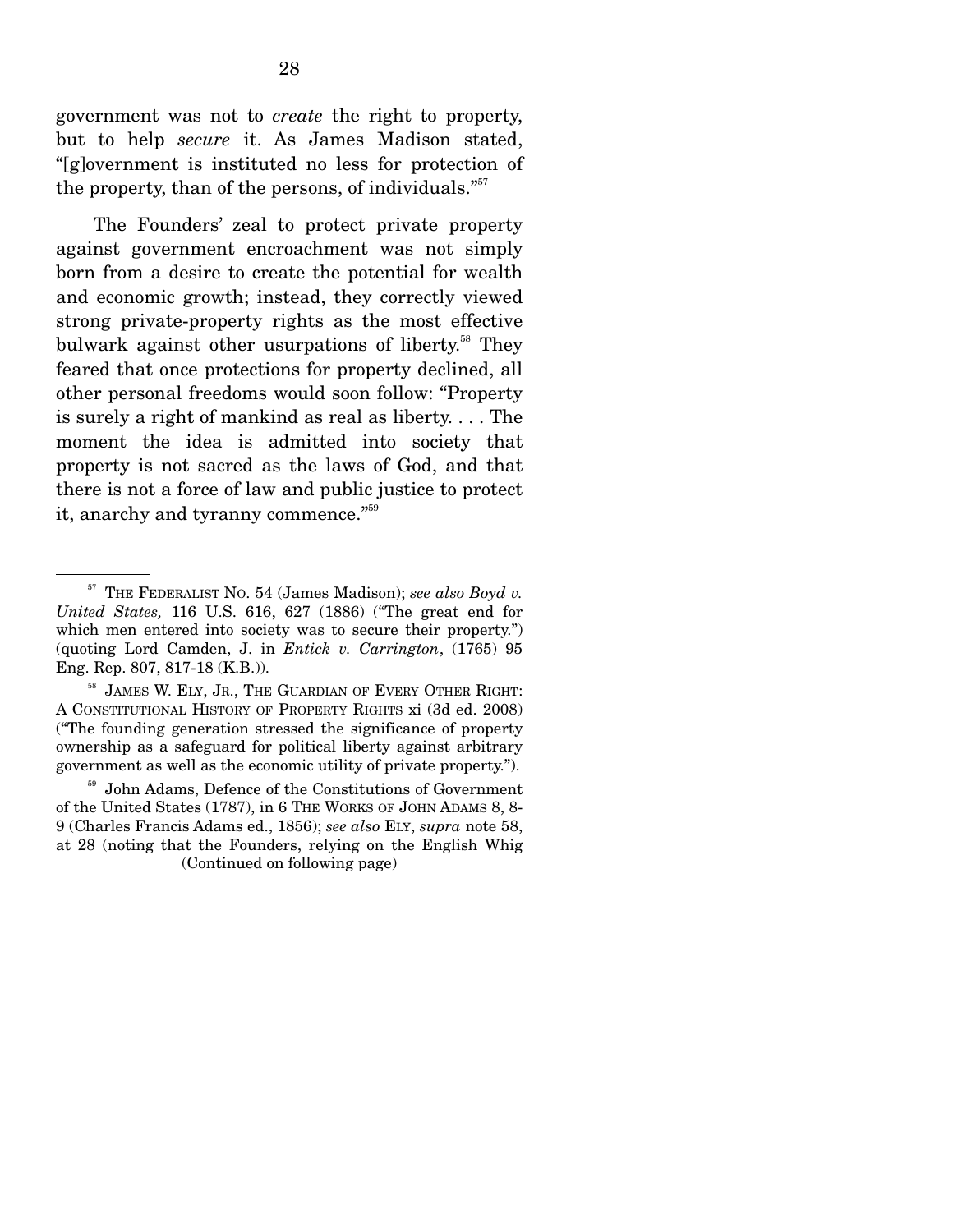The strong respect accorded to property rights was in no way diminished by the passage of time. After the Civil War, those in Congress who attempted to protect the new freedmen understood that an individual's right to acquire, possess, and control property was of the utmost importance. $60$  Statements following the passage of the Fourteenth Amendment also make clear that the right to private property was one of the chief rights the Amendment was enacted to  $protect.<sub>61</sub>$ 

 To this day, the strong respect for the sanctity of property lives on. In *Lynch v. Household Finance Corp.,* this Court said that *"*the dichotomy between personal liberties and property rights is a false one."62 This Court has similarly rejected the idea that property rights "should be relegated to the status of a poor relation" to those protected by the First or Fourth Amendments.<sup>63</sup> And perhaps most forcefully,

 $61$  CONG. GLOBE, 42d Cong., 1st Sess. 499 (1871) (stating that "the right that private property shall not be taken without compensation is among those privileges" protected by the Fourteenth Amendment) (statement of Sen. Fredrick Frelinghuysen).

tradition, felt that the "protection of private property was crucial to the preservation of freedom").

<sup>60</sup> *E.g*. 1866 Civil Rights Act, 14 Stat. 27, 27 (1866) (counting among its purposes that all persons born in the United States, regardless of any previous condition of slavery, shall have the same right "to inherit, purchase, lease, sell, hold, and convey real and personal property . . . ").

 $62$  405 U.S. 538, 552 (1972).

<sup>63</sup> *Dolan v. City of Tigard*, 512 U.S. 374, 392 (1994).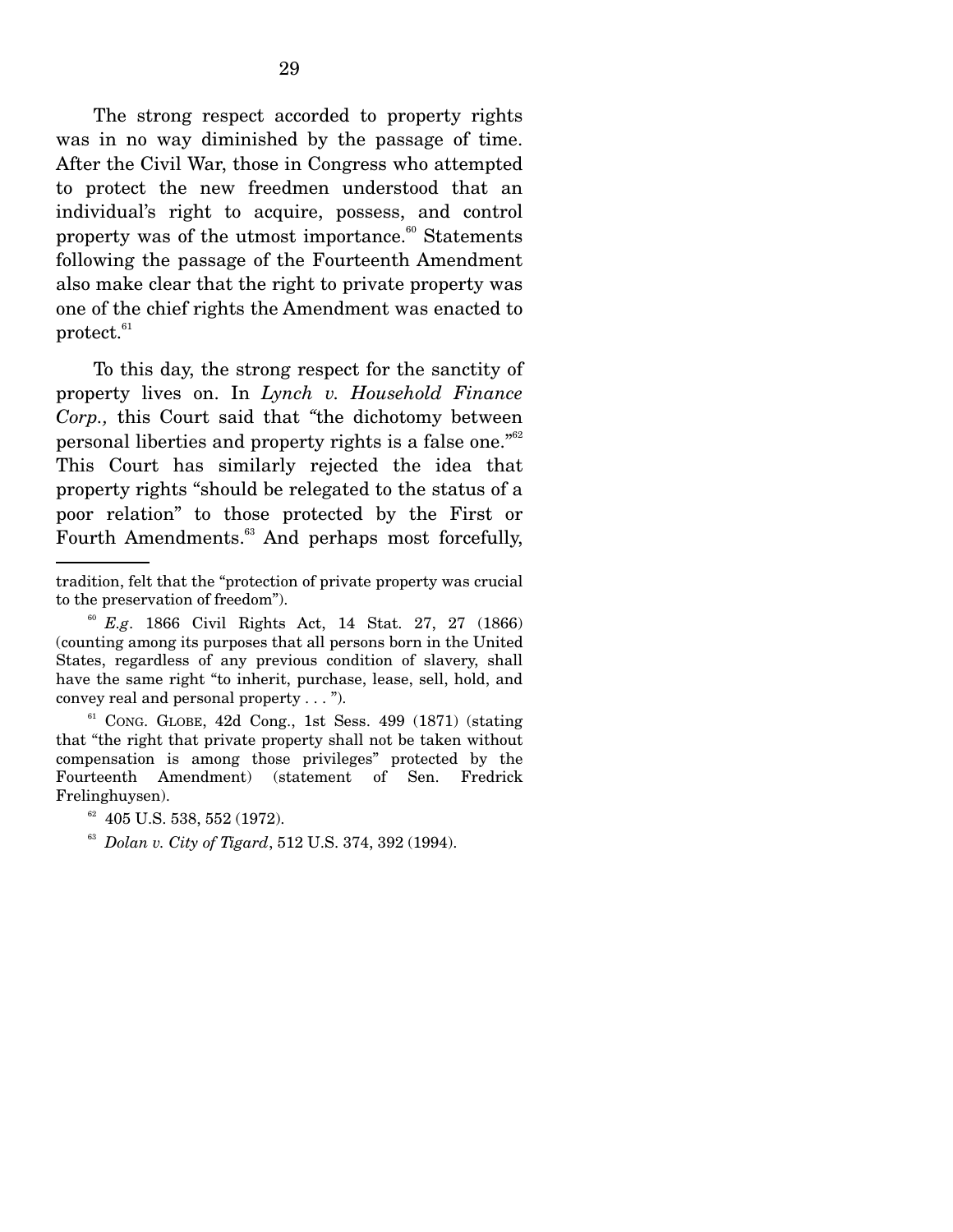this Court noted in *James Daniel Good* that "[i]ndividual freedom finds tangible expression in property rights."64 Without property, there can be no liberty.

 Beyond the strong interest that each citizen has in his or her property generally, the seizure of one's vehicle or money can cause great practical difficulties. The Seventh Circuit correctly noted that the loss of a vehicle can result in "missed doctor's appointments, missed school, and perhaps most significant of all, loss of employment."65 Furthermore, a vehicle is a depreciating asset; it loses value over time. Therefore, when a seized vehicle is finally returned, it is almost assuredly worth less than when it was seized. The longer the detention, the greater the loss that the owner cannot recover. Likewise, the seizure of a substantial amount of cash can also cause serious hardships, regardless of what the resolution might be to the ultimate forfeiture proceeding. Recall Selena Washington, the woman discussed above who was travelling from South Carolina to buy building materials. The police seizure of her \$19,000 severely impaired her ability to repair her hurricane-damaged home. Even though Ms. Washington ultimately got most of her money back, the damage had been done.

 $64$  510 U.S. at 61; *see also id.* at 81 (Thomas, J., concurring in part and dissenting in part) (stating that property rights "are central to our heritage").

<sup>65</sup> *Smith v. City of Chicago*, 524 F.3d 834, 838 (7th Cir. 2008).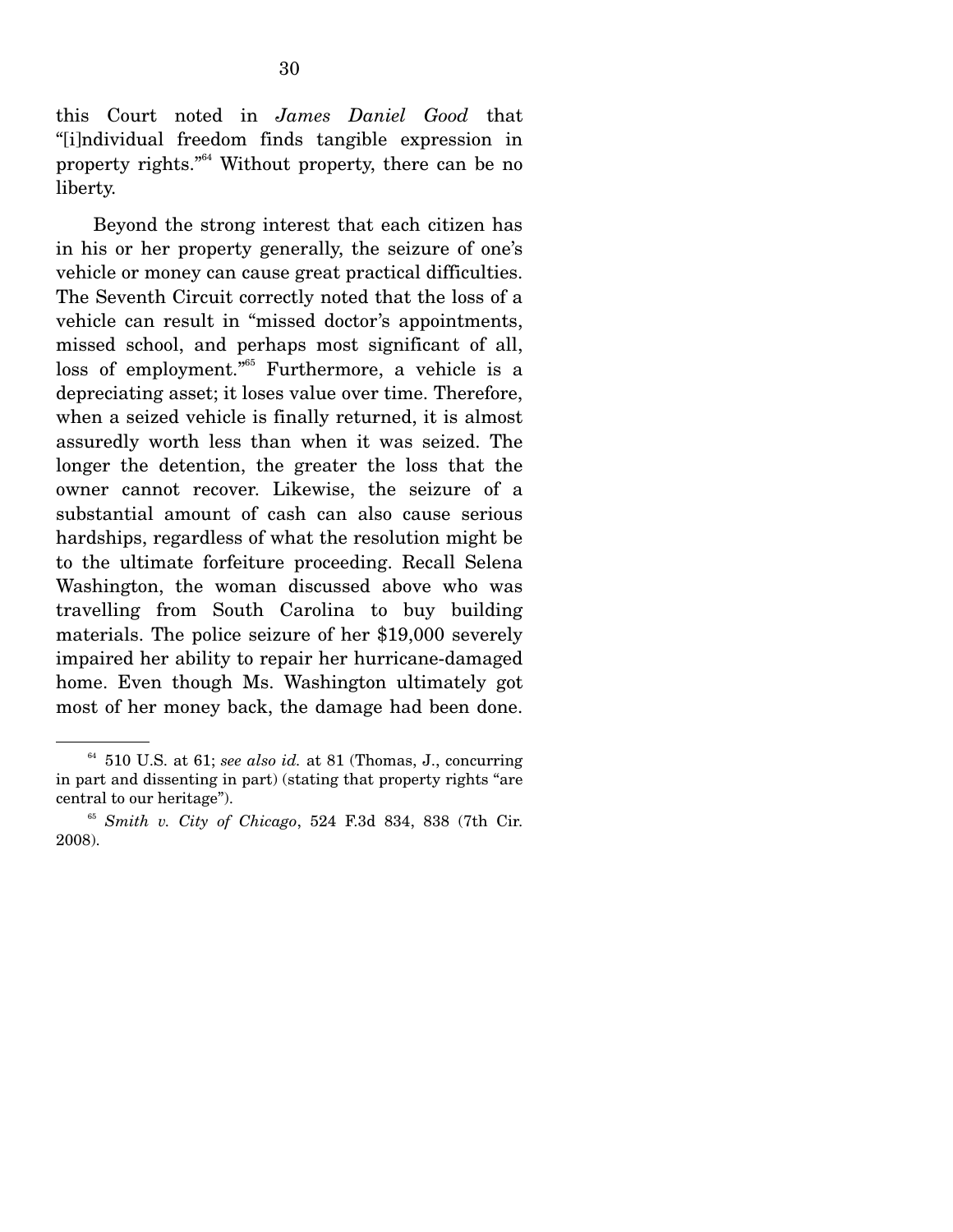Similarly, for those of modest means, the seizure of a substantial sum of cash can mean missed bills, damage to credit reports, and the cessation of needed utilities. It does not matter how the ultimate forfeiture proceeding is resolved; the prolonged detention itself works upon them an irreparable injury.

 This Court has consistently held that where the deprivation of one's property or liberty would lead to irreparable harm, a pre-deprivation or prompt postdeprivation hearing is constitutionally necessary.<sup>66</sup> In *Commissioner of Internal Revenue v. Shapiro*, this Court stated that:

[A]t least where irreparable injury may result from a deprivation of property pending final adjudication of the rights of the parties, the Due Process Clause requires that the party whose property is taken be given an opportunity for some kind of predeprivation or prompt post-deprivation hearing at which some showing of the probable validity of the deprivation must be made. $67$ 

<sup>66</sup> *James Daniel Good*, 510 U.S. at 56 ("And even if the ultimate judicial decision is that the claimant was an innocent owner, or that the Government lacked probable cause, this determination, coming months after the seizure, 'would not cure the temporary deprivation that an earlier hearing might have prevented.'") (quoting *Connecticut v. Doehr*, 501 U.S. 1, 15 (1991)).

<sup>&</sup>lt;sup>67</sup> 424 U.S. 614, 629 (1976).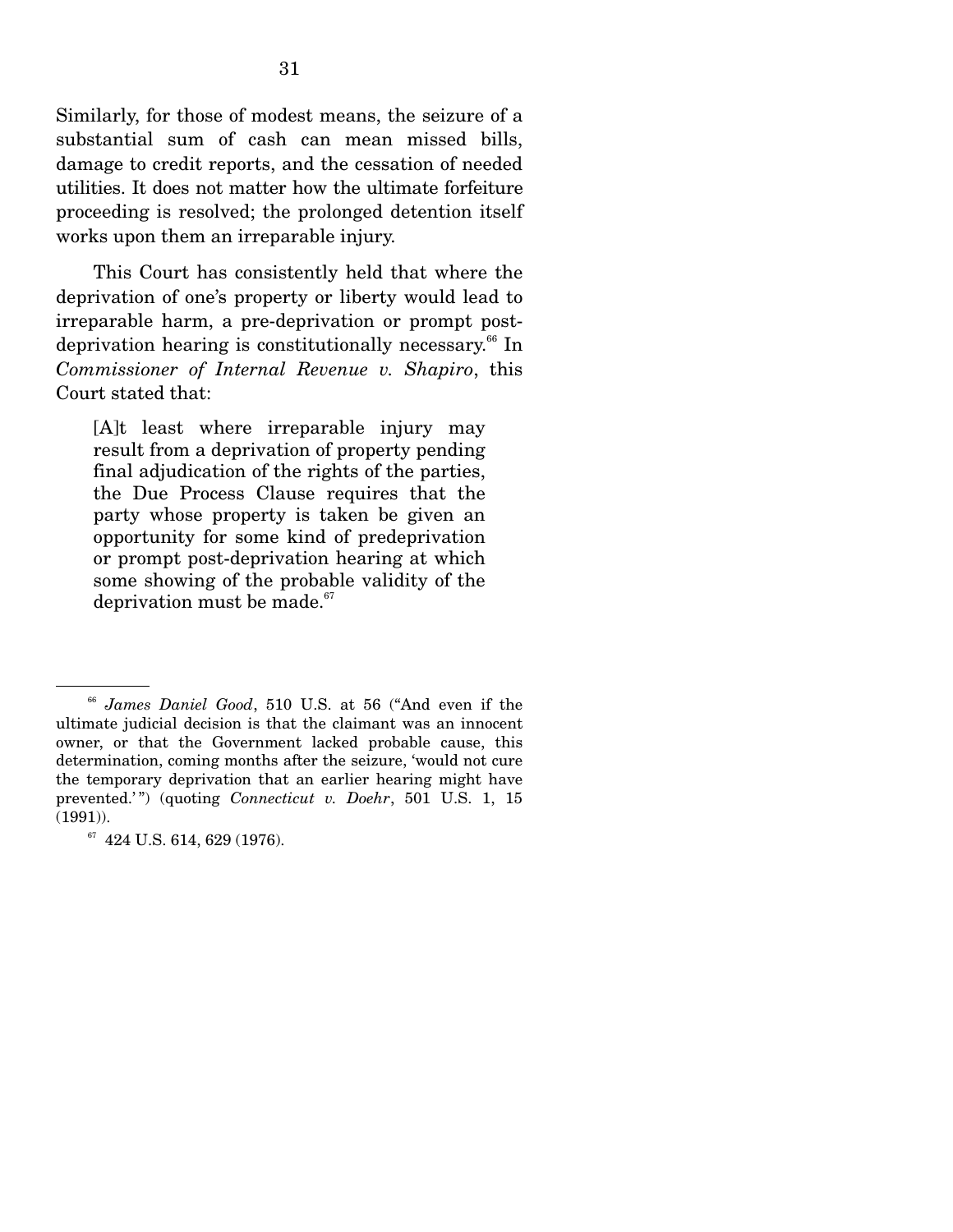While the deprivation in *Shapiro* was the summary seizure of funds that were needed to post bail, this Court in numerous other contexts has required immediate judicial oversight when a delay could lead to irreparable harm. One is that of an arrestee: this Court has said the state does not invariably need a prior judicial determination of probable cause before arresting someone.<sup>68</sup> But once an arrest does occur, the Constitution requires the state to justify the arrest at a prompt post-arrest hearing before a neutral magistrate.<sup>69</sup> Other examples where the threat of irreparable injury requires a preliminary adversarial hearing to establish the probable validity of the seizure include the temporary deprivation of wages,<sup>70</sup> the garnishing of a corporation's bank accounts, $71$  and the temporary deprivation of welfare payments.<sup>72</sup> The seizure of one's vehicle or a substantial amount of cash poses the same threat of irreparable harm and is of no less constitutional significance. The same procedural protections that apply to deprivations in those contexts should apply here.

<sup>68</sup> *See, e.g., United States v. Watson*, 423 U.S. 411, 417 (1976).

<sup>69</sup> *Gerstein v. Pugh*, 420 U.S. 103, 114 (1975).

<sup>70</sup> *Sniadach v. Family Fin. Corp.*, 395 U.S. 337, 341-42 (1969). 71 *N. Ga. Finishing v. Di-Chem, Inc.*, 419 U.S. 601, 606

<sup>(1975).</sup> 

<sup>72</sup> *Goldberg v. Kelly*, 397 U.S. 254, 264 (1970).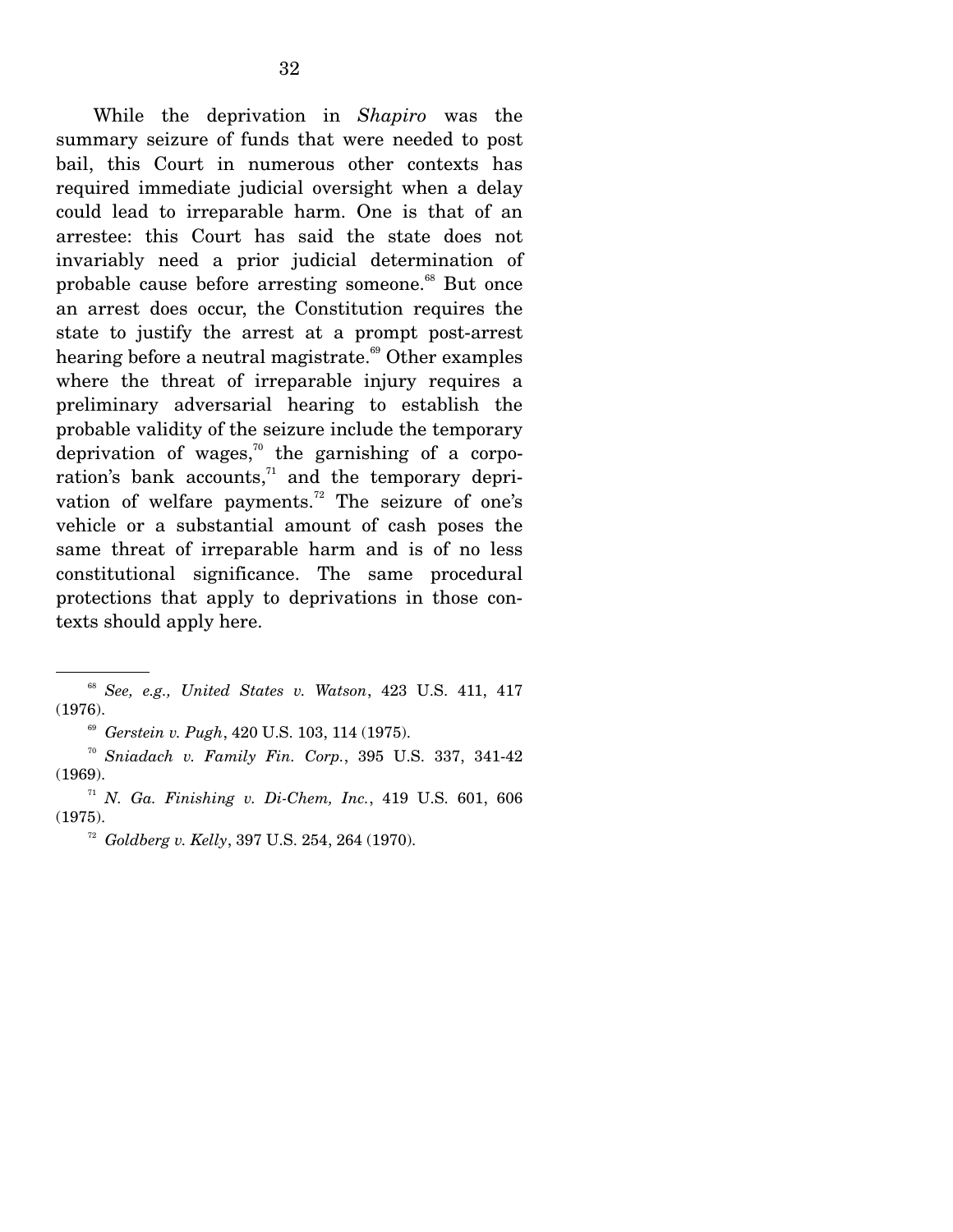### **B. The Incentives Facing Law Enforcement Pose a Grave Risk of Erroneous Deprivations That a Preliminary Post-Seizure Hearing Will Alleviate**

 The second *Mathews* factor considers the risk of an erroneous deprivation given current procedures, as well as the probable value of any additional procedural safeguards. The pecuniary interest that accompanies the current system of distributing forfeiture proceeds, where both federal and Illinois law-enforcement agencies "eat what they kill," should give this Court pause. As discussed above, these incentives create too great a risk of erroneous deprivations and have, in fact, too often led to seizures lacking in probable cause. A prompt postseizure hearing will help to curb law enforcement's worst instincts and cut the risk of erroneous property deprivations.

 Giving closer scrutiny to the actions of public officials and agencies when they have a direct financial stake in the outcome of proceedings is nothing new for this Court. In *Tumey v. Ohio*, this Court overturned a fine where the mayor also sat as a judge and personally received a share of the proceeds.73 Nor is it just the prospect of personal gain that creates concern. This Court in *Ward v. Village of Monroeville* held that having the mayor sit as a judge where a substantial portion of the town's revenues

 $^{73}$  273 U.S. 510 (1927).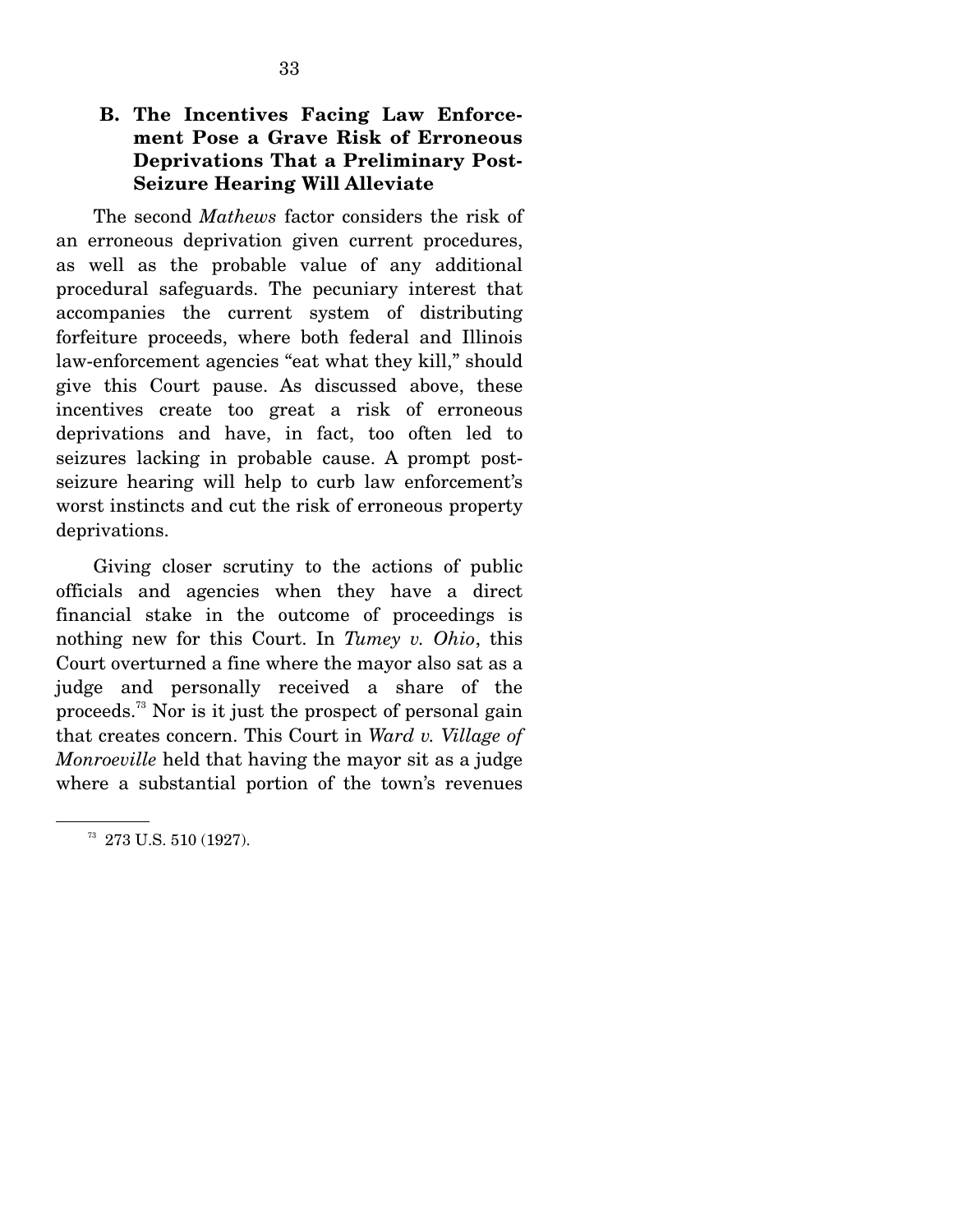came from fines violated due process.<sup>74</sup> Likewise, this Court in both *Marshall* and *James Daniel Good* noted the constitutional concerns that arise when an agency's decisions are clouded by a pecuniary motive.<sup>75</sup> The general principle throughout this line of cases is straightforward: when government officials have an incentive to act for self-interested reasons, the courts must stand guard against unwarranted and erroneous deprivations.

 The changes that DAFPA made in Illinois forfeiture law gave both the Chicago Police Department and the State's Attorney Office for Cook County compelling financial reasons to seize property. For each dollar seized and forfeited, these two agencies receive 90 cents; this is the sort of direct, substantial, and unlimited pecuniary reward that gives rise to grave due-process concerns. First, unlike the civil penalties in *Marshall*, the forfeiture funds at issue here do not merely reimburse the police and prosecutor for the costs of seizing and bringing forfeiture proceedings.76 Instead, Illinois law lets the police and prosecutors use the forfeited money for

75 446 U.S. at 250 (constitutional concerns raised when government official's "judgment will be distorted by the prospect of institutional gain as a result of zealous enforcement efforts"); 510 U.S. at 55-56 (constitutional considerations arise where "the Government has a direct pecuniary interest in the outcome of the proceeding").

<sup>74 409</sup> U.S. 57 (1972).

<sup>76</sup> *Cf. Marshall*, 446 U.S. at 245 (citing 29 U.S.C. § 216(e)).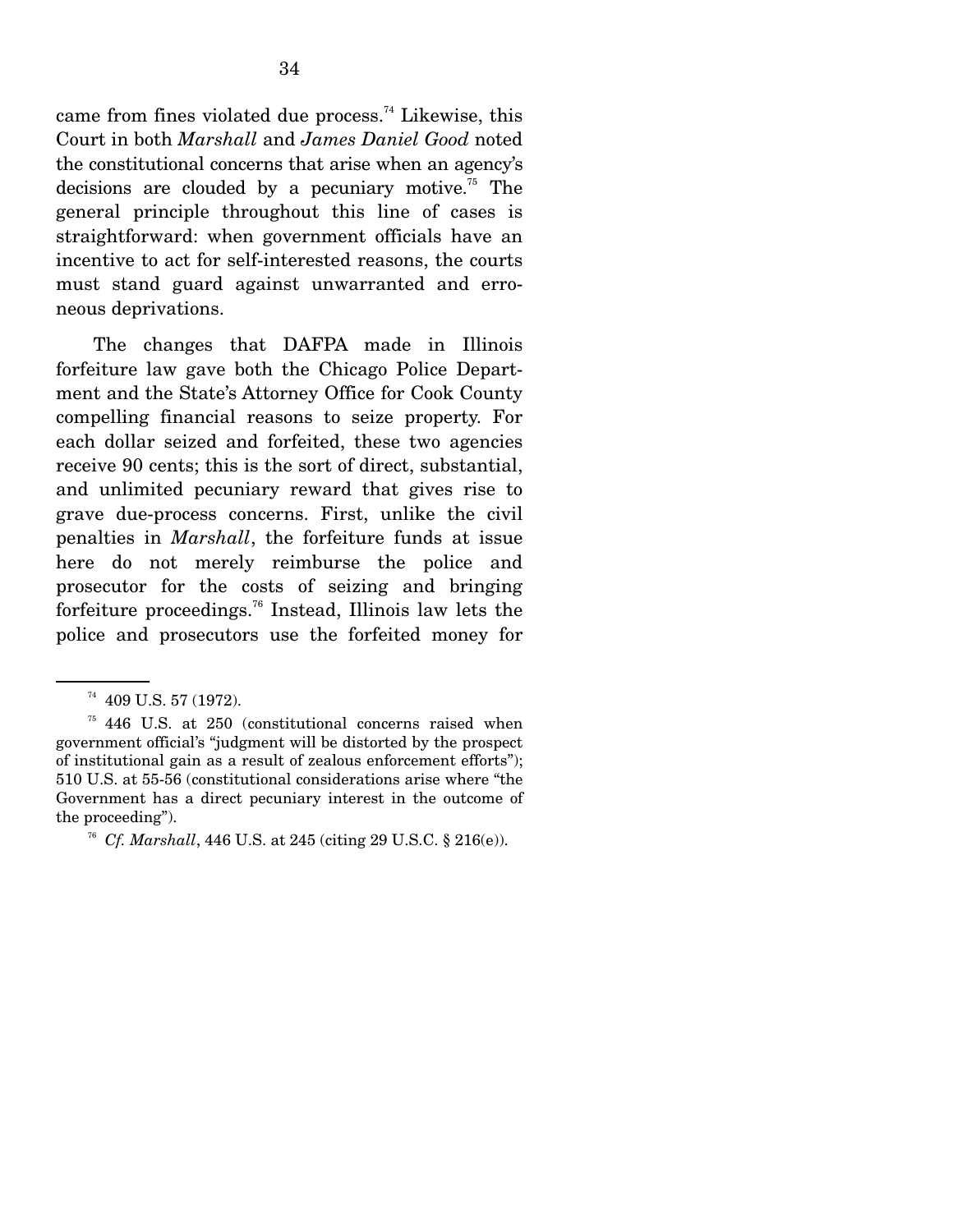almost anything so long as it is tangentially related to "the enforcement of laws governing cannabis and controlled substances." $77$  Second, the more property the Chicago Police and State's Attorney seize, the more proceeds they receive. This is starkly different than the civil penalties in *Marshall*, which had "never been allotted to the regional offices on the basis of the total amount of penalties collected by particular offices."78 And lastly, the Chicago Police Department received \$13.5 million in forfeiture proceeds in 2008,<sup>79</sup> an amount that vastly exceeds the civil penalties in Marshall.<sup>80</sup> In sum, the pecuniary interest that civil forfeiture places on the Chicago Police Department and State's Attorney dwarfs the incentives that the assistant regional administrators faced in *Marshall* and demonstrates the need for prompt judicial oversight.

 The Illinois DAFPA, however, curtails the courts' ability to curb possible abuses. Because the statute does not provide for a prompt post-seizure preliminary hearing, the first time that any judicial scrutiny of Illinois officials' seizure decisions occurs is months,

 $\,^{\text{80}}\,$  446 U.S. at 245.

 $77$  720 ILL. COMP. STAT.  $570/505(g)(1)$ .

 $78$  446 U.S. at 246.

<sup>79</sup> Press Release, Chi. Police Dep't, Chicago Committed to Reducing Violent Crime and Strengthening Community Partnerships in 2009 (Jan. 16, 2009), *available at* http:// www.chicagopolice.org/MailingList/PressAttachment/2008crimes tats.pdf.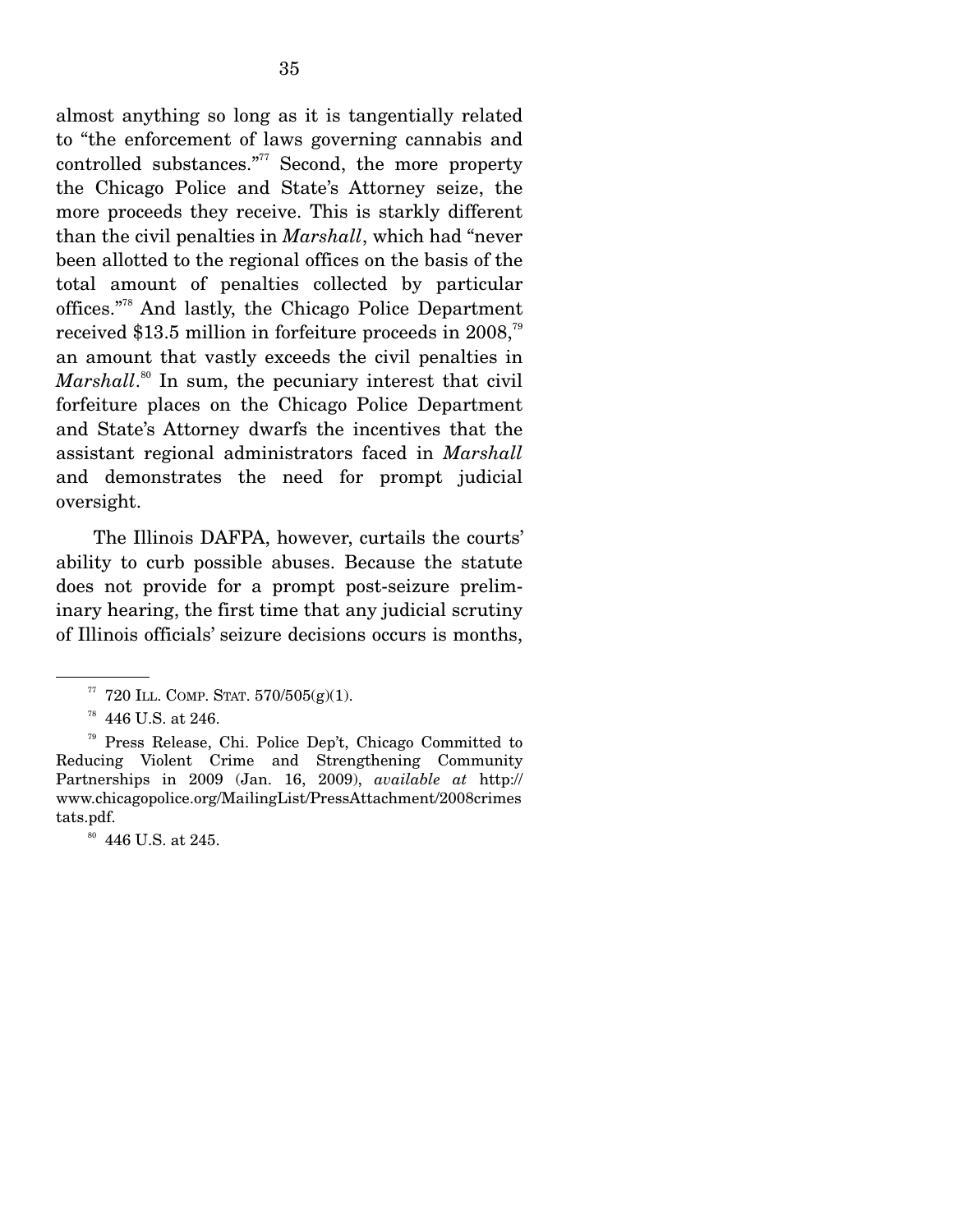if not years, after the fact. In the interim, many meritorious claims will fall to the wayside because of the delay and cost involved in waiting for the ultimate forfeiture proceeding. Rather than put the government to its burden, owners often will decide to drop their challenges altogether or to settle with the government for pennies on the dollar. Delaying consideration of whether there was probable cause for the initial seizure until the ultimate proceeding, as the Second Circuit has recognized, is insufficient to mitigate the risk of erroneous seizures.<sup>81</sup>

 Indeed, the threat of unwarranted deprivations is of even more pressing concern in this case than in *James Daniel Good*. Under the statute that permitted the seizure of real property in *James Daniel Good*, law enforcement first had to secure a warrant of seizure from a magistrate judge. $82$  While the proceeding was *ex parte*, and only the government was able to present evidence, law enforcement still had to justify its intended actions to a neutral judicial

<sup>81</sup> *Krimstock v. Kelly*, 306 F.3d 40, 50-51 (2d Cir. 2002) ("Some risk of erroneous seizure exists in all cases, and in the absence of prompt review by a neutral fact-finder, we are left with grave Fourth Amendment concerns as to the adequacy of an inquiry into probable cause that must wait months or sometimes years before a civil forfeiture proceeding takes place. Our concerns are heightened by the fact that the seizing authority in this case 'has a direct pecuniary interest in the outcome of the proceeding.'") (quoting *James Daniel Good*, 510 U.S. at 55-56).

 $82$  510 U.S. at 55.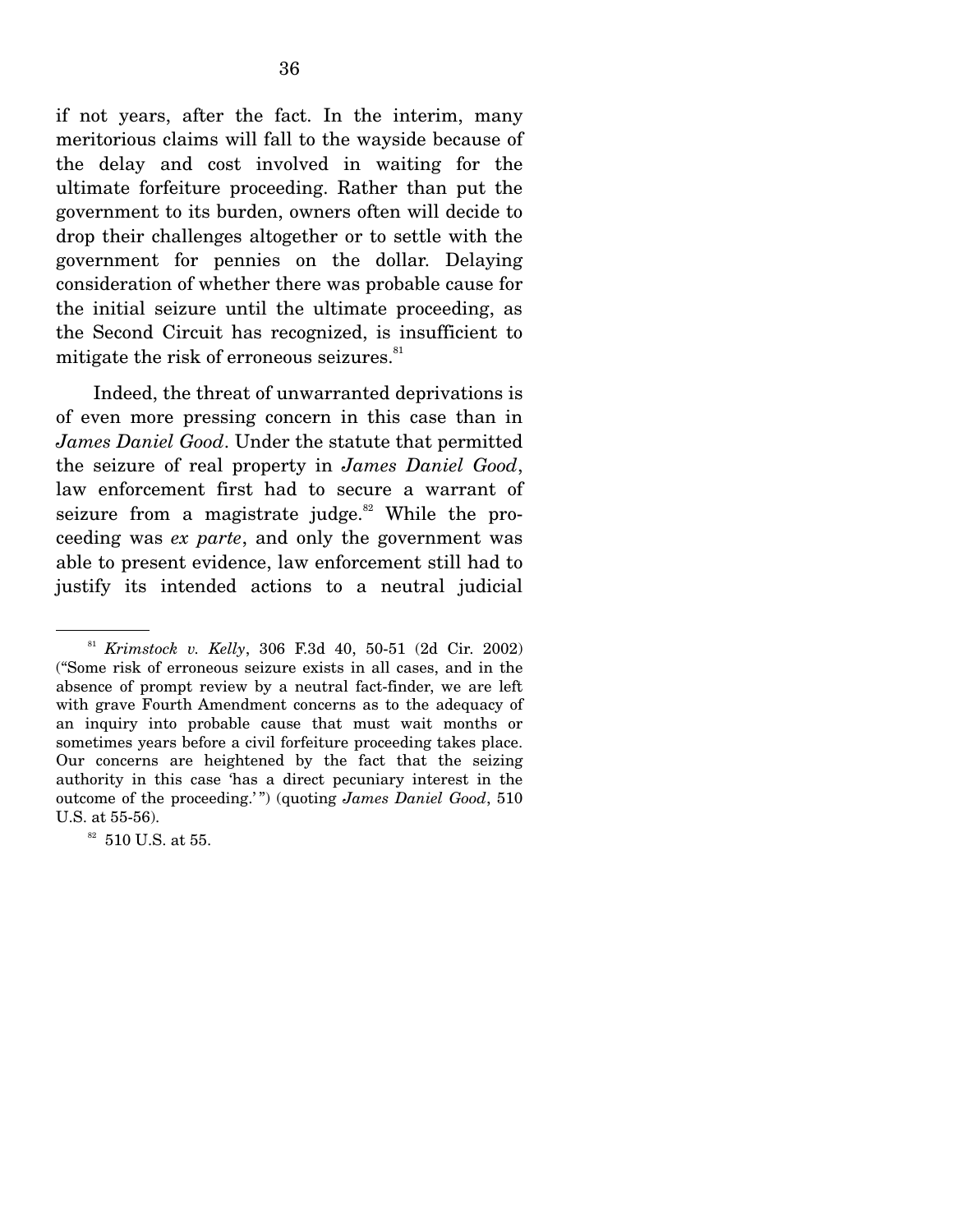official. Under Illinois law, however, law enforcement can seize both cash and conveyances without first securing any warrant. In that regime, the judiciary makes no appearance until months or years later when the ultimate forfeiture proceeding gets underway.

#### **C. The Governmental Interest Is Minimal**

 In contrast to the direct and immediate benefits that a preliminary post-seizure hearing would afford to those whose property has been seized by the government, Illinois' interest in not providing a hearing amounts to little more than avoiding the minimal burden that a hearing would impose. There is no question that a preliminary proceeding would have some cost. But all efforts at due process involve some expenses; were administrative burdens a reason alone to curtail judicial proceedings, the protections afforded one deprived of a protected property or liberty interest would be few indeed.<sup>83</sup>

 Nor is a preliminary post-seizure hearing the administrative nightmare that Petitioner and her *amici* suggest. For several years, New York courts have held so-called *Krimstock* hearings, prompt

<sup>83</sup> *Fuentes*, 407 U.S. at 91 n.22 ("A . . . hearing always imposes some costs in time, effort, and expense, and it is often more efficient to dispense with the opportunity for such a hearing. But these rather ordinary costs cannot outweigh the constitutional right.").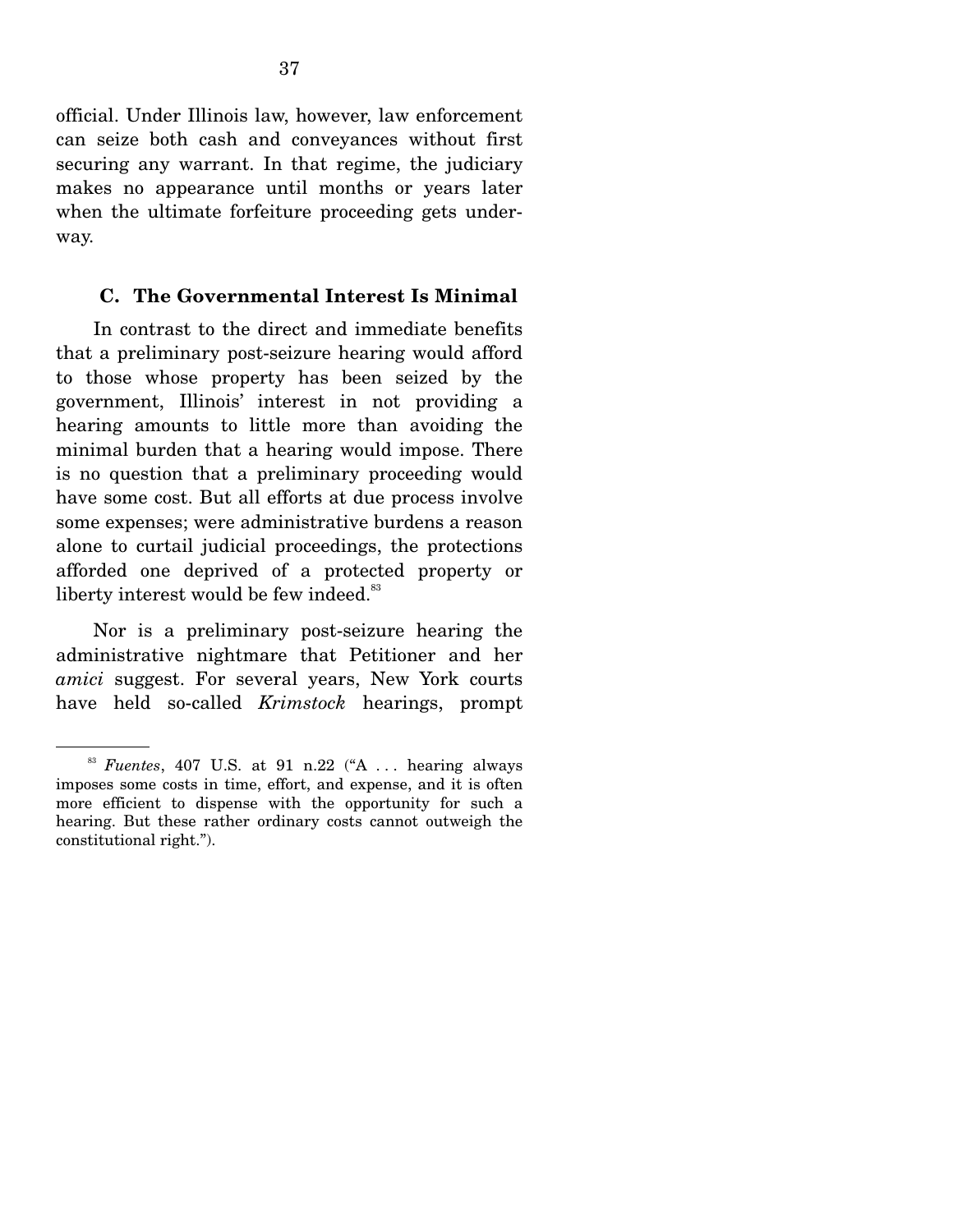post-seizure hearings at which the government must demonstrate—among other things—that it had probable cause to seize the vehicle and that continued retention of the vehicle for the duration of the forfeiture proceedings is necessary. As Respondents and fellow *amici* note, this type of preliminary hearing is a streamlined affair that has worked well and occurs only when a person with standing to contest the forfeiture requests it. $84}$  Despite the predictions of chaos, these orderly proceedings—even in one of the busiest court systems in the country have not burdened the government in any meaningful way.

#### **CONCLUSION**

--------------------------------- ♦ ---------------------------------

 Private property is one of this nation's most cherished principles, but it is a principle under assault. The changes to civil forfeiture that gave lawenforcement agencies a percentage of forfeiture proceeds have created a powerful incentive: seize, forfeit, and profit. But this pecuniary interest has distorted law-enforcement priorities, altered officer and prosecutor behavior, and, most disturbingly, led to a number of police and prosecutorial abuses. By acknowledging that due process requires the prompt

<sup>84</sup> *Amicus* Brief of Cato Institute, Goldwater Institute, and Reason Foundation.